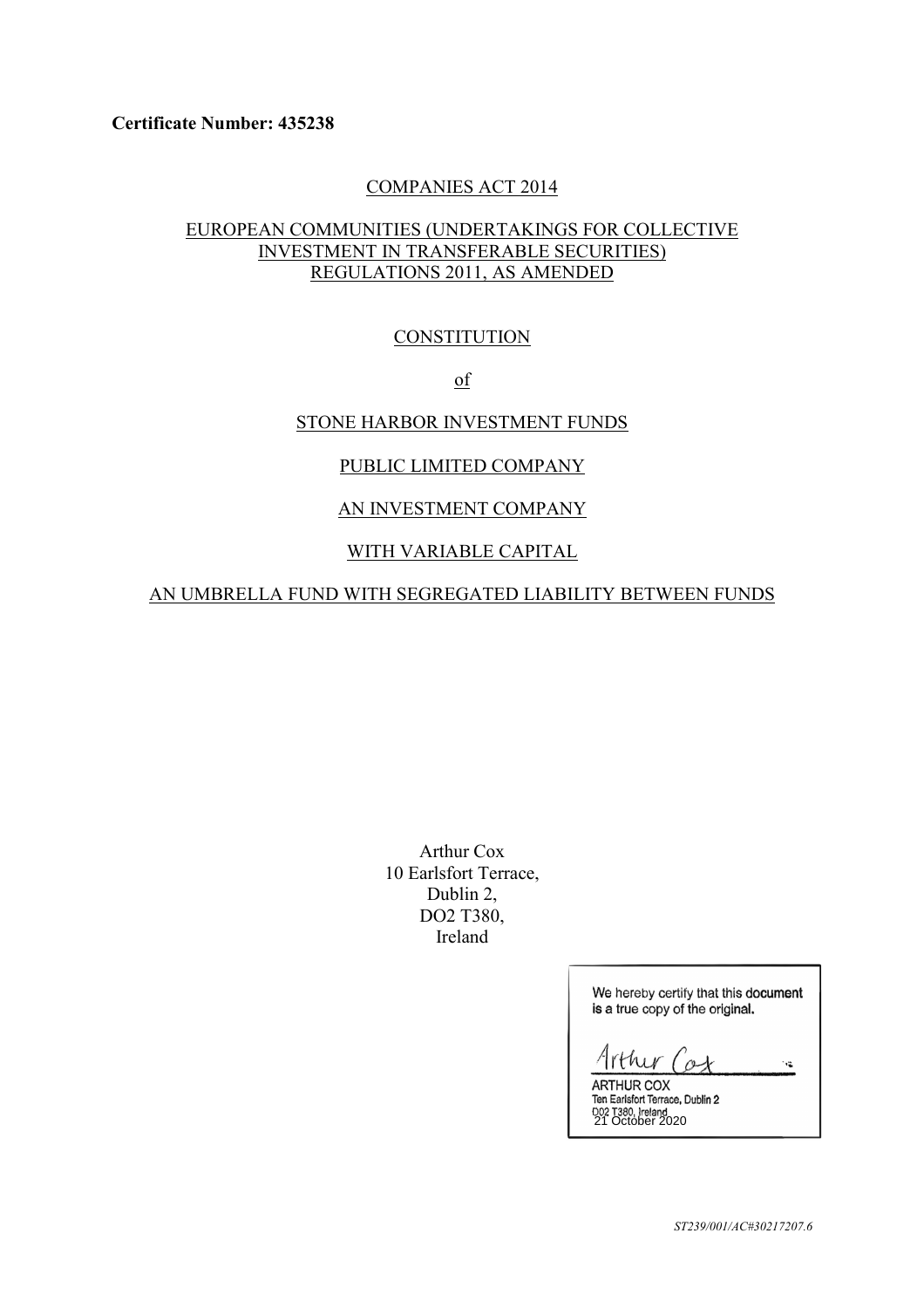#### COMPANIES ACT 2014

### EUROPEAN COMMUNITIES (UNDERTAKINGS FOR COLLECTIVE INVESTMENT IN TRANSFERABLE SECURITIES) REGULATIONS 2011, AS AMENDED

### COMPANY LIMITED BY SHARES WITH VARIABLE CAPITAL

### MEMORANDUM OF ASSOCIATION

OF

# STONE HARBOR INVESTMENT FUNDS PUBLIC LIMITED COMPANY AN UMBRELLA FUND WITH SEGREGATED LIABILITY BETWEEN FUNDS

(as adopted by Special Resolution on 16 March 2016 and as amended by Special Resolution passed on 28 February 2019 and on 21 October 2020)

----------------------------------------------------------------------------------------------------------------

# 1. The name of the Company is **STONE HARBOR INVESTMENT FUNDS PUBLIC LIMITED COMPANY.**

- 2. The Company is a public limited company registered under Part 17 of the Companies Act 2014 and the European Communities (Undertakings for Collective Investment in Transferable Securities) Regulations 2011. The Company is an investment company the sole object of which is the collective investment in transferable securities and other liquid financial assets referred to in Regulation 68 of the Regulations of capital raised from the public and which operates on the basis of risk spreading. The Company may take any measures and carry out any operations which it may deem useful or necessary to the accomplishment and development of its purpose to the full extent permitted by the European Communities (Undertakings for Collective Investment in Transferable Securities) Regulations 2011, as amended (and any further amendments thereto for the time being in force). The Company may not alter its objects or powers in any way which would result in it ceasing to qualify as an undertaking for collective investment in transferable securities pursuant to the European Communities (Undertakings for Collective Investment in Transferable Securities) Regulations 2011, as amended.
- 3. For the purposes of achieving the sole object in clause 2 above, the Company shall also have the following powers:-
	- (1) To carry on the business of an investment company and for that purpose to acquire and hold either in the name of the Company, or in that of any nominee, shares, stocks, debentures, debenture stock, bonds, notes, obligations securities and final derivative instruments issued or guaranteed by any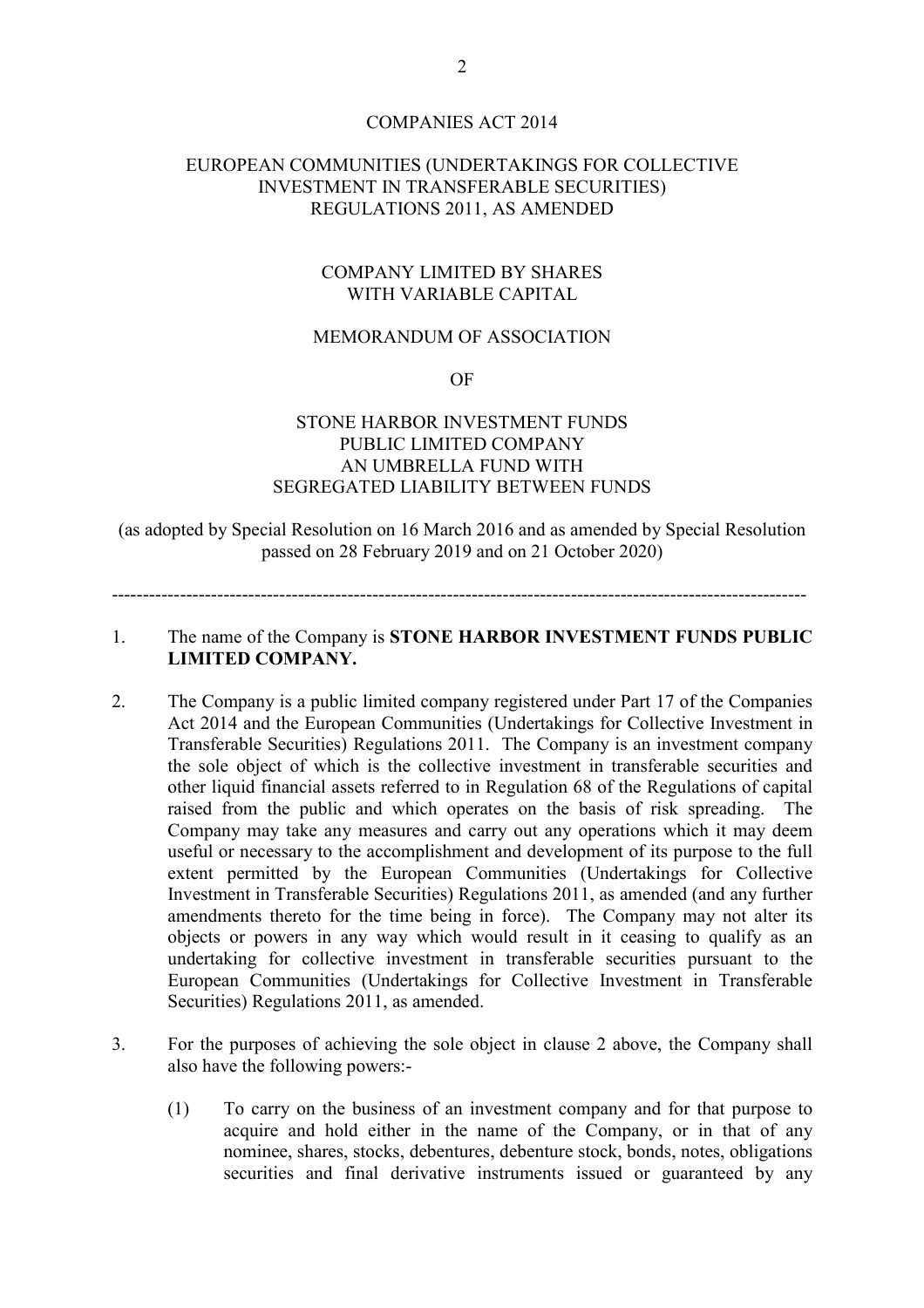company wherever incorporated or carrying on business and debenture stock, bonds, notes, obligations and securities issued or guaranteed by any government, sovereign ruler, commissioners, public body or authority supreme, dependent, municipal, local or otherwise in any part of the world;

- (2) To acquire any such shares, stock, debentures, debenture stock, bonds, notes, obligations or securities by original subscription, contract, tender, purchase, exchange, underwriting, participation in syndicates or otherwise, and whether or not fully paid up, and whether or not payment is to be made at the time of issue or on a delayed delivery basis and to subscribe for the same, subject to such terms and conditions (if any) as may be thought fit;
- (3) To employ, utilise or invest in derivative instruments and techniques of all kinds and for the efficient management of the Company's assets as may be permitted by the European Communities (Undertakings for Collective Investment in Transferable Securities) Regulations 2011, as amended (and any further amendments thereto for the time being in force) and, in particular and without prejudice to the generality of the foregoing, to enter into, accept, issue and otherwise deal with sale and repurchase agreements, futures contracts, options, securities lending agreements, short sales agreements, when-issued, delayed delivery and forward commitment agreements, foreign currency spot and forward rate exchange contracts, forward rate agreements, swaps, collars, floors and caps and other foreign exchange or interest rate hedging and investment arrangements;
- (4) To purchase for the account of a Fund by subscription or transfer for consideration, shares of any class or classes representing another Fund of the Company, subject to the provisions of the Companies Act 2014 and the conditions from time to time laid down by the Central Bank;
- (5) To exercise and enforce all rights and powers conferred by or incidental to the ownership of any such shares, stock obligations or other securities;
- (6) To sell or dispose of the undertaking of the Company or any part thereof for such consideration as the Company may think fit and, in particular, for shares, debentures, or securities of any other company;
- (7) To carry on the business of a trust and investment company and to invest the funds of the Company in or upon or otherwise acquire, hold and deal in securities and investments of every kind;
- (8) To make, draw, accept, endorse, issue, discount, and otherwise deal with promissory notes, bills of exchange, cheques, letters of credit, and other notes;
- (9) To acquire by purchase, exchange, lease, fee farm grant or otherwise, either for an estate in fee simple or for any less estate or other estate or interest, whether immediate or reversionary, and whether vested or contingent, any lands, tenements or hereditament of any tenure, whether subject or not to any charges or incumbrances which are essential for the direct pursuit of its business;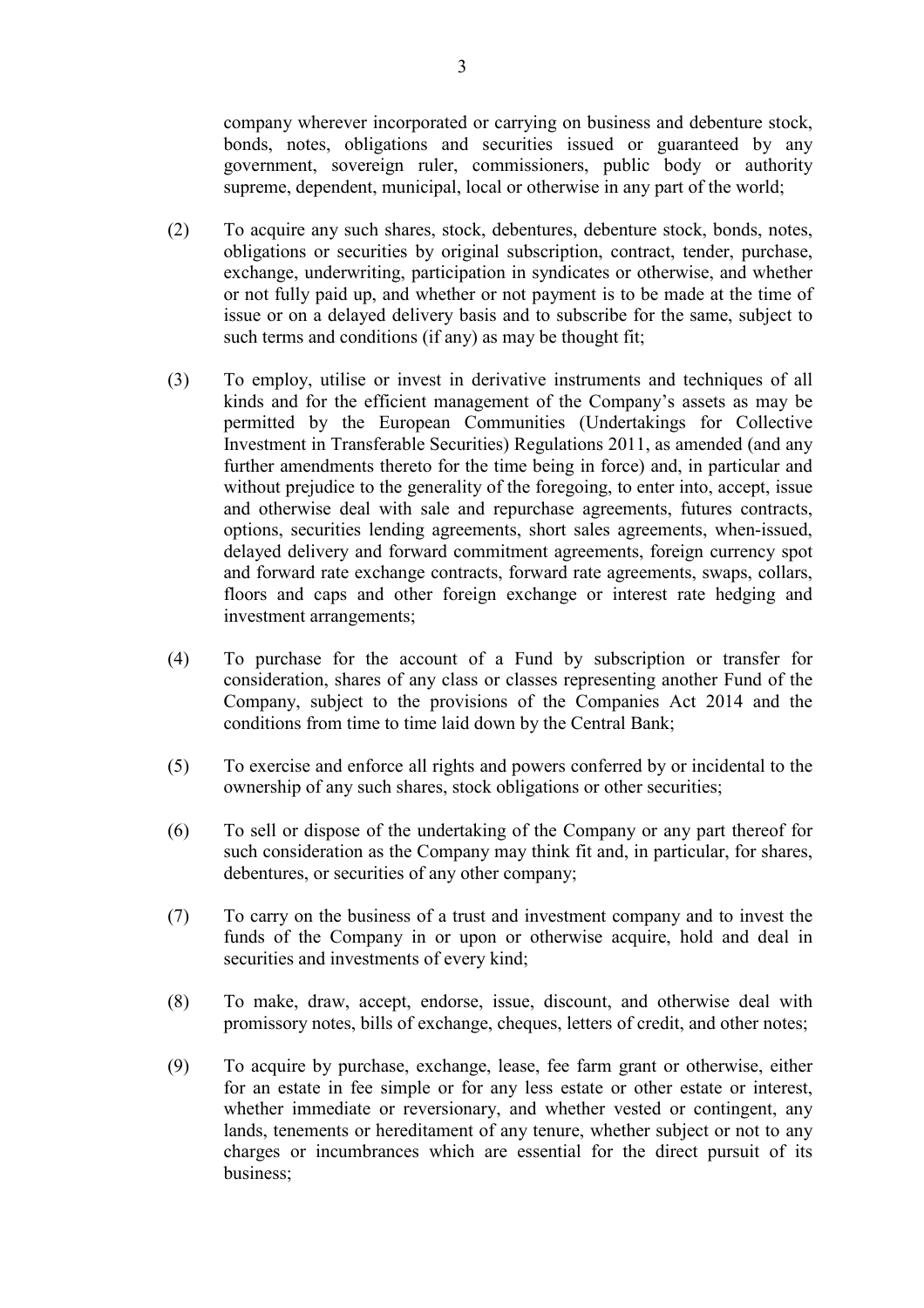- (10) To undertake the office of administrator, committee, manager, secretary, registrar, attorney, delegate, substitute or treasurer and to perform and discharge the duties and functions incident thereto;
- (11) To facilitate and encourage the creation, issue or conversion of debentures, debenture stock, bonds, obligations, shares, stocks and securities, and to act as trustees in connection with any such securities and to take part in the conversion of business concerns and undertakings into companies;
- (12) To constitute any trusts with a view to the issue of preferred and deferred or any other special stocks or securities based on or representing any shares, stocks or other assets specifically appropriated for the purposes of any such trust, and to settle and regulate, and if thought fit, to undertake and execute any such trusts, and to issue, dispose of or hold any such preferred, deferred or other special stocks or securities;
- (13) To enter into partnership or into any arrangement for sharing profits, union of interest, joint venture, reciprocal concession, co-operation or otherwise with any company carrying on, or engaged in, any business or transaction which the Company is authorised to carry on or engage in, or any business or transaction capable of being conducted so as directly or indirectly to benefit the Company and to take or otherwise acquire and hold shares or stock in or securities of any such company, to assist any such company, and to sell, hold, or otherwise deal with such shares, stock or securities;
- (14) To promote any company for the purpose of acquiring all or any of the property or liabilities of the Company, or of undertaking any business or operations which may appear likely to assist or benefit the Company or to enhance the value of or render more profitable any property, assets or business of the Company, or for any other purpose which may seem directly or indirectly calculated to benefit the Company and to establish subsidiary companies for any of the foregoing purposes;
- (15) To accumulate capital for any of the purposes of the Company, and to appropriate any of the Company's assets to specific purposes, either conditionally or unconditionally and to admit any class or section of those who have any dealings with the Company to any share in the profits thereof or in the profits of any particular branch of the Company's business, or to any other special rights, privileges, advantages or benefits;
- (16) To enter into any arrangements with any government or authority, supreme, municipal, local or otherwise, or company that may seem conducive to the Company's objects or any of them, and to obtain from any such government, authority or company, any charters, contracts, decrees, rights, privileges and concessions, and to carry out, exercise and comply with any such arrangements, charters, contracts, decrees, rights, privileges and concessions;
- (17) To borrow or raise or secure the payment of money to the extent permitted by the European Communities (Undertakings for Collective Investment in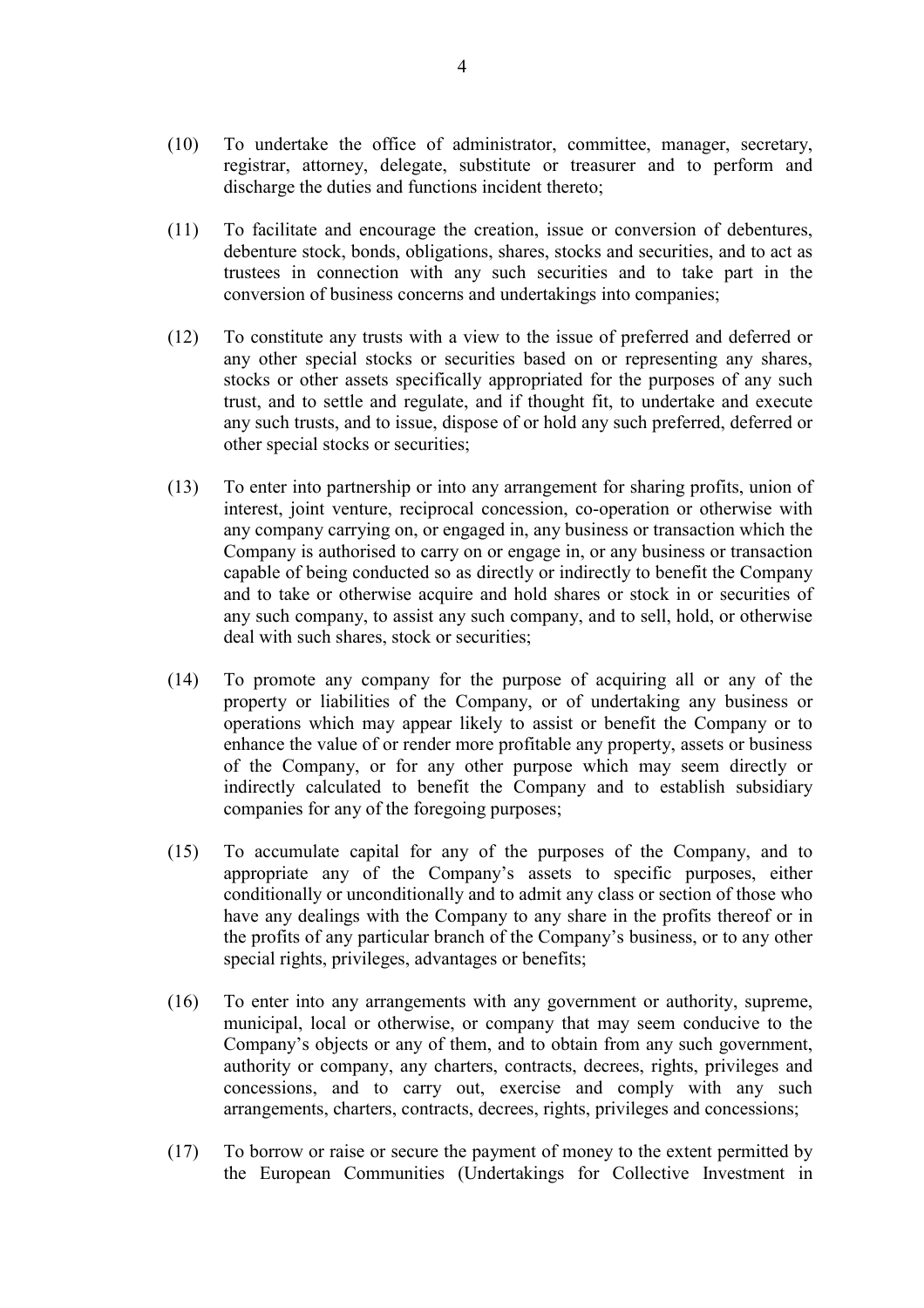Transferable Securities) Regulations 2011, as amended (and any amendments thereto for the time being in force), in such manner as the Company shall think fit, and in particular (but without prejudice to the generality of the foregoing) by the issue of debentures, debenture stocks, bonds, obligations and securities of all kinds, either perpetual or terminable and either redeemable or otherwise and to secure the repayment of any money borrowed, raised or owing by trust deed, mortgage, charge, or lien upon the whole or any part of the Company's undertaking, property or assets (whether present or future) including its uncalled capital, and also by a similar trust deed, mortgage, charge or lien to secure and guarantee the performance by the Company of any obligation or liability it may undertake;

- (18) To guarantee, support or secure, whether by personal covenant or by mortgaging or charging all or any part of the undertaking, property and assets (both present and future) and uncalled capital of the Company, or by indemnity or undertaking, or by any one or more of such methods, the performance of the obligations of, and the repayment or payment of the principal amounts of and premiums, interest and dividends on any security, indebtedness or obligations of the Company;
- (19) To create, maintain, invest and deal with any reserve or sinking funds for redemption of obligations of the Company, or for any other purpose of the Company;
- (20) To distribute either upon a distribution of assets or division of profits among the members of the Company in kind any property of the Company, and, in particular, any shares, debentures or securities of other companies belonging to the Company or of which the Company may have the power of disposing;
- (21) To remunerate any person, firm or company rendering services to the Company, whether by cash payment or by the allotment of shares or securities of the Company credited as paid up in full or in part or otherwise;
- (22) To procure the Company to be registered or recognised in any foreign country, dependency or place;
- (23) To the extent permitted by law to obtain and hold, either alone or jointly with any person or company, insurance cover in respect of any risk of the Company, its directors, officers, employees and agents;
- (24) To pay all or any expenses of, incidental to, or incurred in connection with, the formation and incorporation of the Company and the raising of its share and loan capital, or to contract with any person or company to pay the same, and (subject in the case of shares to the provisions of any statute for the time being in force) to pay commissions to brokers and others for underwriting, placing, selling or guaranteeing the subscription of any shares, debentures or securities of the Company;
- (25) To amalgamate any fund with any other sub-fund of a collective investment scheme including any other fund (the "Transferee Fund"), subject to the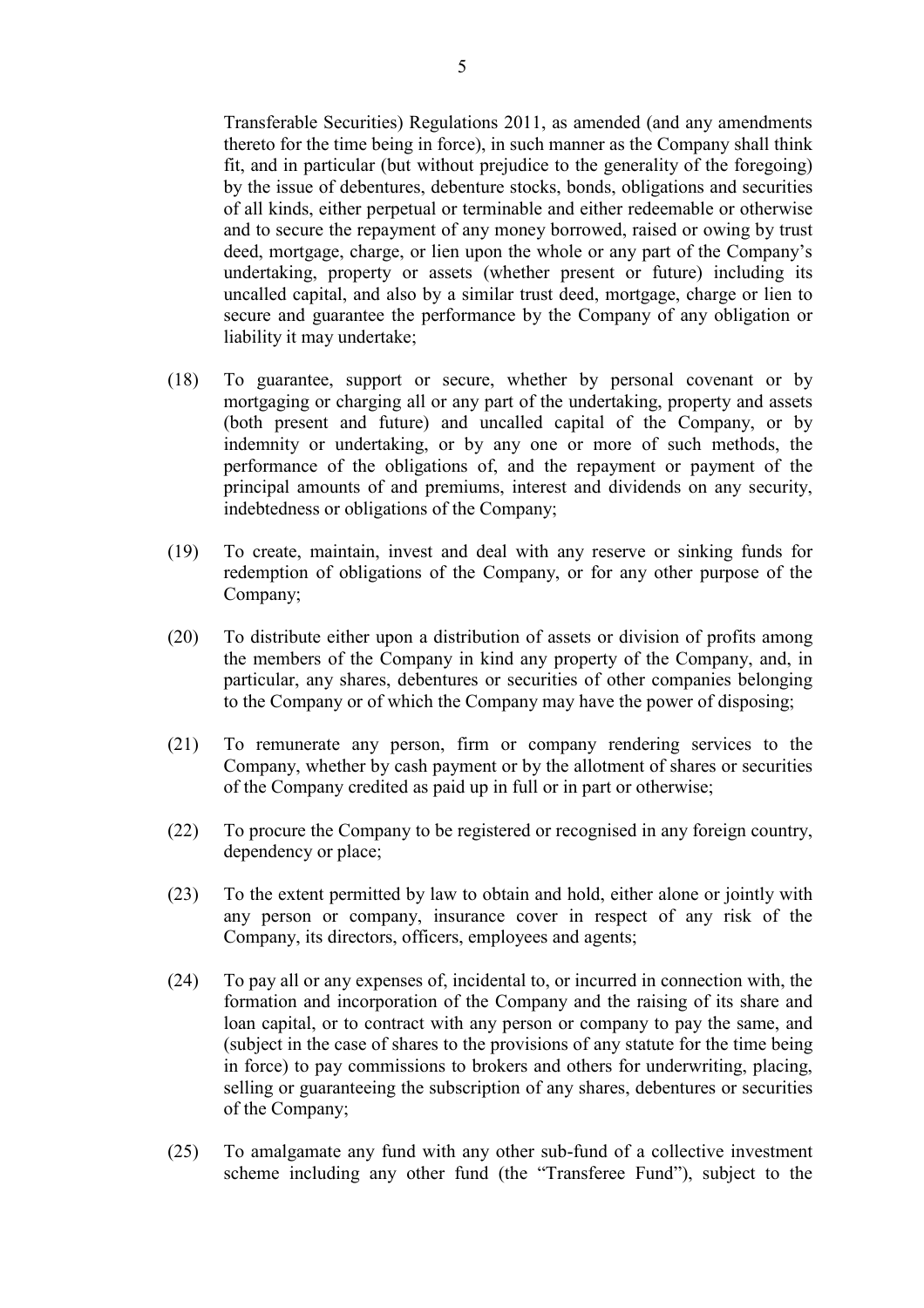requirements of the Central Bank, and in doing so to dispose of the assets of the fund to the Transferee Fund in consideration for the issue of shares in the Transferee Fund to the Members pro rata to their shareholdings in the fund.

- (26) To change, subject to the requirements of the Central Bank and applicable law, the structure of the Company from a public limited company to an Irish collective asset-management vehicle ("ICAV"), or to such other corporate fund vehicle permitted by the Central Bank and applicable law from time to time;
- (27) To do all or any of the above things in any part of the world, whether as principals, agents, contractors, trustees or otherwise, and either by or through trustees, agents, sub-contractors or otherwise and either alone or in partnership or conjunction with any person or company, and to contract for the carrying on of any operation connected with the Company's business by any person or company;
- (28) To do all such other things as may be deemed incidental or conducive to the attainment of the above objects or any of them;
- (29) Each of the powers of the Company (whether enumerated or not) is to be interpreted and exercised as ancillary to the main object but separate from and ranking equally to any other power.

 And it is hereby declared that in the construction of this Clause the word "company" except where used in reference to this Company, shall be deemed to include any person or partnership or other body of persons, whether incorporated or not incorporated, and whether domiciled in Ireland or elsewhere, and words denoting the singular number only shall include the plural number and vice versa and the intention is that the powers specified in each paragraph of this Clause shall, except where otherwise expressed in such paragraph, be in no way restricted by reference to or inference from the terms of any other paragraph or the name of the Company.

- 4. The liability of the members is limited.
- 5. The initial share capital of the Company is Euro 300,000 represented by 300,000 shares of no par value. The share capital of the Company shall be equal to the value for the time being of the issued share capital of the Company. The Company may issue up to five hundred billion shares of no par value.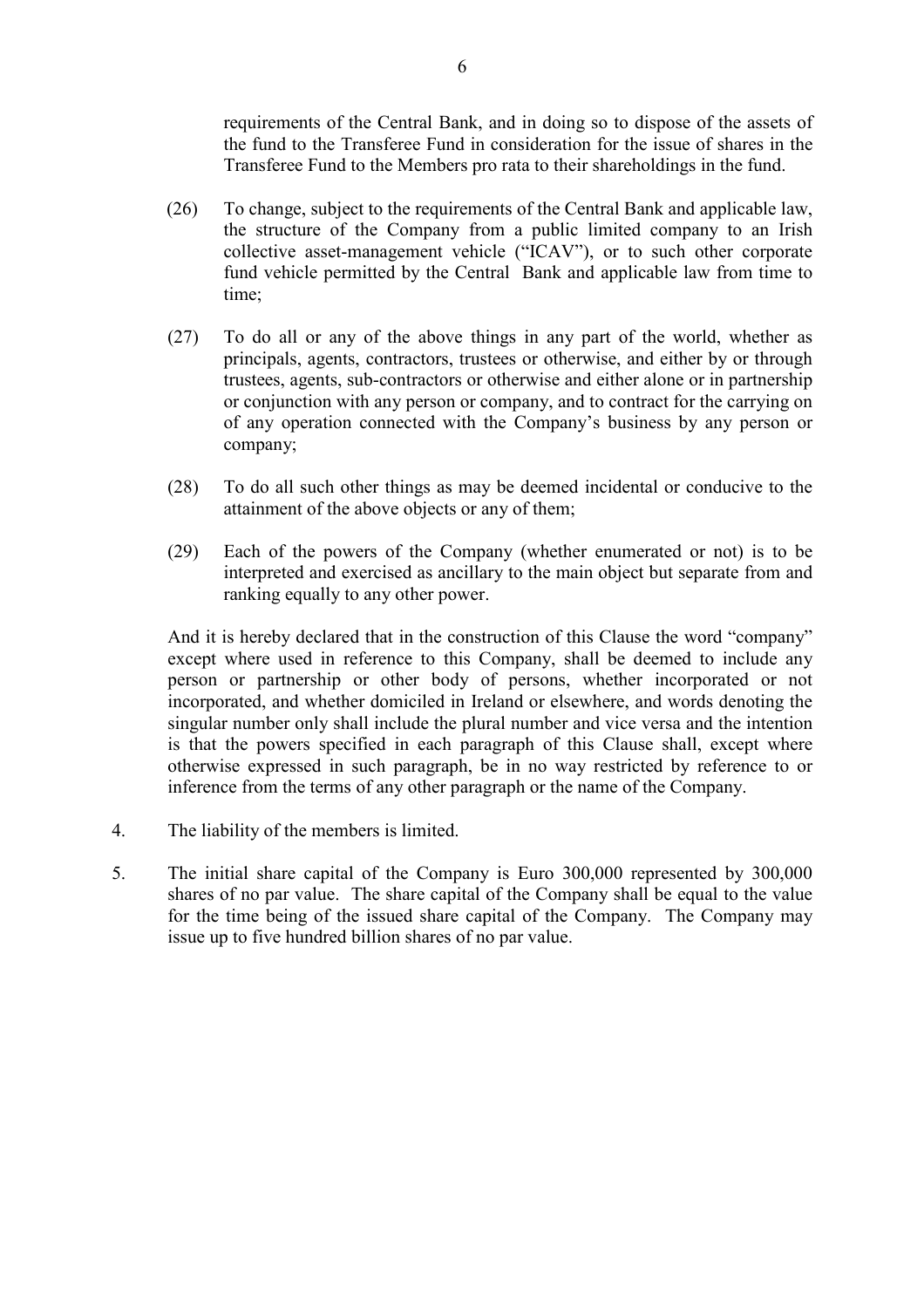WE, the several persons whose names, addresses and descriptions are subscribed, wish to be formed into a Company in pursuance of this memorandum of association, and we agree to take the number of shares in the capital of the Company set opposite our respective names.

 $\mathcal{L}_\mathcal{L} = \mathcal{L}_\mathcal{L} = \mathcal{L}_\mathcal{L} = \mathcal{L}_\mathcal{L} = \mathcal{L}_\mathcal{L} = \mathcal{L}_\mathcal{L} = \mathcal{L}_\mathcal{L} = \mathcal{L}_\mathcal{L} = \mathcal{L}_\mathcal{L} = \mathcal{L}_\mathcal{L} = \mathcal{L}_\mathcal{L} = \mathcal{L}_\mathcal{L} = \mathcal{L}_\mathcal{L} = \mathcal{L}_\mathcal{L} = \mathcal{L}_\mathcal{L} = \mathcal{L}_\mathcal{L} = \mathcal{L}_\mathcal{L}$ 

Names, addresses and descriptions Number of Shares of Subscribers

For and on behalf of One Attleborough Limited Arthur Cox Building Earlsfort Terrace Dublin 2

Corporate body

For and on behalf of One Fand Limited Arthur Cox Building Earlsfort Terrace Dublin 2

Corporate body

Dated this 12th day of February 2007

Witness to the above signatures: Ide Murphy

 Arthur Cox Building Earlsfort Terrace Dublin 2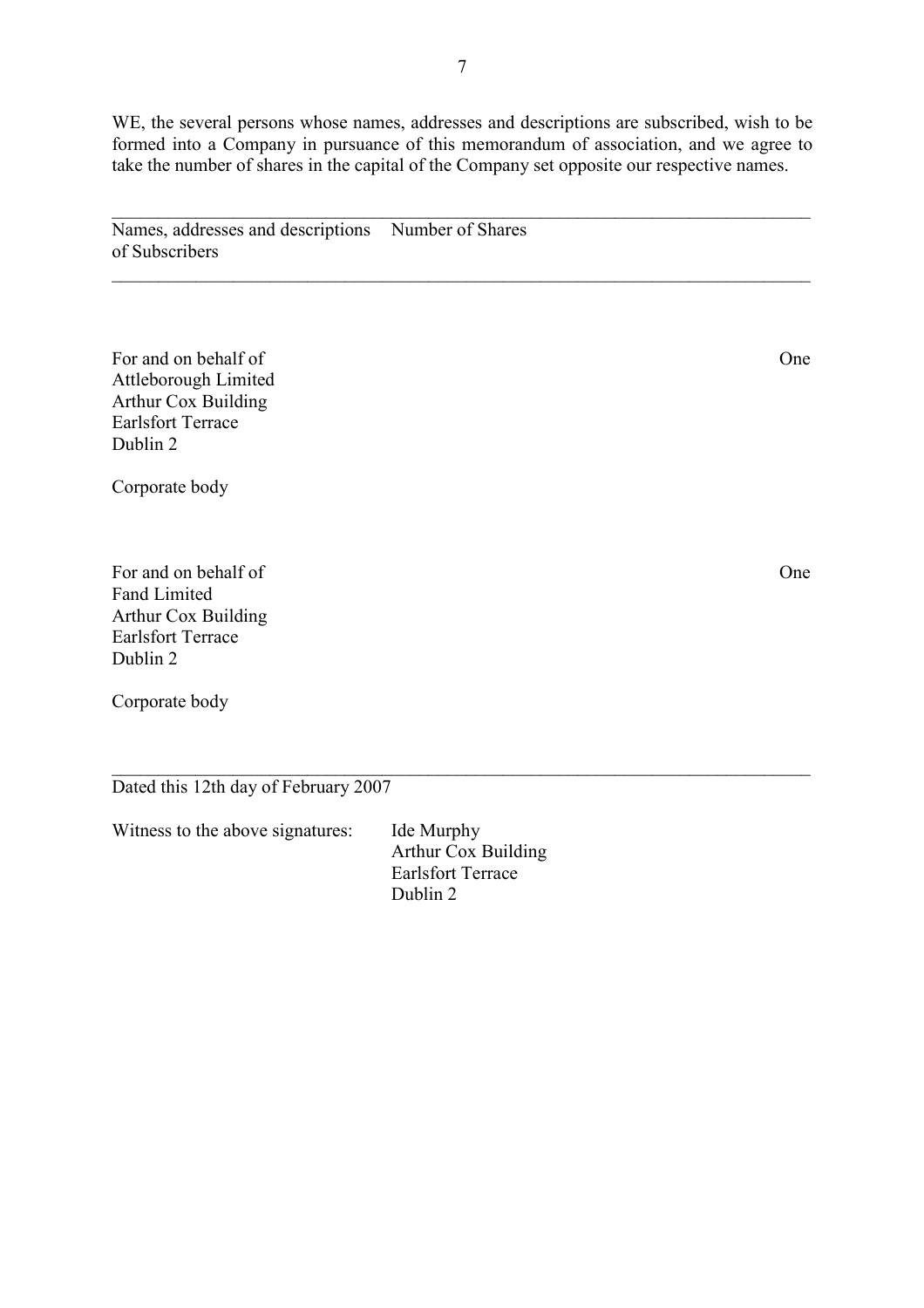# ARTICLES OF ASSOCIATION of STONE HARBOR INVESTMENT FUNDS PUBLIC LIMITED COMPANY

# INDEX

| Article | Subject                                                  | Page<br>No. |
|---------|----------------------------------------------------------|-------------|
| No.     |                                                          |             |
| 1.      | Definitions                                              | 9           |
| 2.      | Preliminary                                              | 14          |
| 3.      | Manager, Custodian, Administrator and Investment Manager | 16          |
| 4.      | Share Capital, the Funds and Segregated Liability        | 18          |
| 5.      | Confirmation of Ownership                                | 21          |
| 6.      | Dealing Days                                             | 23          |
| 7.      | <b>Issue of Shares</b>                                   | 23          |
| 8.      | Price per Share                                          | 25          |
| 9.      | Qualified Holders                                        | 26          |
| 10.     | Repurchase of Shares                                     | 29          |
| 11.     | <b>Total Repurchase</b>                                  | 31          |
| 12.     | Determination of Net Asset Value                         | 31          |
| 13.     | <b>Valuation of Assets</b>                               | 33          |
| 14.     | <b>Transfer and Transmission of Shares</b>               | 38          |
| 15.     | <b>Investment Objectives</b>                             | 40          |
| 16.     | <b>General Meetings</b>                                  | 42          |
| 17.     | Notice of General Meetings                               | 42          |
| 18.     | Proceedings at General Meetings                          | 43          |
| 19.     | <b>Votes of Members</b>                                  | 45          |
| 20.     | Directors                                                | 47          |
| 21.     | Directors, Offices and Interests                         | 49          |
| 22.     | Powers of Directors                                      | 52          |
| 23.     | Borrowing, Hedging Powers                                |             |
|         | and the use of Financial Derivative Instruments          | 53          |
| 24.     | Proceedings of Directors                                 | 53          |
| 25.     | Secretary                                                | 55          |
| 26.     | The Company Seal                                         | 55          |
| 27.     | Dividends                                                | 56          |
| 28.     | <b>Untraced Members</b>                                  | 59          |
| 29.     | Accounts                                                 | 60          |
| 30.     | Audit                                                    | 61          |
| 31.     | <b>Notices</b>                                           | 62          |
| 32.     | Winding-up                                               | 64          |
| 33.     | Indemnity                                                | 65          |
| 34.     | <b>Destruction of Documents</b>                          | 67          |
| 35.     | Severability                                             | 68          |
| 36.     | Amendment to Articles of Association                     | 68          |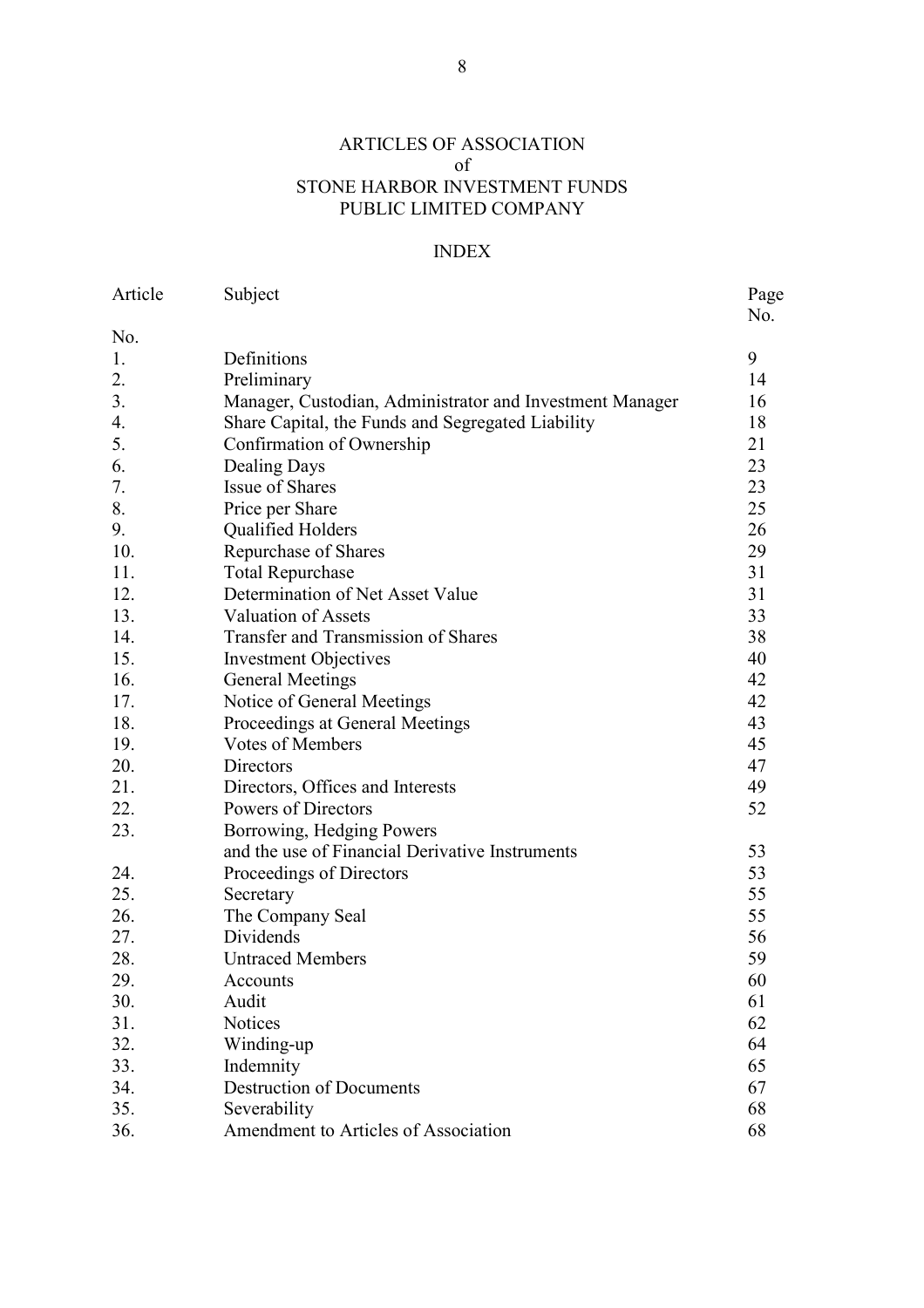# COMPANIES ACT 2014 AND EUROPEAN COMMUNITIES (UNDERTAKINGS FOR COLLECTIVE INVESTMENT IN TRANSFERABLE SECURITIES) REGULATIONS 2011, AS AMENDED

## COMPANY LIMITED BY SHARES WITH VARIABLE CAPITAL

#### ARTICLES OF ASSOCIATION

of

## STONE HARBOR INVESTMENT FUNDS PUBLIC LIMITED COMPANY

#### AN INVESTMENT COMPANY WITH VARIABLE CAPITAL

#### AN UMBRELLA FUND WITH SEGREGATED LIABILITY BETWEEN FUNDS

(As adopted by Special Resolution on 16 March 2016 and as amended by Special Resolution passed on 28 February 2019)

## 1. **DEFINITIONS**

 (a) The following words shall bear the meanings set opposite to them unless inconsistent with the subject or context:

 "Accounting Period" means a financial period of the Company commencing in the case of the first such period on the date of the first issue of shares and terminating on 31 May 2008 an in the any other case commencing on the end of the last financial year and ending on the 31 May of such year or on such other date as the Directors may determine.

 "Act" means the Companies Act 2014 and every statutory modification and re-enactment thereof for the time being in force and "Acts" mean the Act and all statutes and statutory instruments which are to be read as one with, or construed or read together with or as one with, the Act and every statutory modification and re-enactment thereof for the time being in force.

 "address" includes any number or address used for the purposes of communication by way of electronic mail or other electronic communication.

 "Administration Agreement" means any agreement for the time being subsisting to which the Company, and where the Company has appointed a Manager, the Manager and the Administrator are parties and relating to the appointment and duties of the Administrator.

 "Administrator" means any person, firm or corporation appointed in accordance with the requirements the Central Bank and for the time being acting as registrar and administrator of the Company's affairs.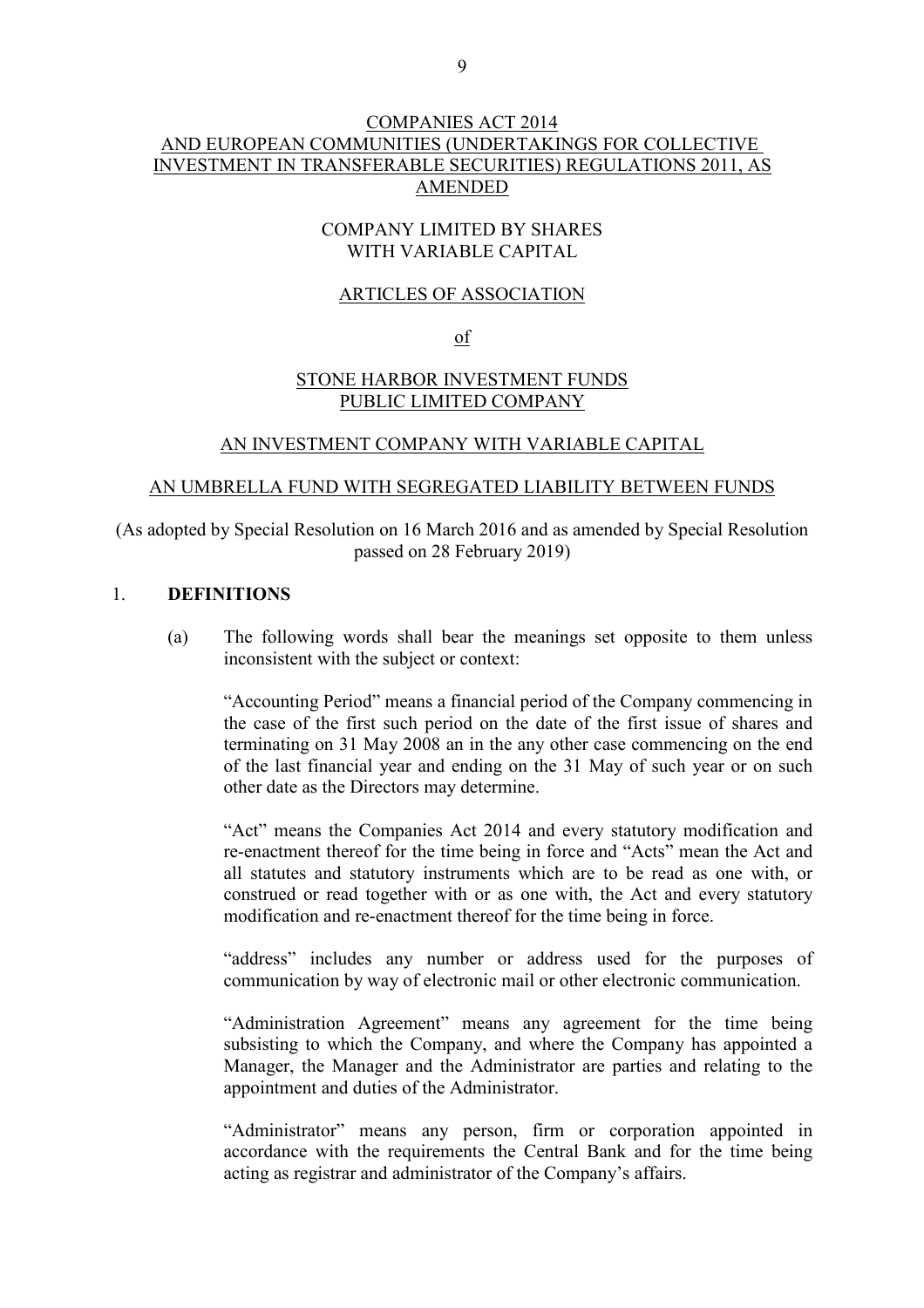"advanced electronic signature" has the meaning given to the word in the Electronic Commerce Act, 2000.

 "Annual Report" means a report prepared in accordance with Article 29 hereof.

 "Associated Company" means any corporation which in relation to the person concerned (being a corporation) is a holding company or a subsidiary of any such holding company of a corporation (or a subsidiary of a corporation) at least one-fifth of the issued equity share capital of which is beneficially owned by the person concerned or an associate thereof under the preceding part of this definition. Where the person concerned is an individual or firm or other unincorporated body the expression "Associate" shall mean and include any corporation directly or indirectly controlled by such person.

"Auditors" means the Auditors for the time being of the Company.

 "Base Currency" means the base currency for a fund as may be specified in the Prospectus.

 "Board" means the board of directors of the Company including any committee of the Board.

 "Business Day" means unless otherwise determined by the directors and notified to shareholders, a day on which retail banks are opened for business in Dublin and London or any other day as the Investment Manager may determine with the consent of the Administrator and as disclosed in the Prospectus.

"Central Bank" means the Central Bank of Ireland or such successor regulatory authority with responsibility for the authorisation and supervision of the Company.

 "class" means any class of shares from time to time created by the Company details of which shall be set out in the Prospectus.

 "Clear Days" means, in relation to the period of a notice, that period excluding the day when the notice is given or deemed to be given and the day for which it is given or on which it is to take effect.

 "Commission" means such amount payable on the issue or redemption of shares in the Company which may be payable to any distributor of a fund and as may be more particularly specified in the Prospectus.

"Custodian" means any corporation appointed with the prior approval of the Central Bank and for the time being acting as custodian of any of the assets of the Company.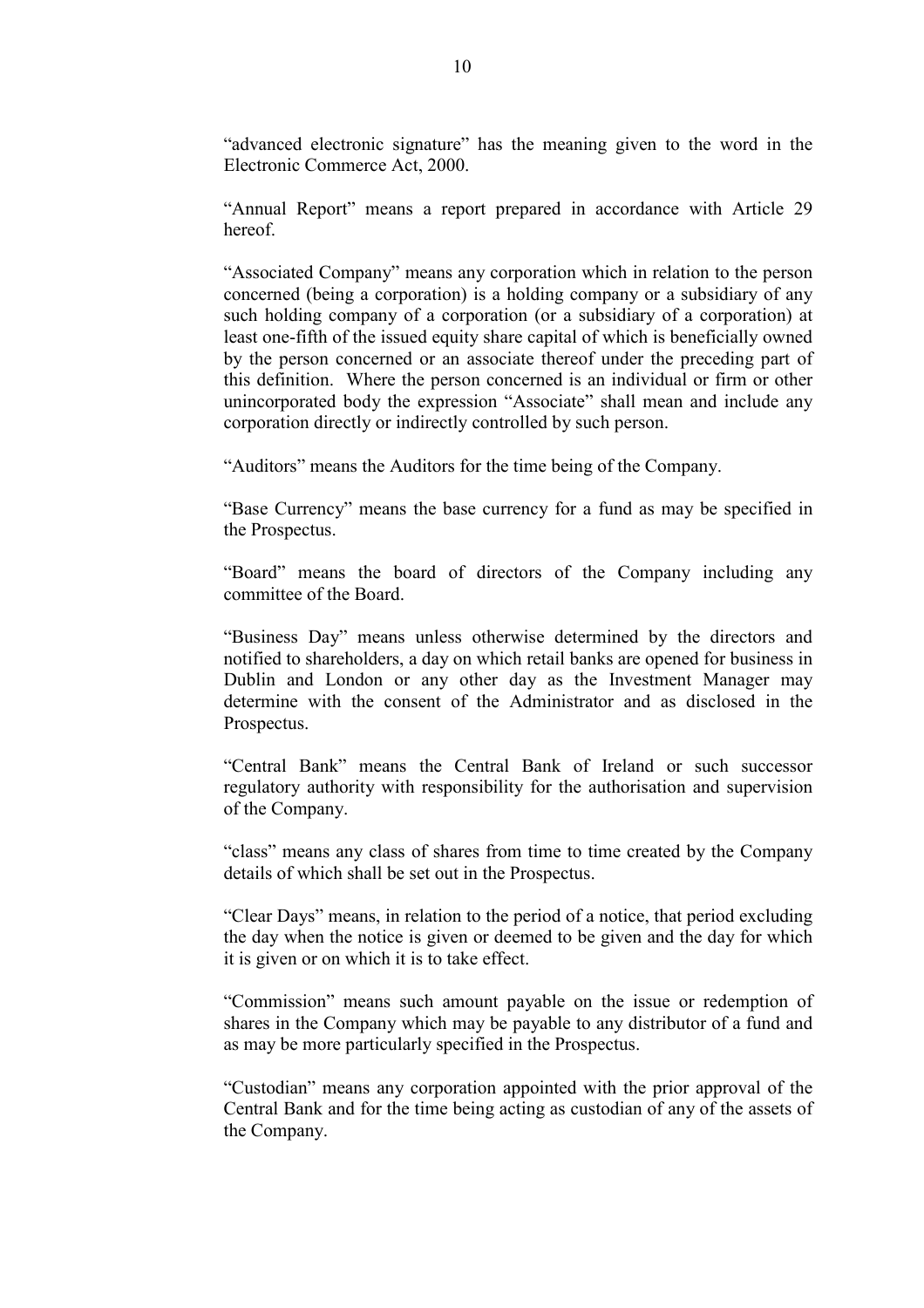"Custodian Agreement" means any agreement for the time being subsisting between the Company and the Custodian and, if required, the Manager relating to the appointment and duties of such Custodian.

"Dealing Day" means such Business Day or Business Days as the Directors from time to time may determine for each fund provided that:-

- (i) there shall be at least two Dealing Days in each month;
- (ii) in the event of any changes in a Dealing Day reasonable notice thereof shall be given by the Directors to each Member at such time and in such manner as the Custodian may approve; and
- (iii) unless otherwise determined by the Directors and specified in the Prospectus for a fund, the assets of the Company or a fund shall be valued Dealing Day as of 4pm New York time.

"Director" means any director of the Company for the time being.

 "Duties and Charges" means all stamp and other duties, taxes, governmental charges, valuation fees, property management fees, agents fees, brokerage fees, bank charges, transfer fees, registration fees and other charges whether in respect of the constitution or increase of the assets or the creation, exchange, sale, purchase or transfer of shares or the purchase or proposed purchase of investments or otherwise which may have become or will become payable in respect of or prior to or upon the occasion of any transaction, dealing or valuation, but not including commission payable on the issue of shares.

 "electronic communication" has the meaning given to that word in the Electronic Commerce Act, 2000.

 "electronic signature" has the meaning given to that word in the Electronic Commerce Act, 2000.

"Euro" or "€" means the euro.

 "Fractional Share" means a fractional share in the Company issued in accordance with Article 7(d).

 "Fund" or "fund" means any sub-fund from time to time established pursuant to Article 4 which may comprise one or more classes of shares in the Company.

 "Initial Offer Period" means the period during which shares of a fund are offered by the Company for purchase or subscription at the Initial Price.

 "Initial Price" means the price at which any shares of a fund are first offered for purchase or subscription.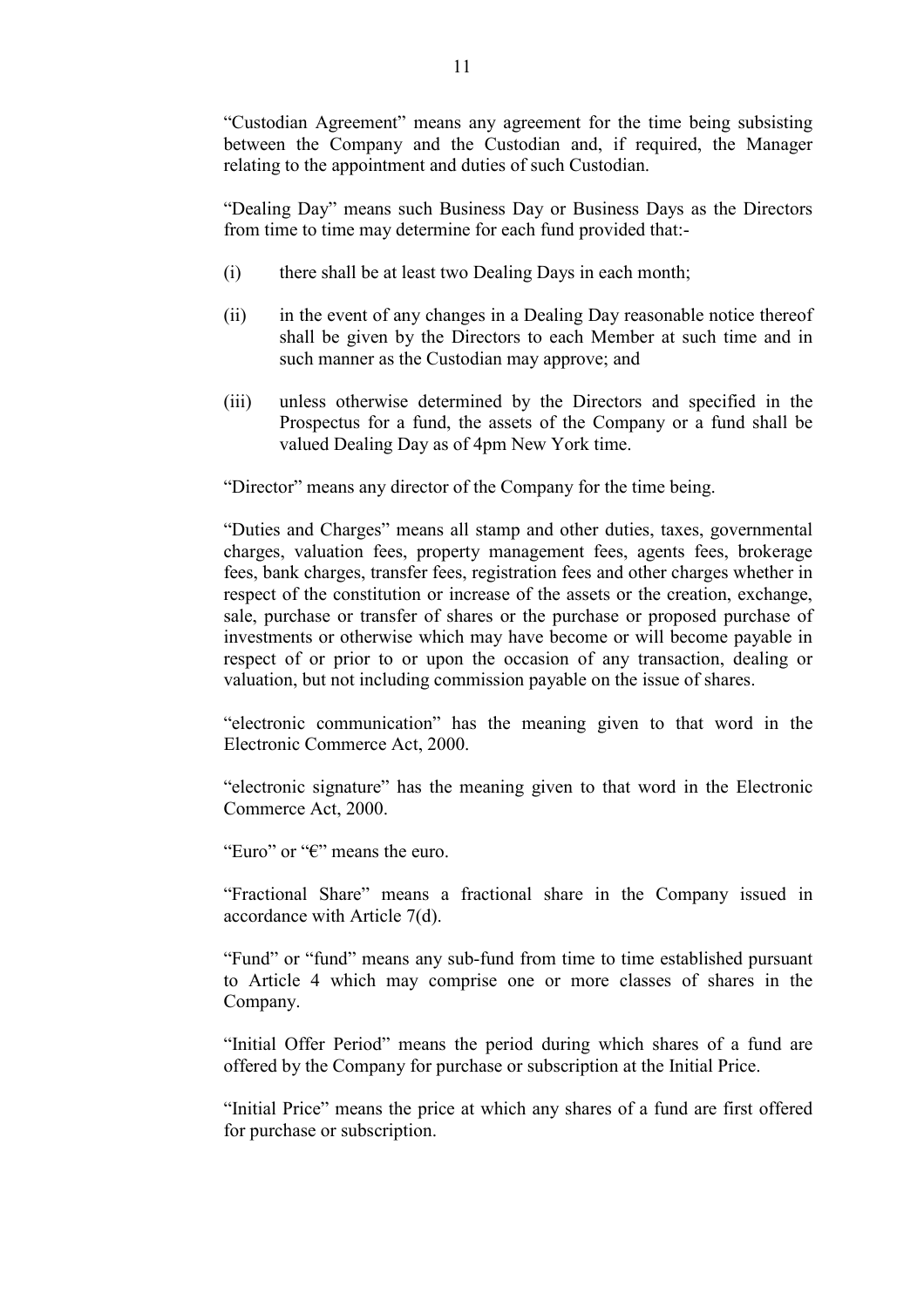"Investment" means any of the investments, cash or cash equivalent of the Company as more particularly set out in the Prospectus.

 "Investment Manager" means any person, firm or corporation appointed with the prior approval of the Central Bank and for the time being providing, inter alia, investment advice in relation to the management of the Company's Investments and shall include any additional investment managers or advisors appointed by the Company or the Investment Manager from time to time and in accordance with the requirements of the Notice.

 "Investment Management Agreement" means any agreement for the time being subsisting to which the Company and/or the Manager and the Investment Manager are parties and relating to, inter alia, the appointment and duties of the Investment Manager.

 "In writing" means written, printed, lithographed, photographed, telexed, telefaxed or represented by any other substitute for writing or partly one and partly another.

 "Management Agreement" means any agreement for the time being subsisting to which the Company and the Manager are parties relating to the appointment and duties of the Manager.

 "Manager" means any person, firm or corporation appointed and for the time being acting as manager of the Company's affairs.

 "Member" means a person who is registered as the holder of shares in the Register.

 "Minimum Holding" means a holding of shares in any fund the value of which is not less than such amount as may be specified in the Prospectus.

"Month" means calendar month.

 "Net Asset Value" means the amount determined for any particular Dealing Day pursuant to Articles 12 and 13 hereof.

"Officer" means any director of the Company or the Secretary.

 "Ordinary Resolution" means a resolution of the Company, a Fund, or any class of shares in the Company, as the context may require, which, if considered at a general meeting, may be passed by a simple majority of the votes cast.

 "Preliminary Expenses" means the preliminary expenses incurred in the establishment of the Company or a fund (other than the costs of incorporating the Company), the obtaining by the Company of approval from the Central Bank as a designated investment company under the Act, the registration of the Company with any other regulatory authority and each offer of shares of a fund to the public (including the costs of preparing and publishing the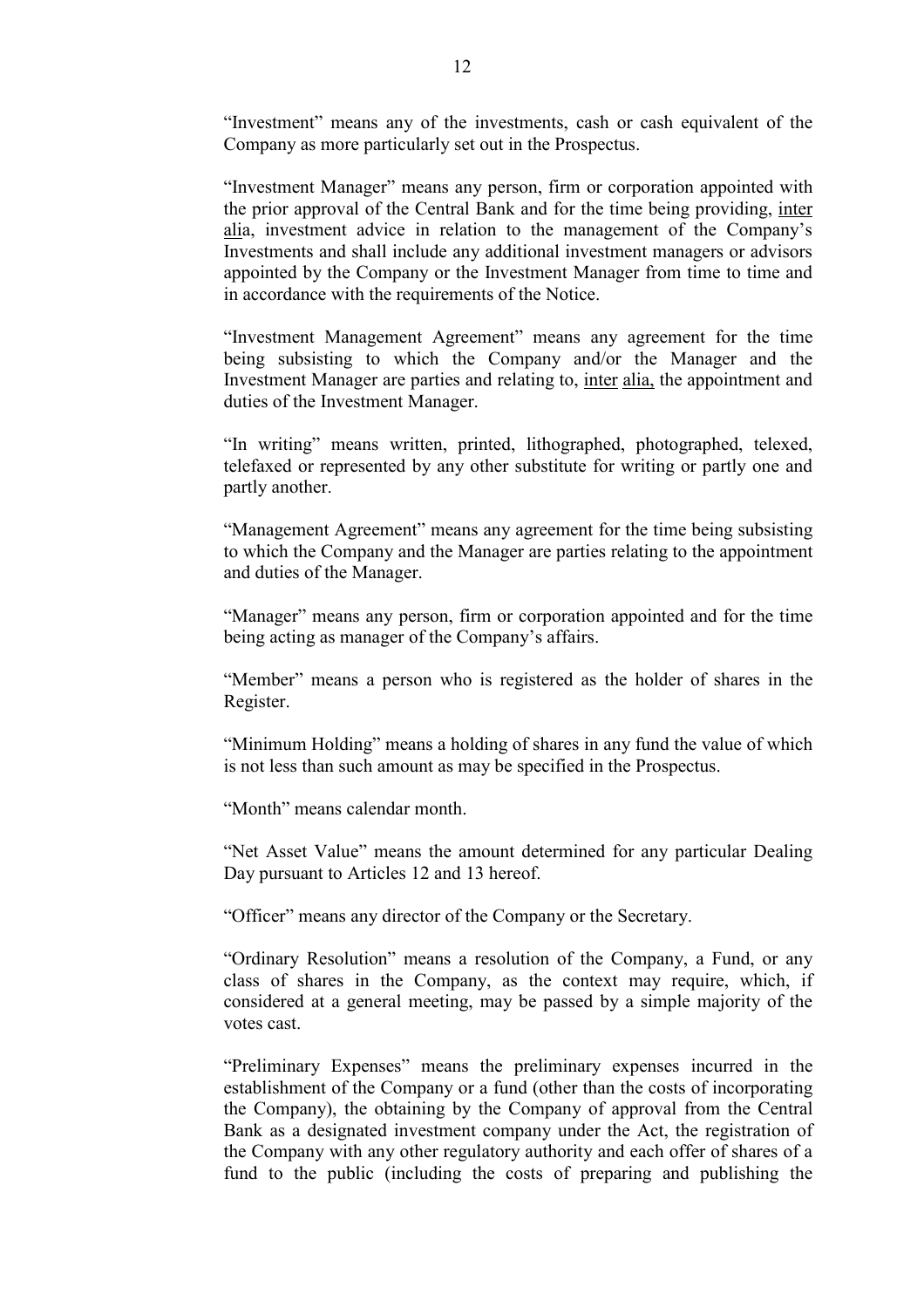Prospectus) and may include any costs or expenses (whether incurred directly by the Company or not) incurred in connection with any subsequent application for a listing or quotation of any of the shares in the Company or of a fund on a stock exchange or regulated market and the costs of establishing any trust or investment vehicle to facilitate investment in the Company or a Fund.

 "Prospectus" means the prospectus from time to time issued by the Company in relation to any fund or funds, and any supplement thereto.

 "qualified certificate" has the meaning given to that word in the Electronic Commerce Act, 2000.

 "Register" means the register in which are listed the names of Members of the Company.

 "Regulated Market" means any stock exchange or regulated market which meets the criteria listed in Article 15 hereof.

 "Regulations" means the European Communities (Undertakings for Collective Investment in Transferable Securities) Regulations 2011, as amended and any further amendments or replacements thereto for the time being in force.

 "Secretary" means any person, firm or corporation for the time being appointed by the Directors to perform any of the duties of the secretary of the Company.

 "share" or "shares" means a share or shares in the Company representing interests in a fund.

 "Signed" includes a signature or representation of a signature affixed by mechanical or other means.

 "Special Resolution" means a special resolution of the Company, a Fund or any class of shares in the Company, as the context may require, passed in accordance with the Act.

 "Subscriber Shares" means the shares which the subscribers to the memorandum and articles of association of the Company agree to subscribe for together with such other shares as may be designated by the Directors as Subscriber Shares.

 "Subsidiary Company" means any subsidiary company within the meaning of the Act.

 "U.S. Dollar" or "U.S.\$" means United States dollars, the lawful currency of the U.S.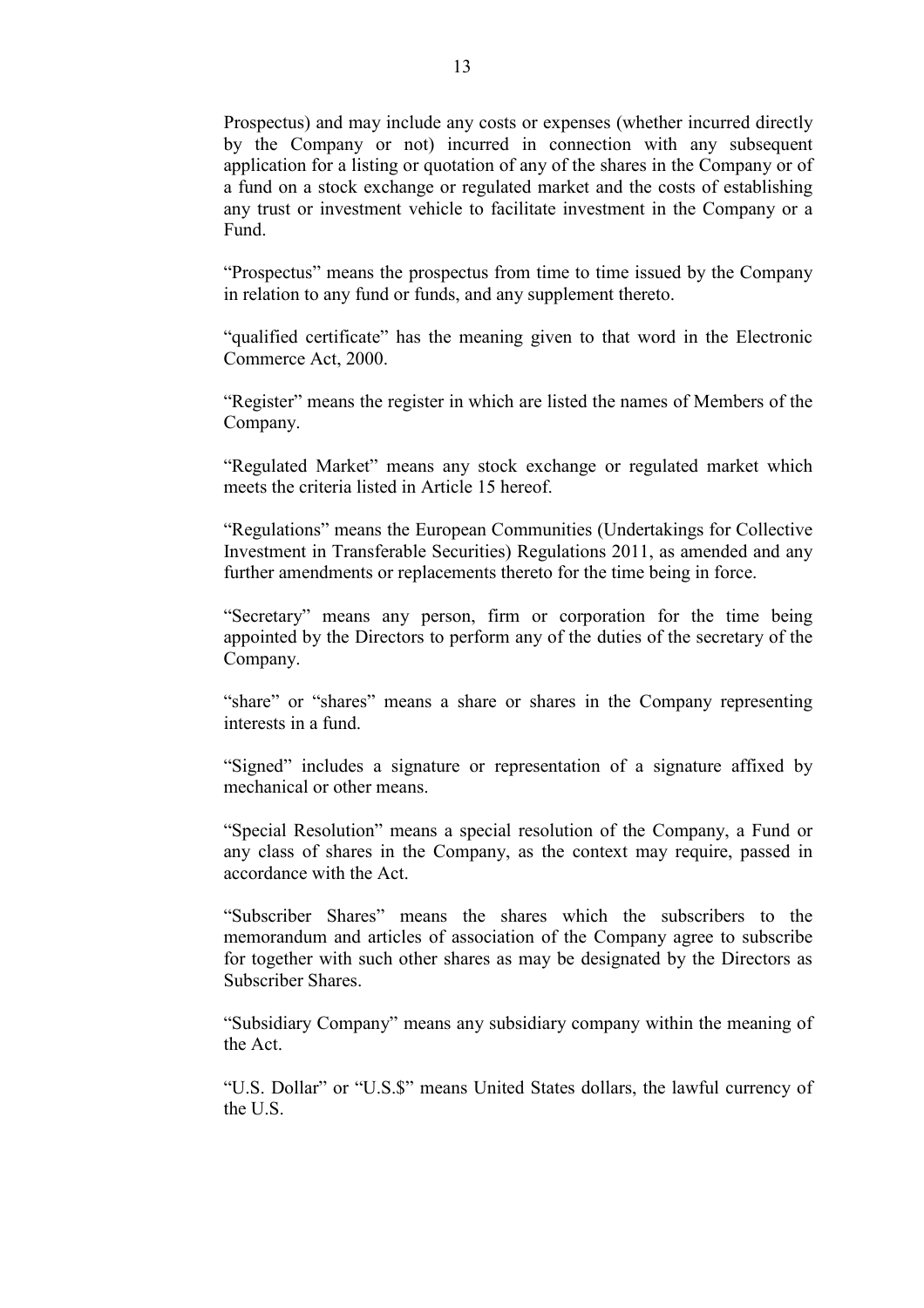"U.S." means the United States of America, its territories, its possessions and all other areas subject to its jurisdiction (including the Commonwealth of Puerto Rico).

 "U.S. Person" means, unless otherwise determined by the Directors, a US Person as defined in the Prospectus from time to tome.

- (b) Reference to enactments and to articles and sections of enactments shall include reference to any modifications or re-enactments thereof for the time being in force.
- (c) Unless repugnant to the context:-
	- (i) words importing the singular number shall include the plural number and vice versa;
	- (ii) words importing the masculine gender only shall include the feminine gender;
	- (iii) words importing persons only shall include companies or associations or bodies of persons, whether corporate or not;
	- (iv) the word "may" shall be construed as permissive and the word "shall" shall be construed as imperative.
	- (v) expressions in these Articles referring to writing shall be construed, unless the contrary intention appears, as including references to printing, lithography, photography and any other modes of representing or reproducing words in a visible form provided, however, that it shall not include writing in electronic form except as provided in these Articles and/or where it constitutes writing in electronic form sent to the Company, the Company has agreed to its receipt in such form. Expression in these Articles referring to execution of any document shall include any mode of execution under seal or under hand or any mode of electronic signature as shall be approved by the Directors. Expressions in these Articles referring to receipt of any electronic communications shall, unless the contrary intention appears, be limited to receipt in such manner as the Company has agreed to; and
	- (vi) unless the contrary intention appears, the use of the word "address" in these Articles in relation to electronic communications includes any number of address used for the purpose of such communications.

### 2. **PRELIMINARY**

- (a) Sections 65, 77 to 81, 83(1), 94(8), 95(1), 96(2) to (11), 124, 125, 126, 144(3), 144(4), 148(2), 158(3), 159 to 165, 178(2), 181(6), 182(2), 182(5), 183(3), 186(c), 187, 188, 218(3), (4), (5), 229, 230, 338(5), 338(6), 339(7), 618(1)(b), 620(8), 1090, 1092, 1093 and 1113 of the Act shall not apply to the Company.
- (b) Subject to the provisions of the Regulations, the business of the Company shall be commenced as soon after the incorporation of the Company as the Directors think fit.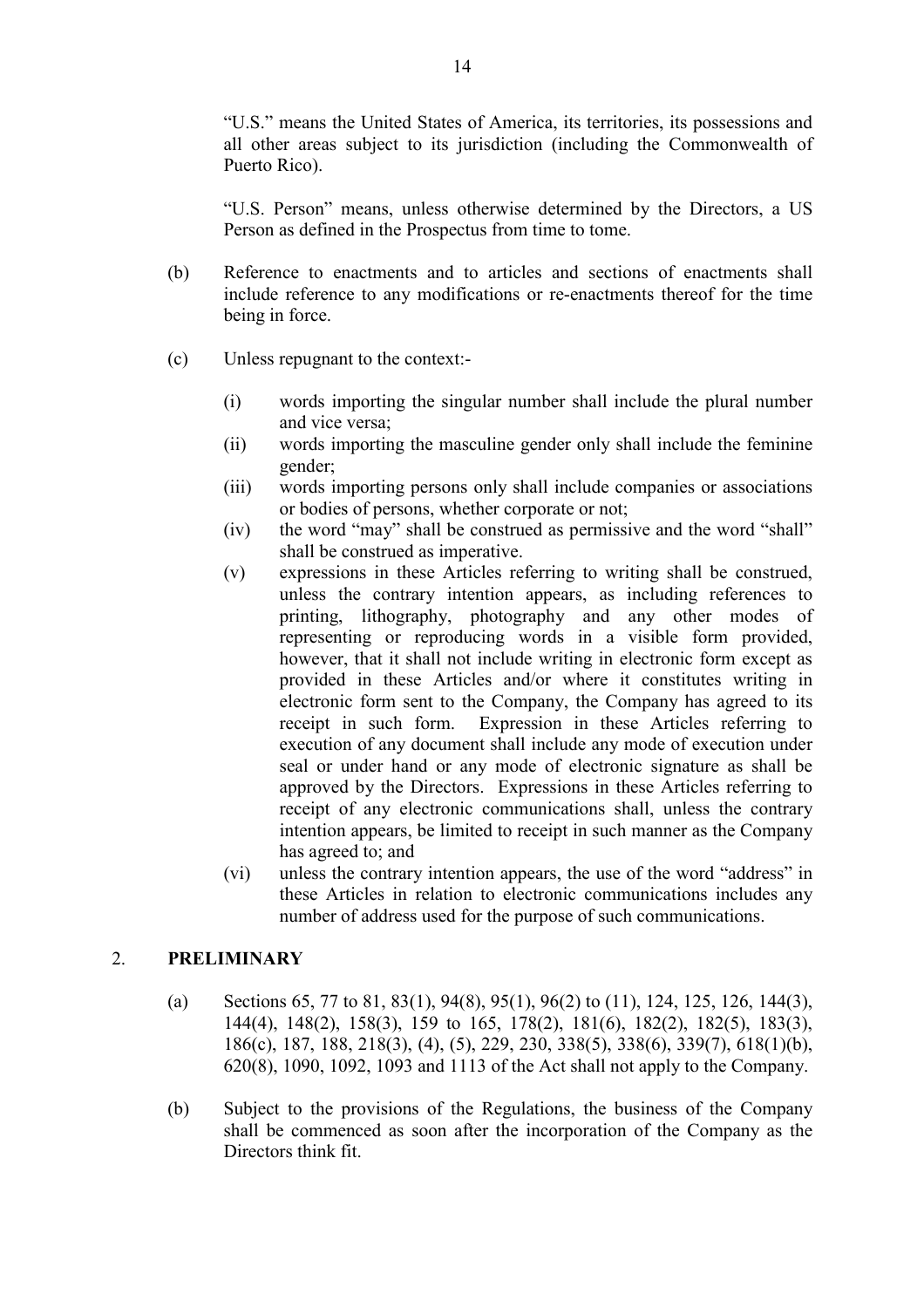- (c) The Preliminary Expenses shall be payable by the Company, the Manager or by the Investment Manager. Subject to applicable law, the amount of Preliminary Expenses payable by the Company may be carried forward in the accounts of the Company and amortised in such manner and over such period as the Directors may determine. The Preliminary Expenses for the funds shall be allocated between the funds pro rata. The Directors may adjust the allocation following the issue of additional classes of shares.
- (d) The Company shall also bear the following fees and expenses:-
	- (i) all taxes and expenses which may be incurred in connection with the acquisition and disposal of the assets of the Company;
	- (ii) all taxes which may be payable on the assets, income and expenses chargeable to the Company;
	- (iii) all brokerage, bank and other charges incurred by the Company in relation to its business transactions;
	- (iv) all fees and expenses (including Value Added Tax, if applicable) due to the Auditors, the legal advisers to the Company, any valuer or other supplier of services to the Company, and the fees payable to the Manager, the Custodian, the Administrator, the Investment Manager and the Distributor as shall be disclosed in the Prospectus together with paying agency, fiscal representatives and sub-custodial fees and expenses;
	- (v) all expenses incurred in connection with publication and supply of information to the Members and, in particular, without prejudice to the generality of the foregoing, the cost of printing and distributing the Annual Report, any report to the Central Bank or any other regulatory authority, the half-yearly or other report, any Prospectus and the costs of publishing quotations of prices and notices in the financial press and all stationery, printing and postage costs in connection with the preparation and distribution of cheques, warrants, tax certificates and statements;
	- (vi) all expenses incurred in the registration of the Company with any government agencies or regulatory authority including the Central Bank and in having the shares of the Company listed or dealt on any stock exchange or any regulated market and in having the shares of the Company rated by any rating agency;
	- (vii) all expenses arising in respect of legal or administrative proceedings;
	- (viii) all expenses incurred in connection with the operation and management of the Company, including, without limitation to the generality of the foregoing, all Directors fees, all costs incurred in organising Directors and Members meetings and in obtaining proxies in relation to such meetings, all insurance premiums and association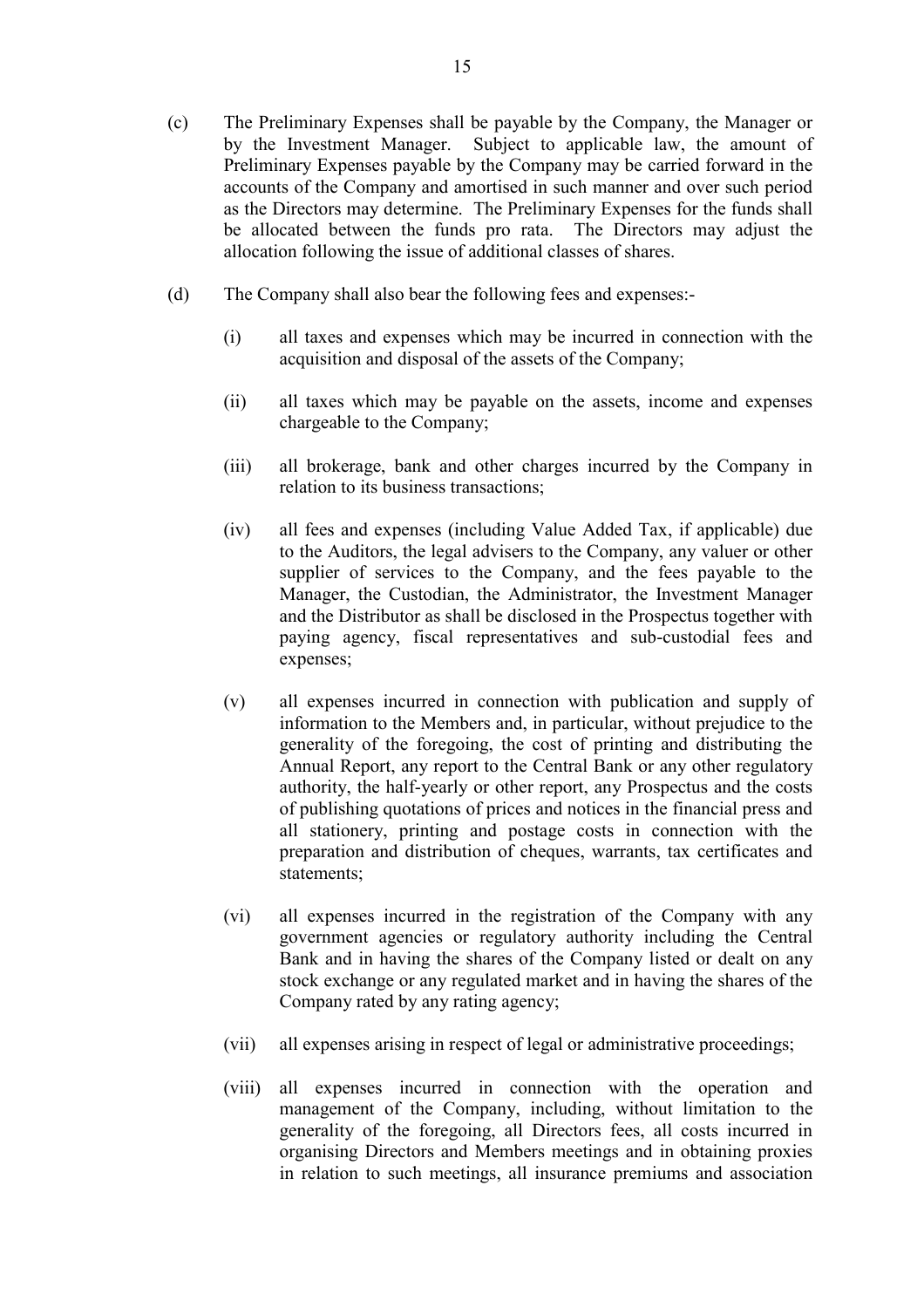membership dues and all non-recurring and extraordinary items of expenditure as may arise; and

 (ix) all expenses incurred in the liquidation or winding up of the Company or any Fund.

 All recurring expenses shall be charged first against current income, then, should this not suffice, against realised capital gains, and, if need be, against assets. Notwithstanding the above, the fees and expenses of a Fund (or a portion thereof) may be charged to capital where this policy is disclosed in the Prospectus for the Fund.

# 3. **MANAGER, CUSTODIAN, ADMINISTRATOR AND INVESTMENT MANAGER**

- (a) The Company:
	- (i) may appoint a person, firm or corporation to act as Manager of the Company's affairs, upon such terms and conditions including the right to remuneration payable by the Company and with such powers of delegation, entitlement to indemnities and such restrictions as it thinks fit; and
	- (ii) shall appoint a person, firm or corporation to act as Custodian with responsibility for the safe custody of all of the assets of the Company; and
	- (iii) shall appoint a person, firm or corporation to act as Investment Manager of the Company's investments and assets unless otherwise appointed by the Manager; and
	- (iv) shall appoint a person, firm or corporation to act as Administrator unless otherwise appointed by the Manager;

 and the Directors may entrust to and confer upon the Manager, Custodian, Administrator and Investment Manager so appointed any of the powers, duties, discretions and/or functions exercisable by them as Directors, upon such terms and conditions including the right to remuneration payable by the Company and with such powers of delegation and such restrictions as they think fit.

 (b) The terms of appointment of any Custodian may authorise such Custodian to appoint (with powers of sub-delegation) sub-custodians, nominees, agents or delegates at the expense of the Company or otherwise and to delegate any of its custodial functions and duties to any person or persons so appointed, provided that such appointment shall first have been notified to the Company shall be subject to the prior approval of the Central Bank and provided further that any such appointment, insofar as it relates to an appointment in relation to the assets of the Company, shall terminate forthwith on termination of the appointment of the Custodian.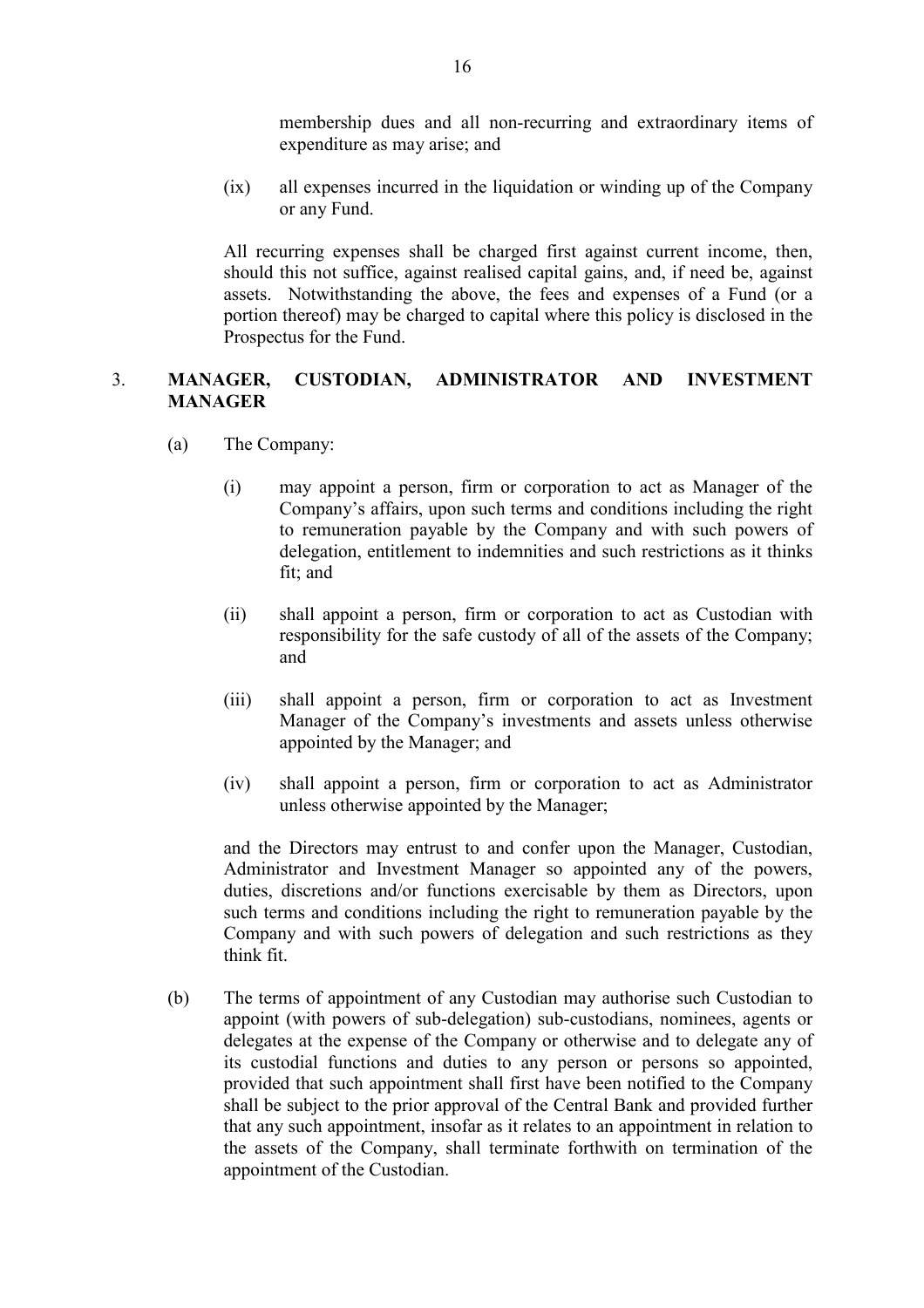- (c) The terms of appointment of any Administrator may authorise such Administrator, in accordance with the requirements of the Central Bank, to appoint one or more sub-managers, administrators, distributors or other agents at the expense of the Administrator and to delegate any of its functions and duties to any person or persons so appointed, provided that such appointment or appointments shall first have been approved by the Company and in accordance with the requirements of the Central Bank and provided further that any such appointment shall terminate forthwith on termination of the appointment of the Administrator.
- (d) In accordance with the requirements of the Central Bank, the appointment of any Investment Manager may be terminated and a replacement Investment Manager may be appointed and the terms of appointment of an Investment Manager from time to time may be varied and may authorise such Investment Manager to appoint one or more Investment Managers or other agents and to delegate any of its functions and duties to any person or persons so appointed, provided that such appointment or appointments shall first have been approved by the Company and in accordance with the requirements of the Central Bank and provided further that any such appointment shall terminate forthwith on termination of the appointment of the Investment Manager. The Investment Manager may also be appointed as a distributor of the shares with the power to appoint sales agents.
- (e) The appointment of the Manager and the Custodian shall be subject to the approval of the Central Bank. The appointment of the Administrator and the Investment Manager shall in each case be made in accordance with the requirements of the Central Bank and the agreements appointing the Manager, the Custodian, the Administrator and the Investment Manager in each case shall be submitted to the Central Bank.
- (f) The maximum fee that may be charged by the Manager (as detailed in the Prospectus) shall not be increased without approval of the Shareholders of the relevant Sub-Fund of the Company on the basis of a simple majority of votes cast in a general meeting or with the prior written approval of all Shareholders of the relevant Sub-Fund in accordance with these Articles. The Company shall provide Shareholders with reasonable notice in the event of an increase of the maximum fee payable to the Manager to enable a Shareholder to redeem some or all of their Shares prior to the implementation of the proposed increase.

Subject to the terms of the Management Agreement, either party to the Management Agreement may terminate the Management Agreement upon providing the relevant notice and in such circumstances as set out in the Management Agreement. In the event of the Manager desiring to retire or the Company desiring to remove the Manager from office and the Directors determining to appoint a Manager in lieu of the Manager retiring or being replaced, the Directors of the Company shall use their reasonable endeavours to find a person, firm or corporation willing to act as Manager and subject to the prior approval of the Central Bank the Directors shall appoint such person,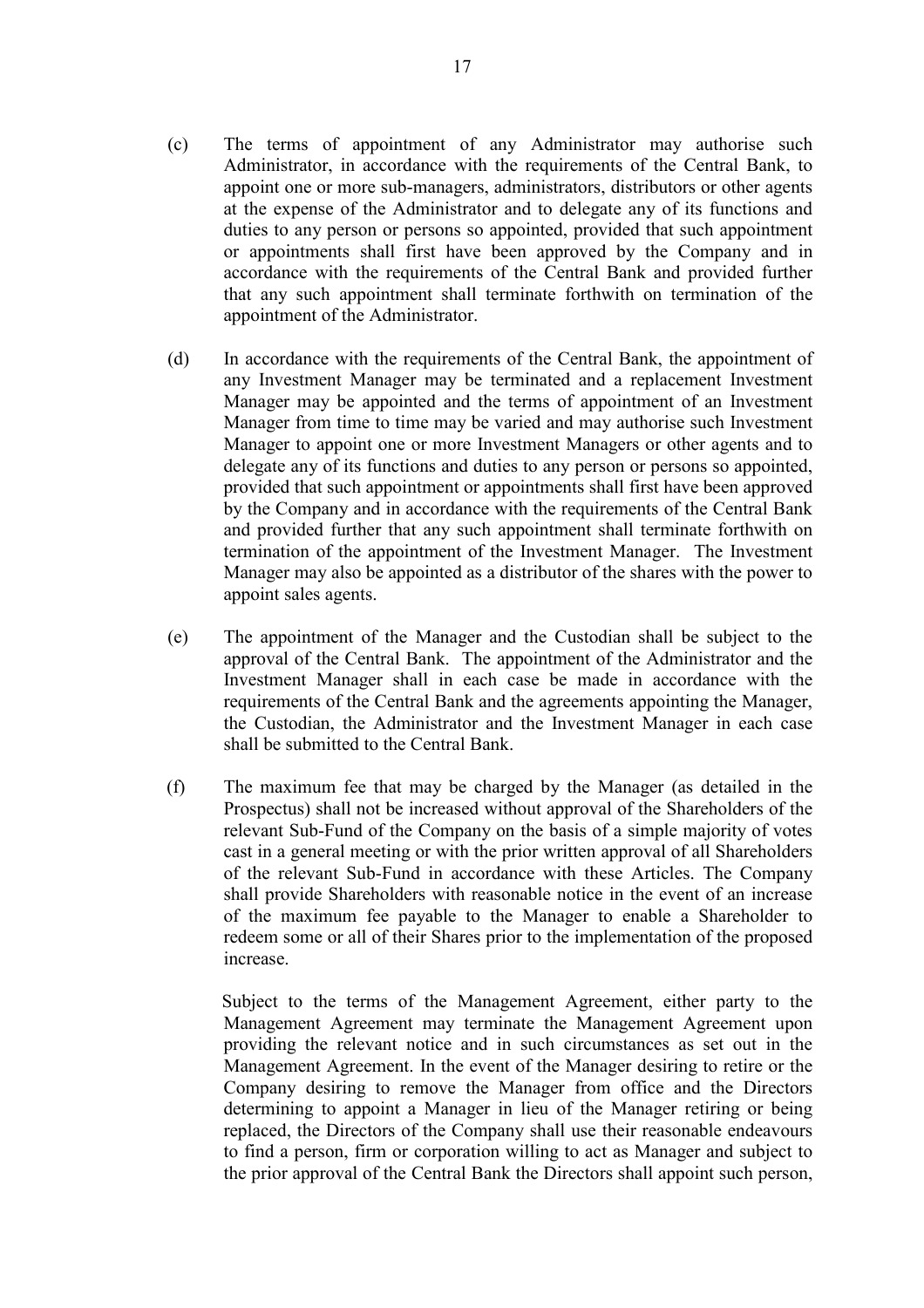firm or corporation to be Manager in place of the former Manager. Any such replacement of the Manager will be carried out in such a manner that ensures the protection of Shareholders. The appointment of a new Manager shall be subject to the prior approval of the Central Bank.

(g) In the event of the Custodian desiring to retire or being removed from office the Company shall use its best endeavours to find a corporation willing to act as Custodian who must be approved by the Central Bank to act as Custodian and upon so doing the Company shall appoint such corporation to be Custodian in place of the former Custodian and the Custodian may not retire until a new Custodian is appointed. In the event of the Company failing to appoint a replacement Custodian within such notice period as may be provided for in the Custodian Agreement, the Directors shall convene an extraordinary general meeting of the Company at which there shall be proposed a Ordinary Resolution either to repurchase the shares of the Company or to wind up the Company and distribute the assets of the Company in accordance with Article 32 and thereafter, the Company shall apply to the Central Bank to revoke the Company's authorisation. The Custodian's appointment shall not terminate until the Central Bank has revoked its authorisation of the Company.

# 4. **SHARE CAPITAL, THE FUNDS AND SEGREGATED LIABILITY**

- (a) The paid up share capital of the Company shall at all times be equal to the Net Asset Value of the Company as determined in accordance with Article 12 hereof.
- (b) The initial share capital of the Company is Euro 300,000, represented by 300,000 shares of no par value and the Company may issue up to five hundred billion shares of no par value.
- (c) The Directors are hereby generally and unconditionally authorised to exercise all the powers of the Company to issue shares in the Company pursuant to the Act. The maximum amount of shares which may be issued by the Company under the authority hereby conferred shall be five hundred billion, provided, however, that any shares which have been redeemed shall be deemed never to have been issued by the Company for the purpose of calculating the maximum amount of shares which may be issued.
- (d) The Directors may delegate to the Administrator or to any duly authorised Officer or other person, the duties of accepting the subscription for, receiving payment for and allotting or issuing new shares.
- (e) The Directors in their absolute discretion may refuse to accept any application for shares in the Company or may accept any application in whole or in part.
- (f) No person shall be recognised by the Company as holding any shares on trust and the Company shall not be bound by or recognise (even when having notice thereof) any equitable, contingent, future or partial interest in any shares or (except only as otherwise provided herein or as by law may be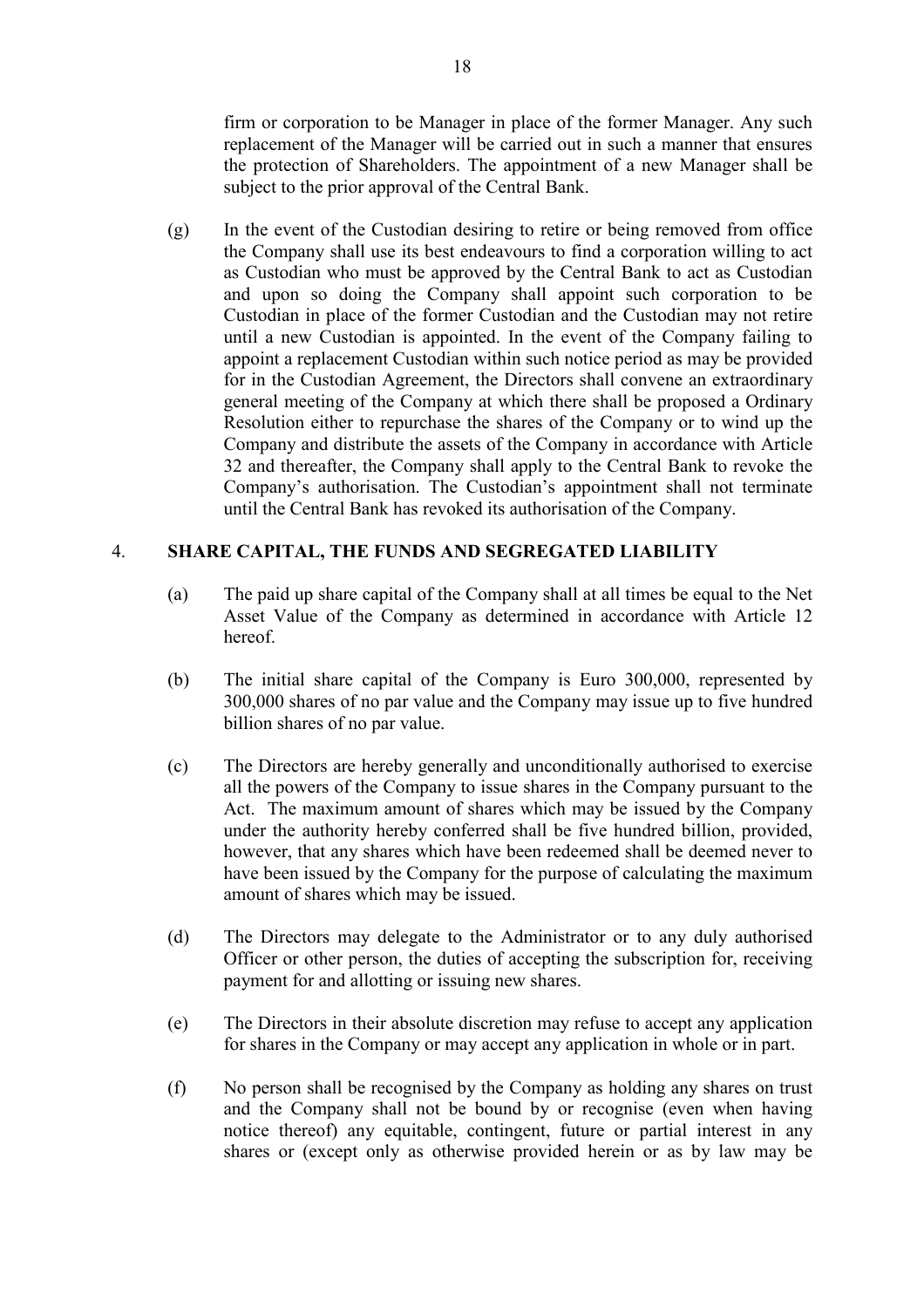required) any other right in respect of any share, except an absolute right of title thereto in the registered holder.

- (g) The Subscriber Shares shall not participate in the dividends or assets attributable to any of the other shares issued by the Company and the dividends and net assets attributable to the Subscriber Shares shall be segregated from and shall not form part of the other assets of the Company.
- (h) At any time after the issue of shares the Company shall be entitled to repurchase the Subscriber Shares or to procure the transfer of the Subscriber Shares to any person who may be a qualified holder of shares in accordance with Article 9 hereof or to re-categorise the Subscriber Shares as shares representing interest in any Fund provided that the subscription monies received for the Subscriber Shares shall in such event be transferred to the relevant Fund and the number of shares to be redistributed shall be calculated in accordance with Article 7(e).
- (i) The Company is an umbrella fund with segregated liability between Funds and each fund may comprise one or more classes of shares in the Company. With the prior approval of the Central Bank, the Directors from time to time may establish further funds by the issue of one or more separate classes of shares on such terms as the Directors may resolve.
- (j) The Directors from time to time and on prior notice to, and clearance by, of the Central Bank may establish one or more separate classes or series of shares within each fund, including hedged and unhedged curacy classes, on such terms as the Directors may resolve.
- (k) The Directors are hereby authorised from time to time to re-designate any existing class of shares in the Company and merge such class of shares with any other class of shares in the Company. With the prior consent of the Directors, Members may convert shares in one class of shares or fund into shares of another class or fund in the Company, as appropriate, in accordance with the provisions of Article 7 hereof.
- (l) For the purpose of enabling shares of one class to be re-designated or converted into shares of another class, the Company may, subject to the Regulations, take such action as may be necessary to vary or abrogate the rights attached to shares of one class to be converted so that such rights are replaced by the rights attached to the other class into which the shares of the original class are to be converted.
- (m) The assets and liabilities of each fund shall be allocated in the following manner:-
	- (i) the proceeds from the issue of shares representing a fund shall be applied in the books of the Company to that fund and the assets and liabilities and income and expenditure attributable thereto shall be applied to such fund subject to the provisions of this Article. The assets of each Fund shall belong exclusively to that Fund and shall not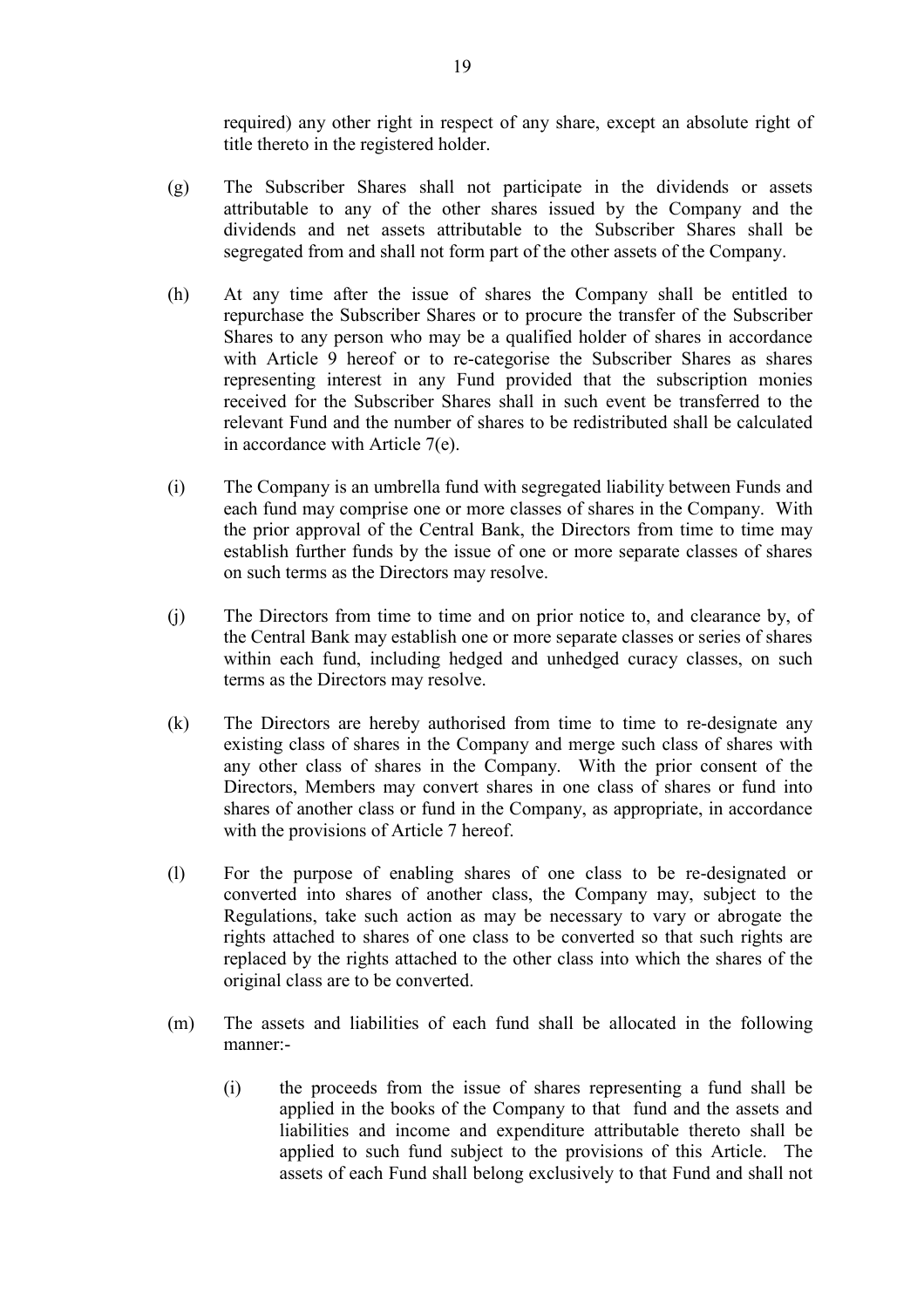be used to discharge directly or indirectly the liabilities of or claims against any other Fund and shall not be available for any such purpose;

- (ii) where any asset is derived from another asset, such derivative asset shall be applied in the books of the Company to the same fund as the assets from which it was derived and in each valuation of an asset, the increase or diminution in value shall be applied to the relevant fund;
- (iii) where the Company incurs a liability which relates to any asset of a particular fund or to any action taken in connection with an asset of a particular fund, such a liability shall be allocated to the relevant fund, as the case may be;
- (iv) where an asset or a liability of the Company cannot be considered as being attributable to a particular fund, such asset or liability, subject to the approval of the Custodian, shall be allocated to all the funds pro rata to the Net Asset Value of each fund;

 Provided that when issuing a class of shares in regard to any fund, the Directors may allocate Commission, Duties and Charges and ongoing expenses on a basis which is different from that which applies in the case of shares in other classes in the fund.

- (n) Separate records shall be maintained in respect of each fund.
- (o) Notwithstanding any statutory provision or rule of law to the contrary, any liability incurred on behalf of or attributable to any Fund of the Company shall be discharged solely out of the assets of that Fund, and neither the Company nor any Director, receiver, examiner, liquidator, provisional liquidator or other person shall apply, nor be obliged to apply, the assets of any such Fund in satisfaction of any liability incurred on behalf of, or attributable to, any other Fund.
- (p) There shall be implied in every contract, agreement, arrangement or transaction entered into by the Company the following terms, that:
	- (i) the party or parties contracting with the Company shall not seek, whether in any proceedings or by any other means whatsoever or wheresoever, to have recourse to any assets of any Fund in the discharge of all or any part of a liability which was not incurred on behalf of that Fund;
	- (ii) if any party contracting with the Company shall succeed by any means whatsoever or wheresoever in having recourse to any assets of any Fund in the discharge of all or any part of a liability which was not incurred on behalf of that Fund, that party shall be liable to the Company to pay a sum equal to the value of the benefit thereby obtained by it; and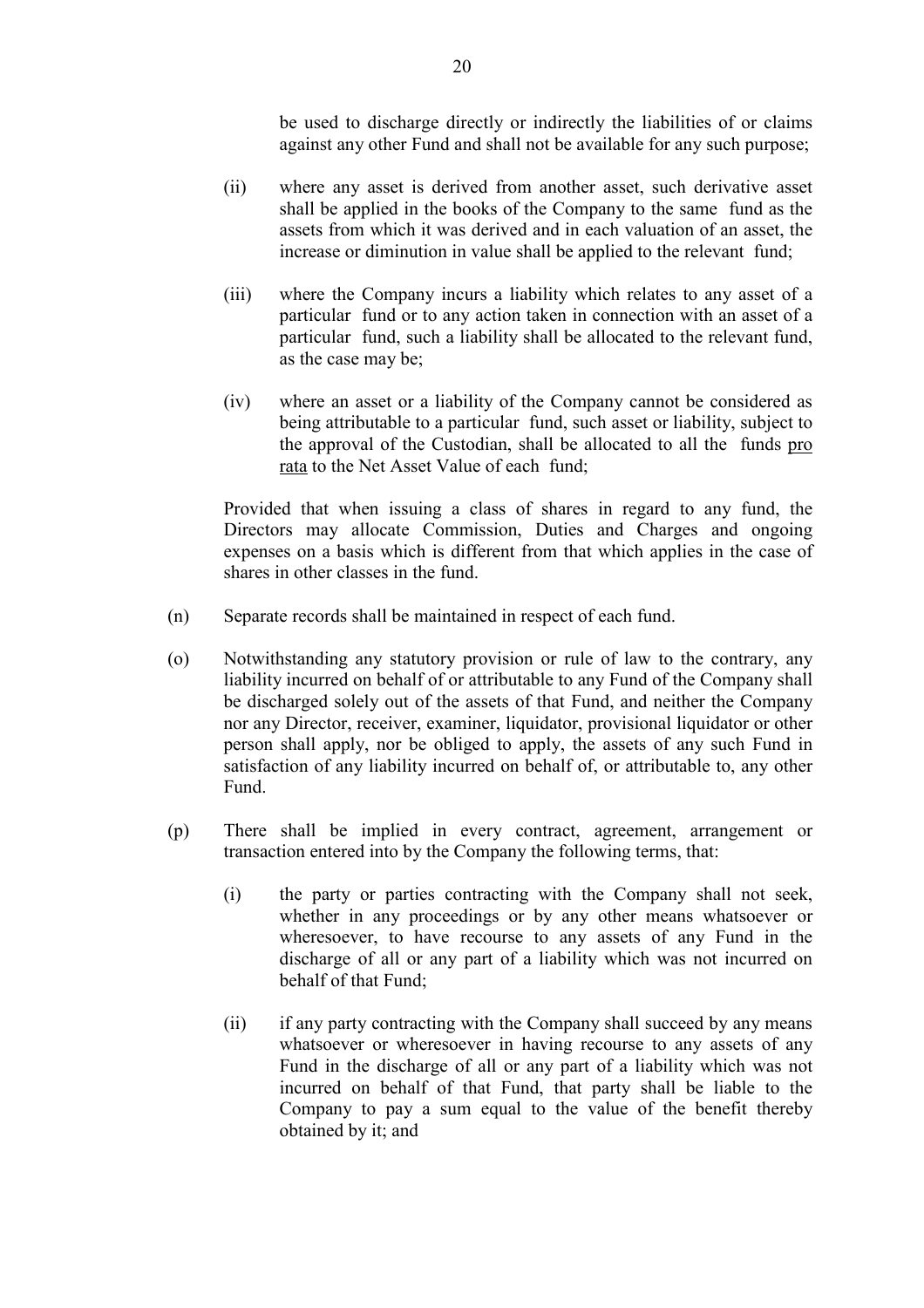- (iii) if any party contracting with the Company shall succeed in seizing or attaching by any means, or otherwise levying execution against any assets of a Fund in respect of a liability which was not incurred on behalf of that Fund, that party shall hold those assets or the direct or indirect proceeds of the sale of such assets on trust for the Company and shall keep those assets or proceeds separate and identifiable as such trust property.
- (q) All sums recoverable by the Company as a result of any such trust as is described in Article  $4(p)(iii)$  shall be credited against any concurrent liability pursuant to the implied terms set out in Article 4(p).
- (r) Any asset or sum recovered by the Company pursuant to the implied terms set out in Article 4(p) or by any other means whatsoever or wheresoever in the events referred to in those paragraphs shall, after the deduction or payment of any costs of recovery, be applied so as to compensate the Fund.
- (s) In the event that assets attributable to a Fund are taken in execution of a liability not attributable to that Fund, and in so far as such assets or compensation in respect thereof cannot otherwise be restored to that Fund affected, the Directors, with the consent of the Custodian, shall certify or cause to be certified, the value of the assets lost to the Fund affected and transfer or pay from the assets of the Fund or Funds to which the liability was attributable, in priority to all other claims against such Fund or Funds, assets or sums sufficient to restore to the Fund affected, the value of the assets or sums lost to it.
- (t) A Fund is not a legal person separate from the Company but the Company may sue and be sued in respect of a particular Fund and may exercise the same rights of set-off, if any, as between its Funds as apply at law in respect of companies and the property of a Fund is subject to orders of the court as it would have been if the Fund were a separate legal person.

### 5. **CONFIRMATION OF OWNERSHIP**

- (a) A Member shall have his title to shares evidenced by having his name, address and the number of shares held by him entered in the Register which shall be maintained in the manner required by law, provided that no person holding less than the Minimum Holding shall be entered on the Register as a Member, unless otherwise determined by the Directors.
- (b) A Member whose name appears in the Register shall be issued with a written confirmation of ownership. No share certificates will be issued by the Company to a Member.
- (c) The Register may be kept on magnetic tape or in accordance with some other mechanical or electrical system provided legible evidence can be produced therefrom to satisfy the requirements of applicable law and of these Articles;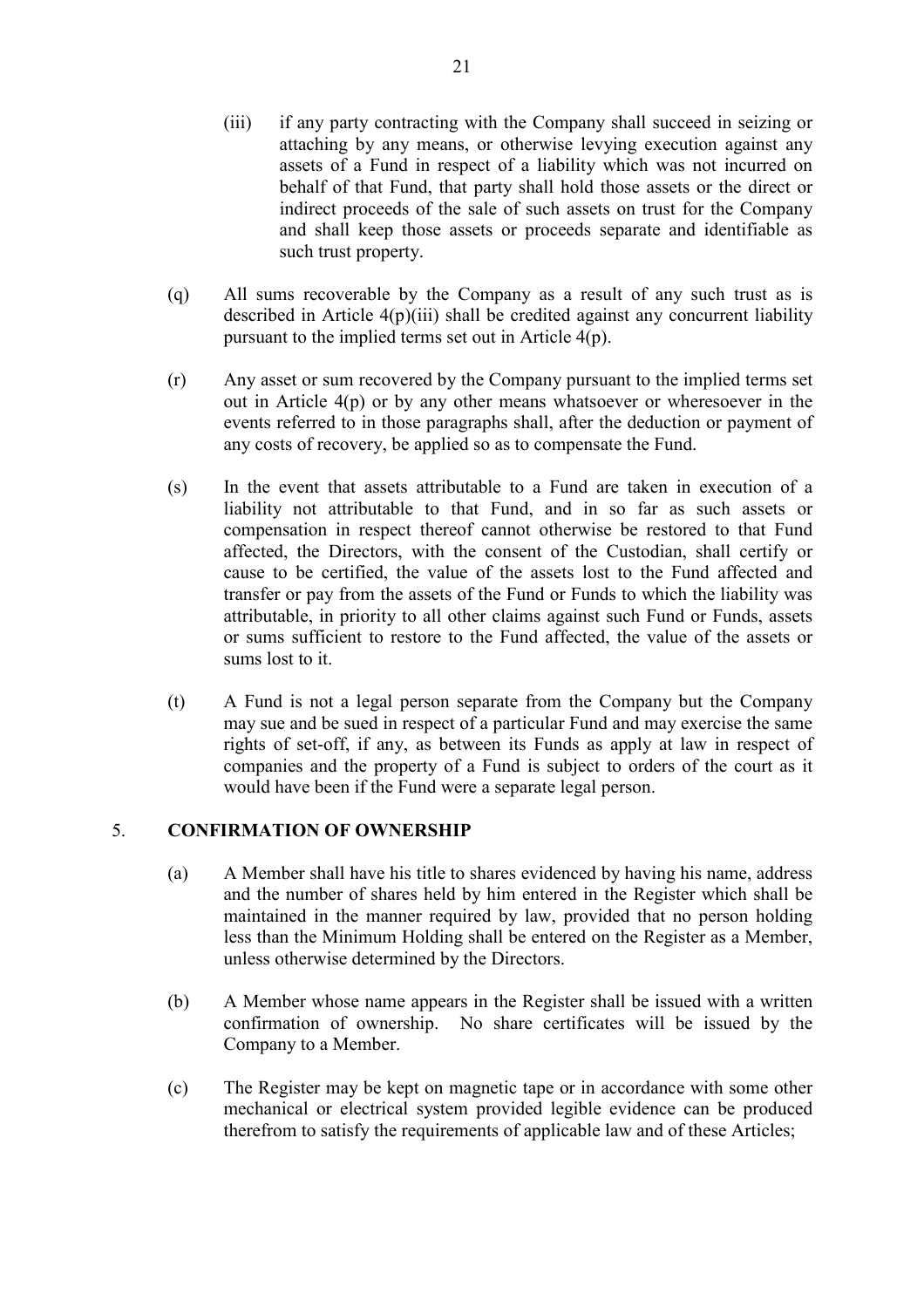- (d) The Directors shall cause to be entered in the Register in addition to the particulars required to be so entered by the law the following particulars :-
	- (i) the name and address of each Member (save that in the case of joint holders, the address of the first named holder only need be entered), a statement of the shares of each class held by him and of the amount paid or agreed to be considered as paid on such shares;
	- (ii) the date on which each person was entered in the Register as a Member; and
	- (iii) the date on which any person ceased to be a Member.
- (e) (i) The Register shall be kept in such manner as to show at all times the Members of the Company for the time being and the shares respectively held by them.
	- (ii) The Register shall be open to inspection at the registered office of the Company in accordance with the law, provided that a Member shall be entitled to inspect only his entry on the Register..
	- (iii) The Company may close the Register for any time or times not exceeding, in the whole, thirty days in each year.
- (f) The Directors shall not be bound to register more than four persons as the joint holders of any share or shares. In the case of a share held jointly by several persons, the Directors shall not be bound to issue therefor more than one confirmation of ownership or share certificate, and the issue of a confirmation of ownership, or share certificate for a share to the first named of several joint holders shall be sufficient delivery to all;
- (g) Where two or more persons are registered as the holders of any shares they shall be deemed to hold the same as joint tenants, subject to the provisions following :-
	- (i) the joint holders of any shares shall be liable, severally, as well as jointly, in respect of all payments which ought to be made in respect of such shares;
	- (ii) any one of such joint holders of shares may give effectual receipts for any dividend, bonus or return of capital payable to such joint holders;
	- (iii) only the first-named of the joint holders of a share shall be entitled to delivery of the share certificate relating to such share or to receive notices from the Company to attend general meetings of the Company. Any share certificate delivered to the first-named of joint holders shall be effective delivery to all, and any notice given to the first-named of joint holders shall be deemed notice given to all the joint holders;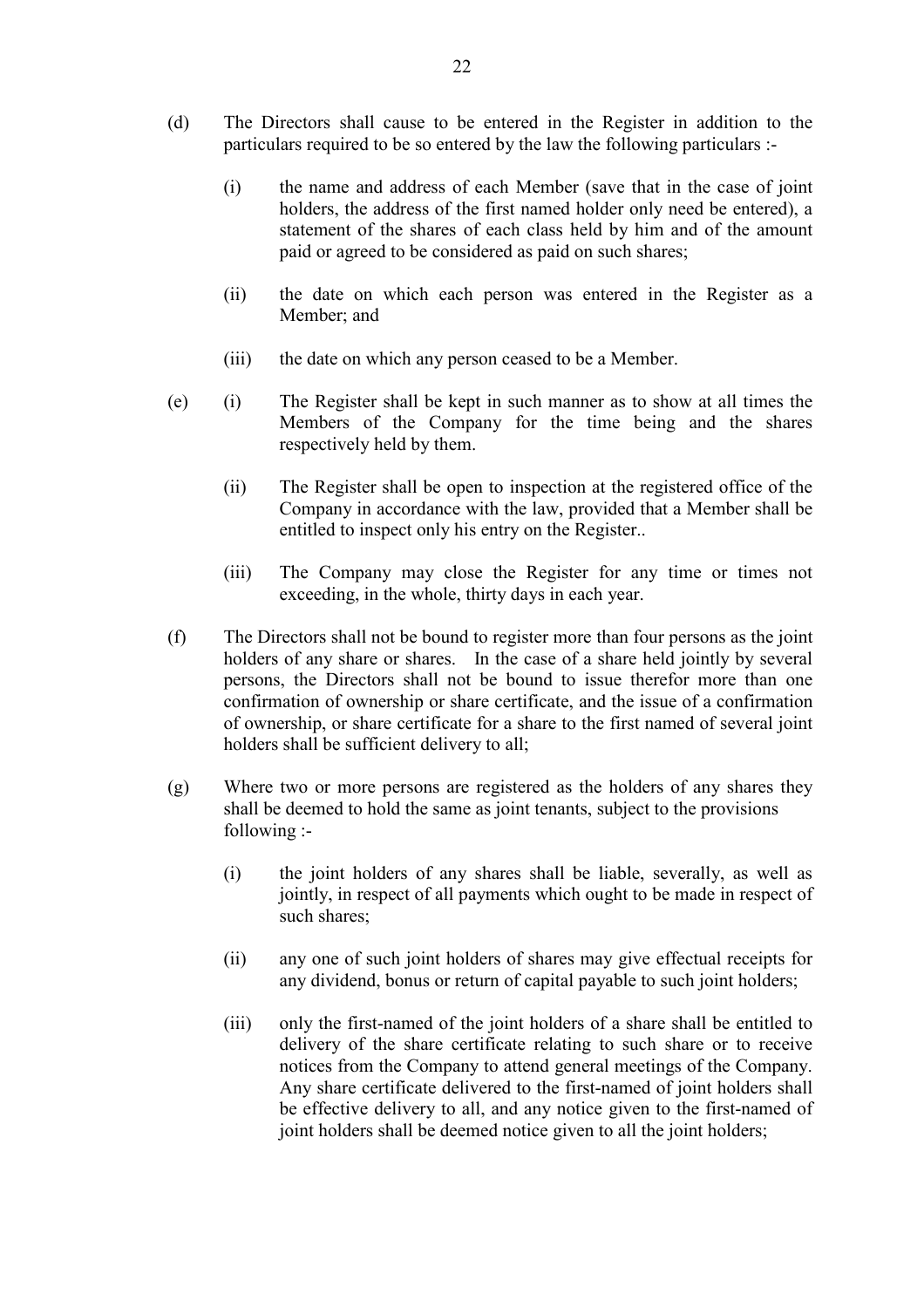- (iv) the vote of the first-named of joint holders who tenders a vote whether in person or by proxy shall be accepted to the exclusion of the votes of the other joint holders; and
- (v) for the purpose of the provisions of this Article, the first-named shall be determined by the order in which the names of the joint holders stand in the Register.

## 6. **DEALING DAYS**

 Subject as hereinafter provided, all issues and repurchases of shares shall be effected or made with effect from any Dealing Day provided that the Company may allot shares on a Dealing Day on the basis that the shares shall be issued on receipt of cleared funds from the subscriber for shares and in the event that the Company does not receive the subscription monies in respect of such allotment within the period specified in the Prospectus or within such other period as may be determined by the Directors, such allotment shall be deemed to be cancelled.

# 7. **ISSUE OF SHARES**

- (a) Subject as hereinafter provided and to the Regulations, the Company on or with effect from any Dealing Day, on receipt by it or on its behalf of the following:-
	- (i) an application for shares in such form as the Company from time to time may determine; and
	- (ii) such declarations as to the applicant's status, residence and otherwise as the Company from time to time may require; and
	- (iii) payment for the shares in such manner as the Company from time to time may specify and within such time limit as may be specified in the Prospectus, provided that if the Company receives payment for the shares in a currency other than the Base Currency the Company shall convert or arrange for the conversion of the monies received into the Base Currency and shall be entitled to deduct therefrom all expenses incurred in the conversion;

 may issue such shares at the Net Asset Value for each such share then obtaining in respect of the issue of shares (or, at the discretion of the Company in the case of (iii) above at the Net Asset Value for each such share on the Dealing Day immediately following the conversion of the monies received into the Base Currency) or may allot such shares pending receipt of cleared funds, provided that if cleared funds representing the subscription monies are not received by the Company, within such period as the Directors may determine, the Directors shall cancel any allotment of shares in respect thereof. The Directors may decline to accept any application for the allotment or issue of shares and may cease to offer shares in the Company for allotment or subscription for a definite period or otherwise.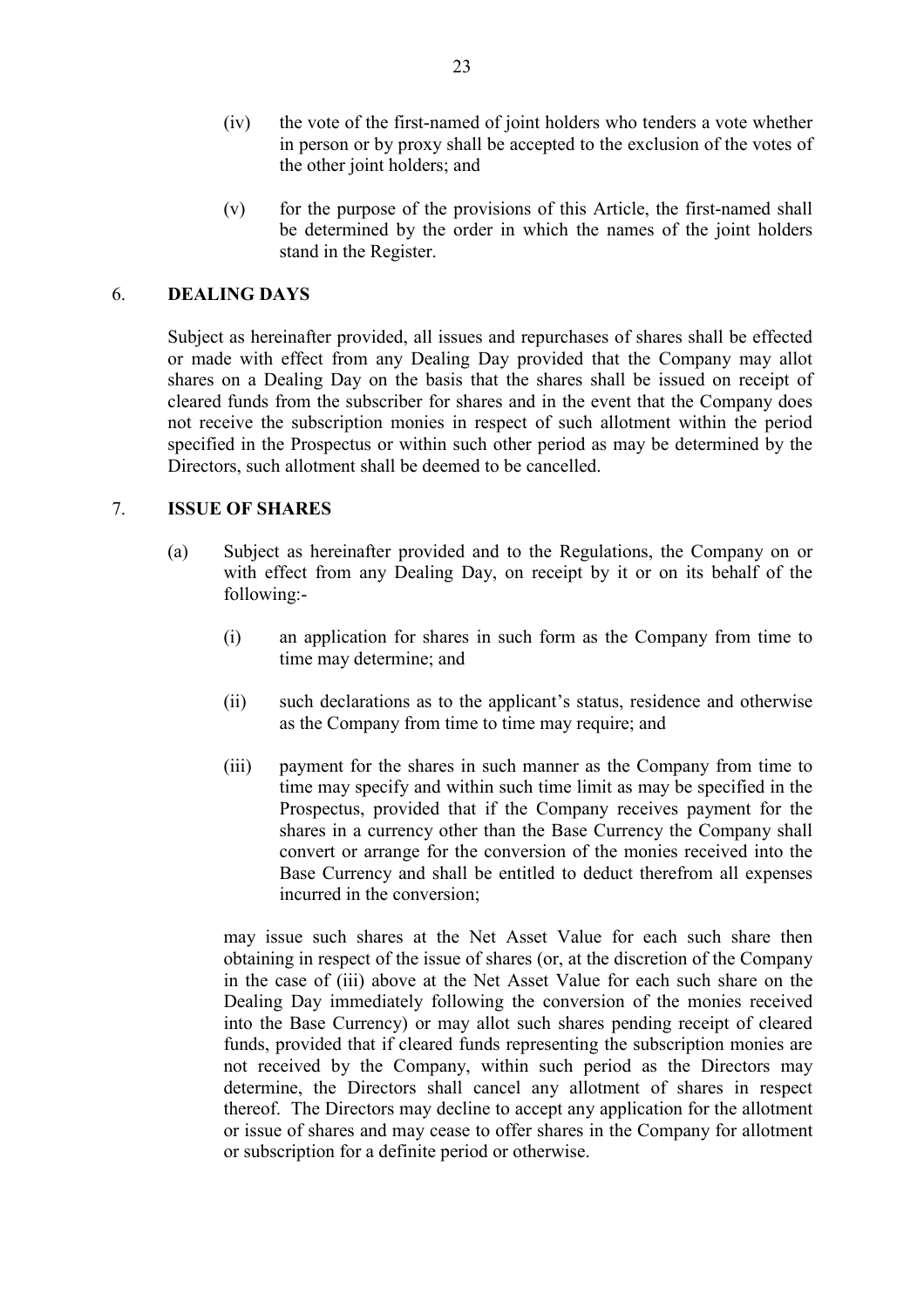- (b) The Company shall be entitled to receive securities or other Investments from an applicant for shares and to sell, dispose of or otherwise convert such securities or Investments into cash and to apply such cash (net of any expenses incurred in the conversion) for the purchase of shares in the Company in accordance with provisions hereof.
- (c) No issue shall be made in respect of an application which would result in the applicant holding less than the Minimum Holding.
- (d) The Directors shall be entitled to issue Fractional Shares where the subscription monies received by the Company are insufficient to purchase an integral number of shares, provided, however, that Fractional Shares shall not carry any voting rights and provided further that the Net Asset Value of a Fractional Share of any class of shares shall be adjusted by the amount which such Fractional Share bears to an integral share of that class of shares at the time of issue and any dividend payable on such Fractional Shares shall be adjusted in like manner.
- (e) Subject as hereinafter provided a holder of shares in any fund (the "Original Fund Shares") may with the prior consent of the Directors from time to time convert all or any portion of such shares ("Conversion") having such minimum value at the time of conversion as may be determined by the Directors from time to time into shares of another fund (the "New Fund Shares") either existing or agreed to be brought into existence on terms hereinafter appearing:-
	- (i) Conversion may be exercisable by the said holder (hereinafter called the "Fund Applicant") giving a notice or by contacting the Administrator by telephone (each hereinafter called the "Fund Conversion Notice") which shall be irrevocable and shall be filed by a Member in written form at the office of the Administrator, and shall be accompanied by the share certificates duly endorsed by the Fund Applicant or bearer certificate issued by the Company or by such other evidence of ownership, succession or assignment satisfactory to the Directors together with unmatured dividend coupons;
	- (ii) the Conversion of shares comprised in a Fund Conversion Notice which is delivered to the Directors on any day which is not a Dealing Day shall be made on the Dealing Day next following the receipt of the Conversion Notice;
	- (iii) conversion of the Original Fund Shares comprised in the Fund Conversion Notice shall be effected by the repurchase of such Original Fund Shares (save that the repurchase monies shall not be released to the Fund Applicant) and the issue of New Fund Shares such repurchase and issue taking place on the Dealing Day referred to in paragraph (ii) of this Article;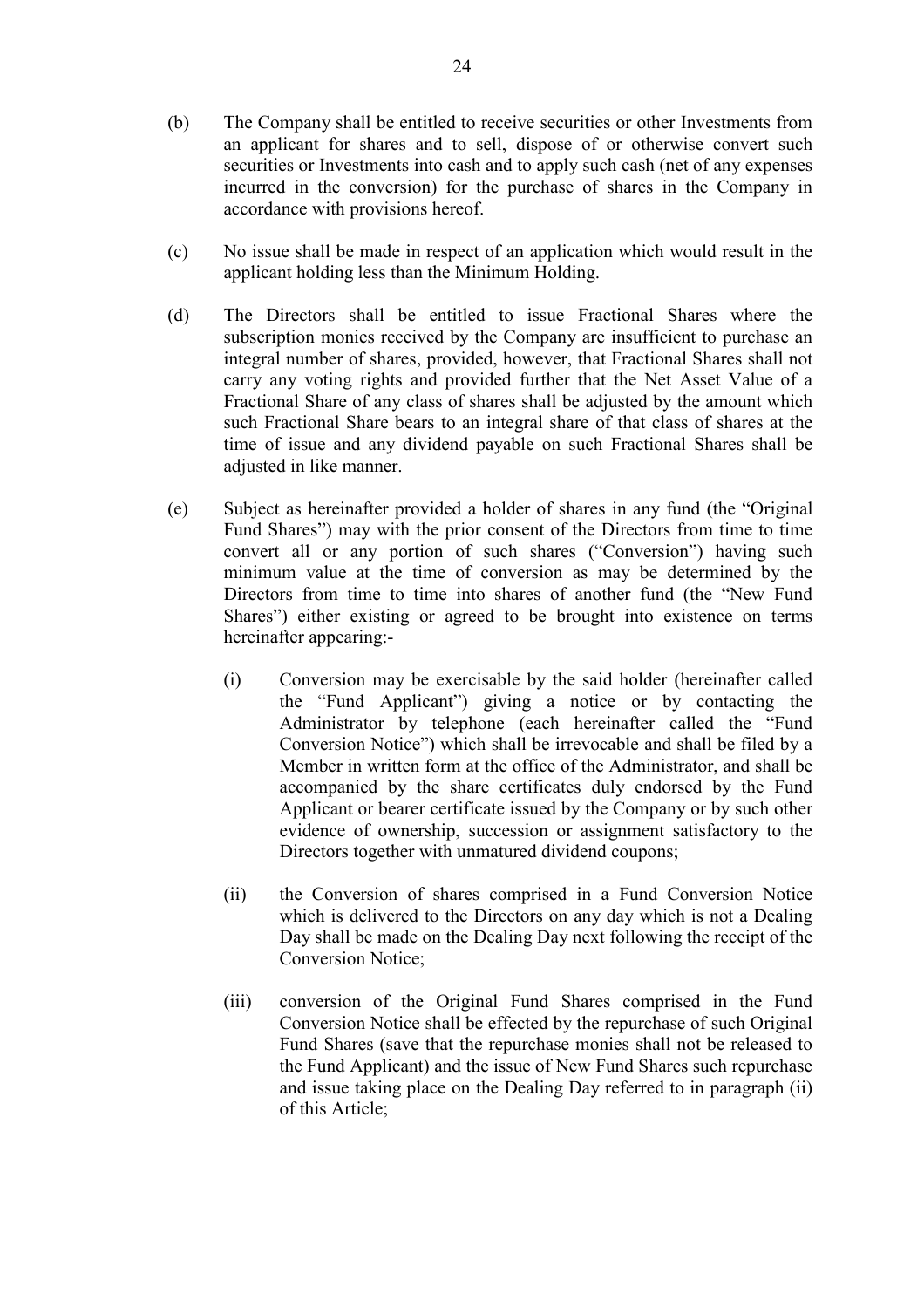(iv) the number of New Fund Shares to be issued on conversion shall be determined by the Directors in accordance (or as nearly as may be in accordance) with the following formula: where:-

$$
NS = \frac{[A \times B - TC \times C]}{D}
$$

- $NS =$  the number of New Fund Shares which will be issued; and
- $A =$  the number of Original Fund Shares to be converted; and
- $B =$  the repurchase price of such Original Fund Share on the relevant Dealing Day; and
- $C =$  the currency conversion factor as determined by the Directors:
- $D =$  the issue price of the New Fund Shares on the relevant Dealing Day; and
- TC = the transaction charge incurred in connection with the proposed transactions.
- (v) upon Conversion, the Company shall cause assets or cash representing the value of NS as defined in  $(e)(iv)$  above to be allocated to the fund comprising the New Fund Shares.

### **8. PRICE PER SHARE**

- (a) The Initial Price per share and the Initial Offer Period shall be determined by the Directors and the Commission payable on the Initial Price and the Initial Offer Period in relation to any fund shall be determined by the Directors.
- (b) The price per share on any Dealing Day following the Initial Offer Period shall be the Net Asset Value per share applicable in the case of issues of shares as determined in accordance with Articles 12 and 13.
- (c) The Directors may require an applicant for shares to pay to the Company in addition to the price per share Commission and such Duties and Charges in respect of the shares as the Directors from time to time may determine.
- (d) Subject to the provisions of the Regulations, the Directors on or with effect from any Dealing Day may issue shares on terms providing for settlement to be made by the vesting in the Company of any Investments for the time being held or which may be held hereunder and in connection therewith the following provisions shall apply:-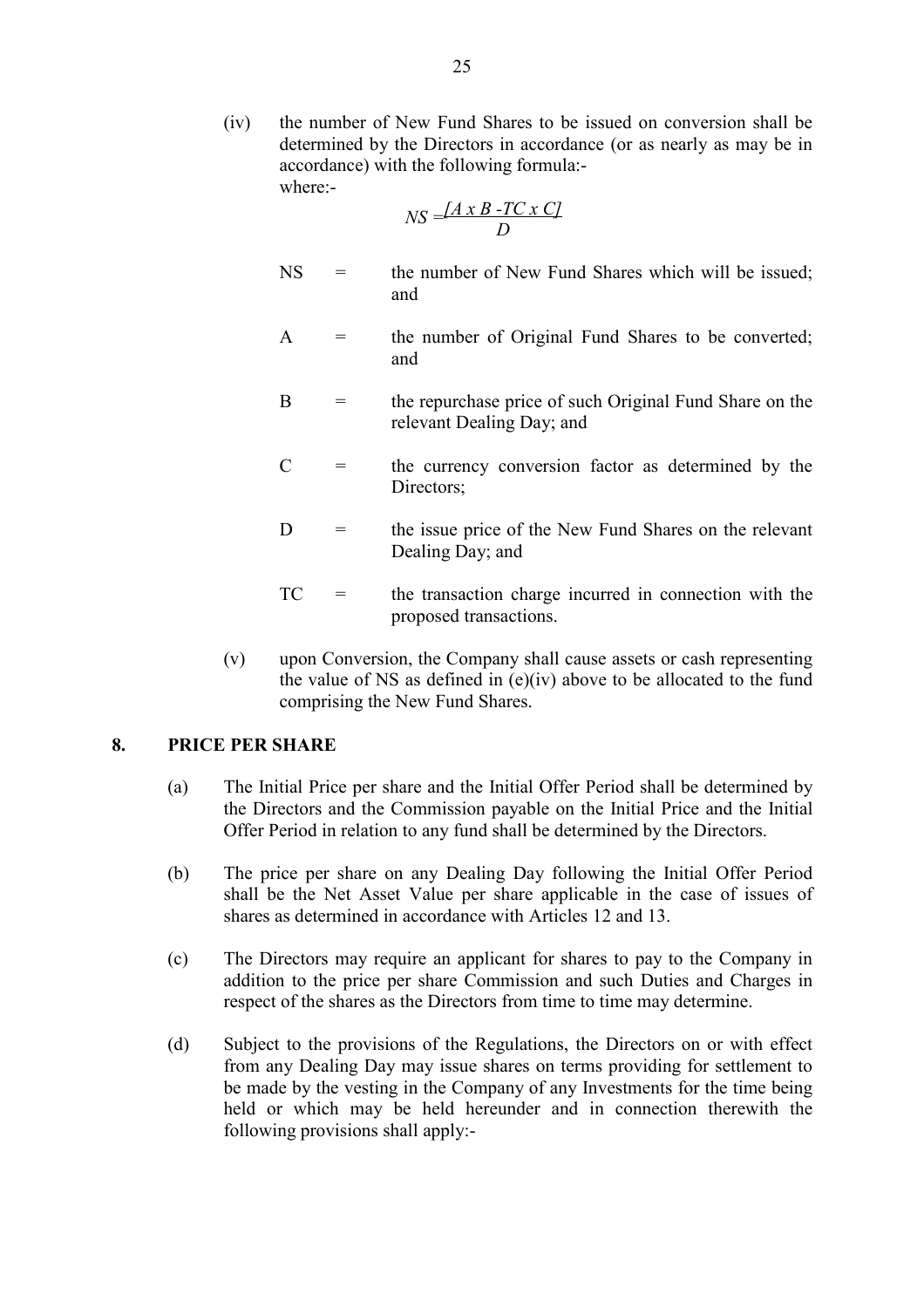- (i) the Directors shall be satisfied that the terms of any such exchange shall not be such as are likely to result in any material prejudice to the Members in the relevant Fund;
- (ii) the number of shares to be issued shall be not more than the number which would have been issued for settlement in cash as hereinbefore provided on the basis that the amount of such cash was an amount equal to the value of the investments to be so vested in the Company as determined by the Directors on the relevant Dealing Day;
- (iii) no shares shall be issued until the investments shall have been vested in the Custodian to the Custodian's satisfaction;
- (iv) any Duties and Charges arising in connection with the vesting of such investments in the Company shall be paid by the person to whom the shares are to be issued;
- (v) the Custodian shall be satisfied that the terms on which the shares are issued shall not be such as are likely to result in any material prejudice to the existing Members in the relevant Fund;
- (vi) the nature of the assets to be transferred into the relevant Fund would qualify as investment of the relevant Fund in accordance with the investment objectives, policies and restrictions of the Fund.
- (e) No shares shall be issued on any Dealing Day in respect of any Fund on which the determination of the Net Asset Value of the Fund is suspended pursuant to Article 12 hereof.

### 9. **QUALIFIED HOLDERS**

- (a) The Directors may impose such restrictions as they may think necessary for the purpose of ensuring that no shares are acquired or held directly or beneficially by:-
	- (i) any person in breach of any law or requirement of any country or governmental authority or by virtue of which such person is not qualified to hold such shares; or
	- (ii) any U.S. Person other than pursuant to an exemption available under the U.S. Securities Act of 1933, as amended; or
	- (iii) any person, the holding by which would cause, or be likely to cause, the Company to be required to register as an "investment company" under the U.S. Investment Company Act of 1940; or
	- (iv) any person who is a benefit plan investor within the meaning of Section 2510.3-10(1)(f)(2) of the Regulations of the U.S. Department of Labor, if such person together with other benefit plan investors,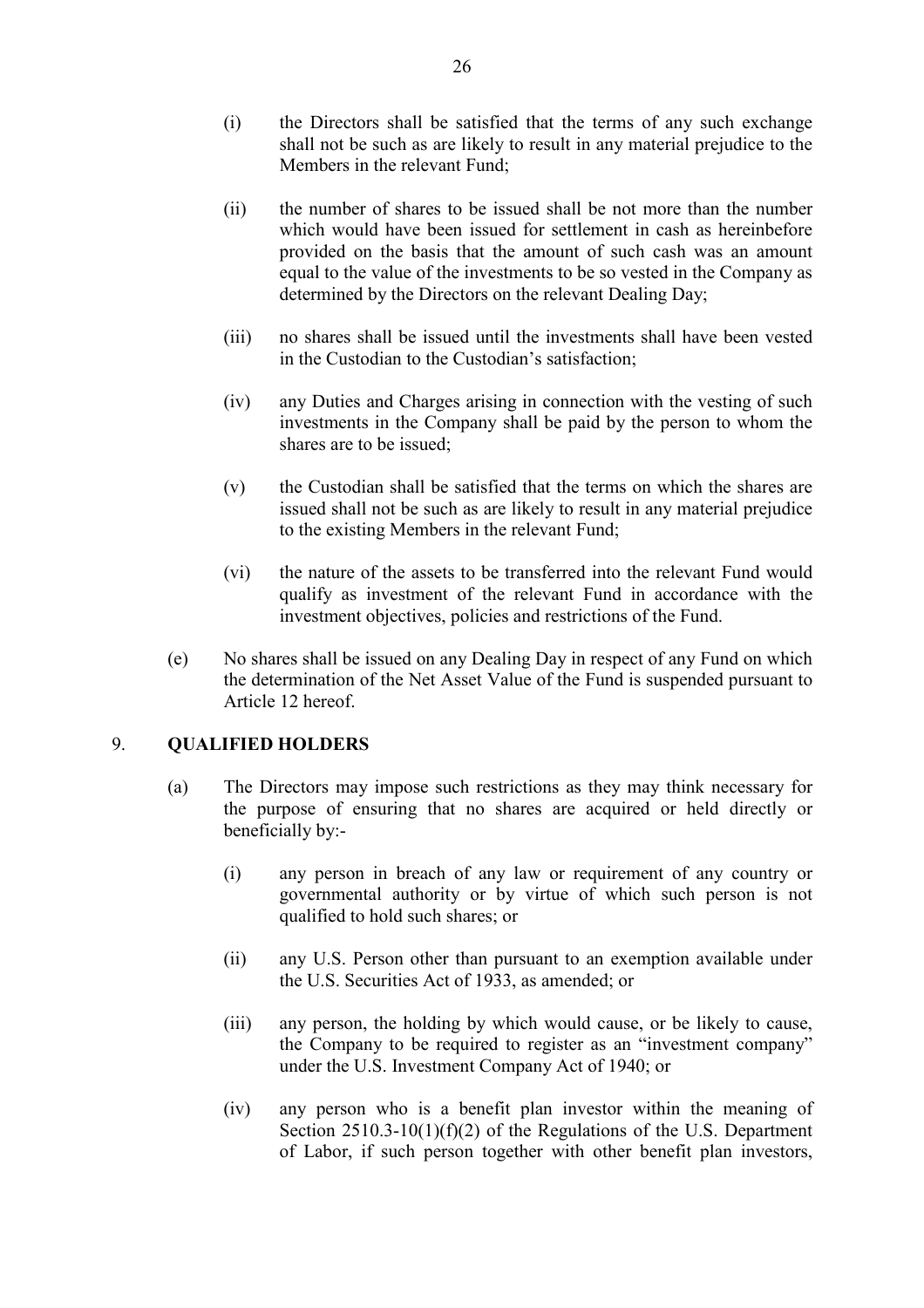whether or not U.S. Persons, hold or would hold, in the aggregate, 25 per cent or more of the issued shares; or

- (v) any person or persons in circumstances which (whether directly or indirectly affecting such person or persons and whether taken alone or in conjunction with any other person or persons connected or not, or any other circumstances appearing to the Board to be relevant) in the opinion of the Board might result in the Company or the members incurring any liability to taxation or suffering pecuniary or material administrative disadvantages which the Company might not otherwise have incurred or suffered; or
- (vi) any person who does not supply any information or declarations required under the Articles within seven days of a request to do so being sent by the Directors;

 and the Directors may (i) reject in their discretion any subscription for shares or any transfer of shares to any persons who are so excluded from purchasing or holding shares;(ii) pursuant to Article 9(c) below at any time repurchase or require the transfer of shares held by shareholders who are so excluded from purchasing or holding shares; and (iii) require that a Member indemnify the Company from and against any claims, demands, proceedings, liabilities, damages, losses, costs and expenses, directly or indirectly suffered or incurred by the Company as a result of the breach of this Article by a Member.

- (b) The Directors shall be entitled to assume without enquiry that none of the shares are held in such a way as to entitle the Directors to give a notice in respect thereof pursuant to Article 9(c)(i) below. The Directors may, however, upon an application for shares or at any other time and from time to time require such evidence and/or undertakings to be furnished to them in connection with the matters stated above as they shall in their discretion deem sufficient or as they may require for the purpose of any restriction imposed pursuant thereto. In the event of such evidence and/or undertakings not being so provided within such reasonable period (not being less than twenty one days after service of notice requiring the same) as may be specified by the Directors in the said notice, the Directors may, in their absolute discretion, treat any shares held by such a holder or joint holder as being held in such a way as to entitle it to serve a notice in respect thereof pursuant to Article  $9(c)(i)$ .
- (c) (i) If it shall come to the notice of the Directors that any shares are or may be owned or held directly or beneficially by any person or persons in breach of any restrictions imposed under Article 9(a) above (the "relevant shares"), the Directors may give notice to the person or persons in whose names the relevant shares are registered requiring him to transfer (and/or procure the disposal of interests in) them to a person who is in the opinion of the Directors a person who is not disqualified from holding shares by virtue of Article 9(a) above (a "qualified person") or to give a request in writing for the repurchase of the relevant shares in accordance with the Articles. If any person upon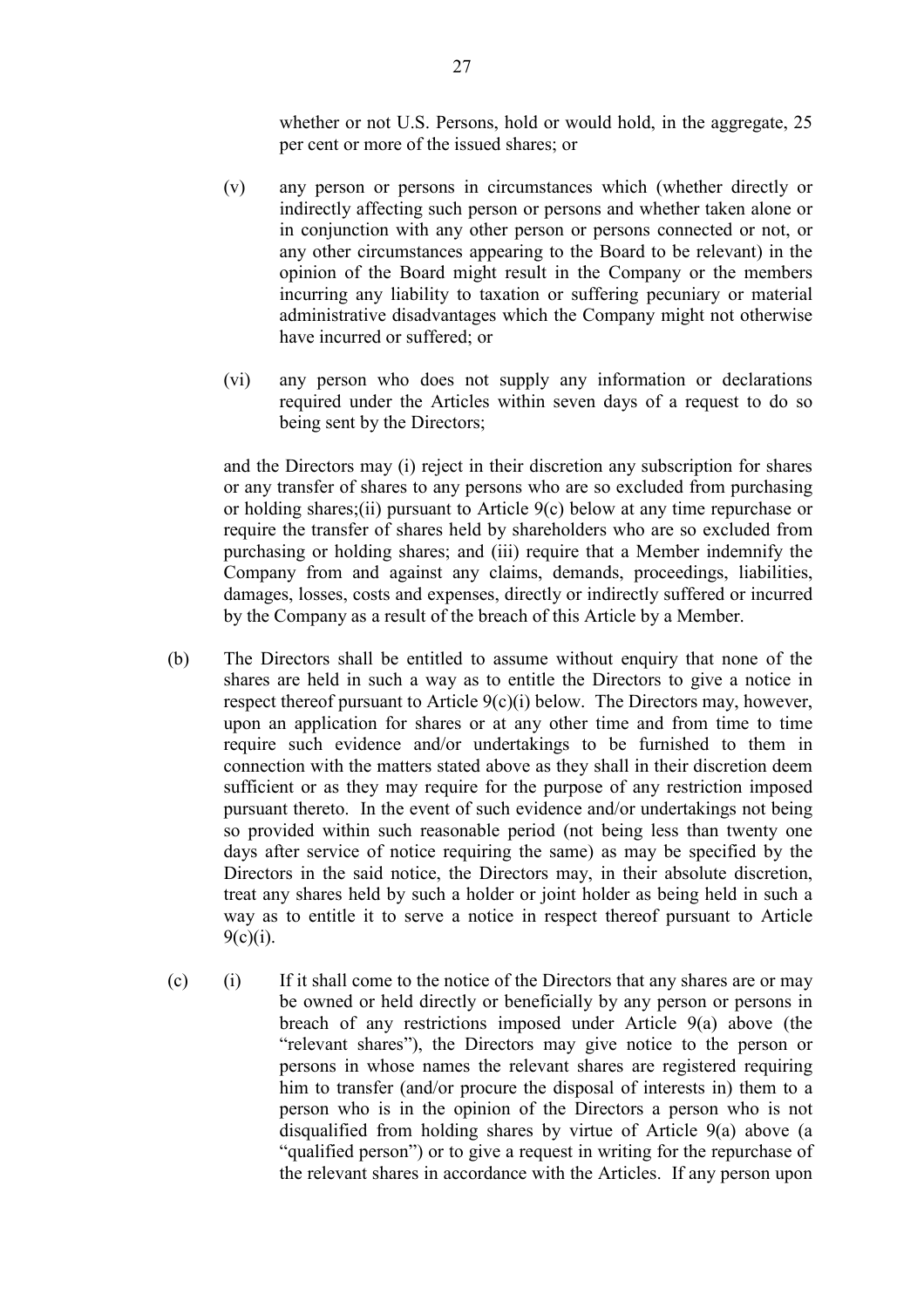whom such a notice is served pursuant to this Article does not within twenty one days after the giving of such notice (or such extended time as the Board in its absolute discretion shall consider reasonable) transfer the relevant shares to a qualified person, request the Company to so repurchase the relevant shares or establish to the satisfaction of the Directors (whose judgment shall be final and binding) that he is not subject to such restrictions the Directors may in their absolute discretion upon the expiration of such twenty one days arrange for the repurchase of all the relevant shares on any day or days that the Directors may, with the prior written consent of the Custodian, determine, or approve the transfer of all the relevant shares to a qualified person in accordance with Article 9(c)(iii) below and the holder of the relevant shares shall be bound forthwith to deliver his share certificate or certificates or other evidence of ownership (if any) to the Directors and it shall be entitled to appoint any person to sign on his behalf such documents as may be required for the purpose of the repurchase or transfer of the relevant shares by the Company.

- (ii) A person who becomes aware that he is holding or owning relevant shares shall forthwith, unless he has already received a notice pursuant to Article 9(a) above, either transfer all his relevant shares to a qualified person or give a request in writing for the repurchase of all his relevant shares in accordance with the Articles.
- (iii) A transfer of relevant shares arranged by the Board pursuant to Article  $9(c)(i)$  above, shall be by way of sale at the best price reasonably obtainable and may be of all of or part only of the relevant shares with a balance available for repurchase in accordance with these provisions or transfer to other qualified persons. Any payment received by the Company for the relevant shares so transferred shall, subject to Article  $9(c)(iv)$  below, be paid to the person whose shares have been so transferred.
- (iv) Payment of any amount due to such person pursuant to Article  $9(c)(i)$ , (ii) or (iii) above shall be subject to any requisite exchange control consents first having been obtained and the amount due to such person will be deposited by the Company in a bank for payment to such persons upon such consents being obtained against surrender of the certificate or certificates representing the relevant shares previously held by such person. Upon deposit of such amount as aforesaid such person shall have no further interest in such relevant shares or any of them or any claim against the Company in respect thereof except the right to receive such amount so deposited (without interest) upon such consents as aforesaid being obtained.
- (v) The Directors shall not be required to give any reason for any decision, determination or declaration taken or made in accordance with these provisions. The exercise of the powers conferred by these provisions shall not be questioned or invalidated in any case on the grounds that there was insufficient evidence of direct or beneficial ownership of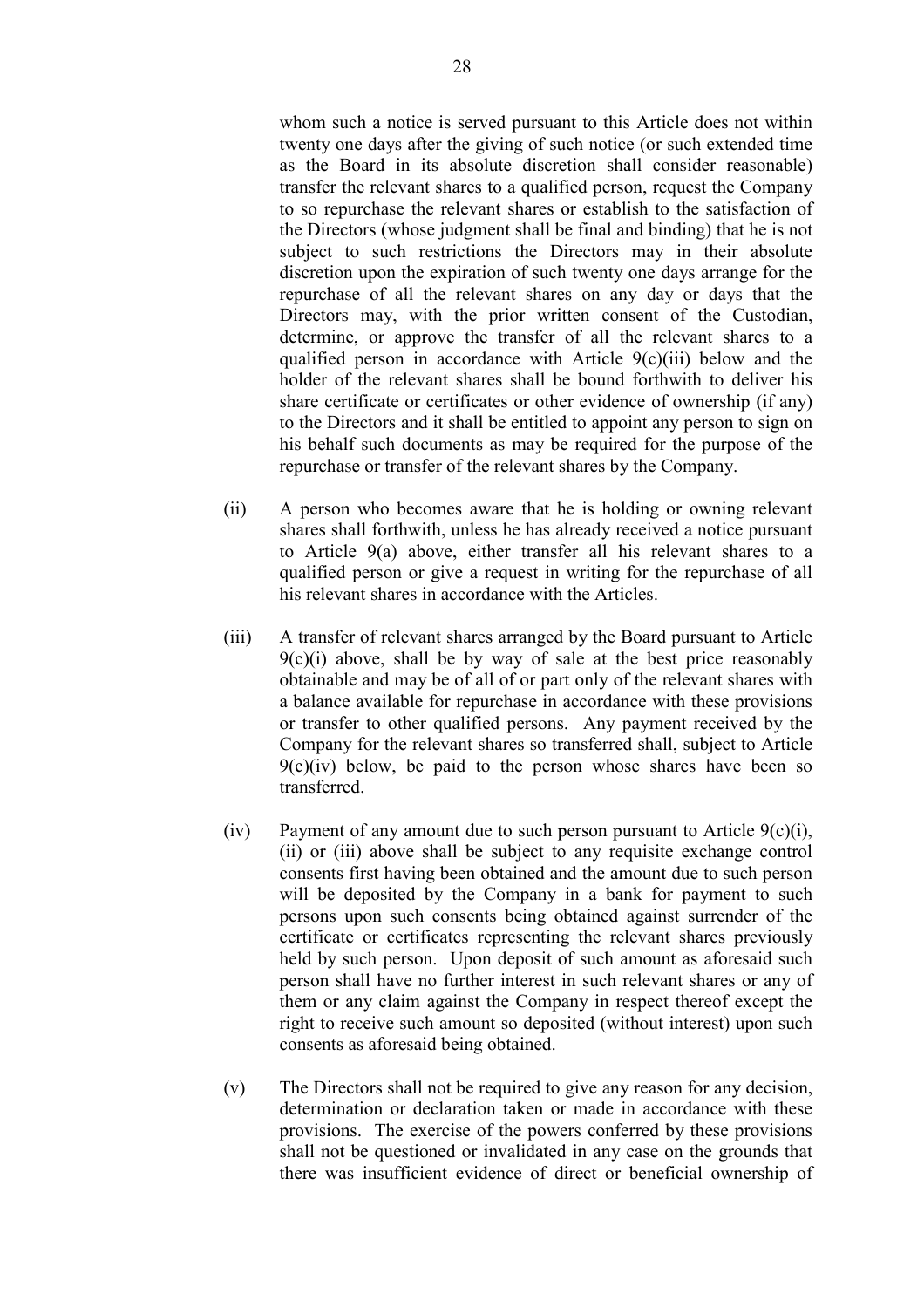shares by any person or that the true direct or beneficial owner of any shares was otherwise than appeared to the Board at the relevant date provided that the powers shall be exercised in good faith.

 (d) The Directors may resolve that the provisions of the foregoing Article 9 shall be disapplied, in whole or in part, for a defined period or otherwise, in the case of U.S. Persons or may incorporate in the Prospectus further restrictions in relation to sales to U.S. Persons or detailed procedures to be followed by the Administrator in the case of sales to U.S. Persons.

## 10. **REPURCHASE OF SHARES**

- (a) The Company may repurchase its own outstanding fully paid shares at any time in accordance with the rules and procedures set out herein and in the Prospectus. A Member may at any time irrevocably request the Company to repurchase all or any part of his shares in the Company by forwarding a request for repurchase of shares to the Company and, save as otherwise provided in the Prospectus for any fund, a repurchase request shall be effective on the Dealing Day on which the repurchase request is received and accepted, in accordance with the procedures set out in the Prospectus.
- (b) A request for repurchase of shares shall be in such form as the Company shall prescribe, shall be irrevocable and shall be filed by a Member in written form at the registered office of the Company, or at the office of the person or entity from time to time designated by the Company as its agent for the repurchase of shares, and, at the request of the Company shall be accompanied by the share certificate (duly endorsed by the Member), if applicable, or by proper evidence of succession or assignment satisfactory to the Company, if applicable.
- (c) On receipt of a request for repurchase of shares duly completed the Company shall repurchase the shares as requested on the Dealing Day on which the repurchase request is effective subject to any suspension of this repurchase obligation pursuant to Article 12 hereof. Shares in the capital of the Company which are repurchased by the Company shall be cancelled.
- (d) The repurchase price per share shall be the Net Asset Value per share applicable in the case of repurchases of shares obtaining on the Dealing Day on which the repurchase request is effective, less such deduction, repurchase charge or commission as may be set out in the Prospectus provided that the maximum deduction, repurchase charge or commission shall not exceed 3% of the Net Asset Value of the shares being repurchased, subject to the provisions of Article 12(b) and Article 12(c).
- (e) Payment to a Member under this Article will ordinarily be made in the Base Currency, or in any other freely convertible currency at the rate of exchange for conversion on the date of payment and shall be dispatched within fourteen days following the Dealing Day on which the repurchase is effected as provided for in Article 10(a) above.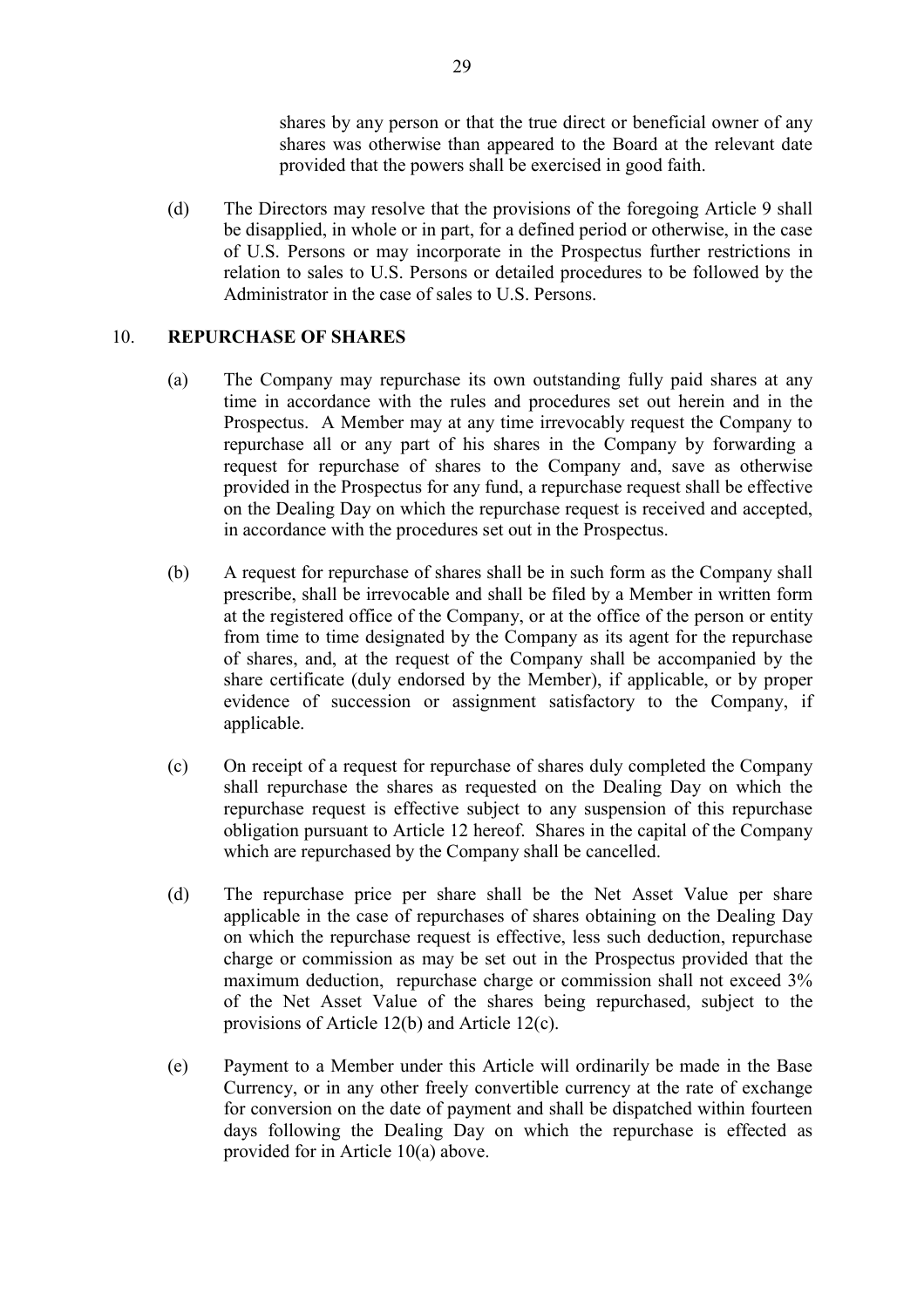- (f) On repurchase of part only of the shares held by any Member, the Directors shall procure that a revised share certificate or other evidence of ownership shall be issued free of charge for the balance of such shares.
- (g) In the event that a repurchase of part only of a Member's holding of shares leaves the Member holding less than the Minimum Holding the Directors may, if they think fit, require that the Company repurchase the whole of that Member's holding.
- (h) If the Company receives requests for the repurchase of shares in respect of ten per cent. or more of the outstanding shares on any Dealing Day in any fund, the Directors may elect to restrict the total number of shares repurchased to ten per cent. of the outstanding shares in such fund, in which case all the relevant requests will be scaled down pro rata to the number of shares requested to be repurchased. The Company shall treat the deferred repurchase requests as if they were received for each subsequent Dealing Day (in relation to which the Company has the same power of deferral at the then prevailing limit) until all the shares to which the original request related have been repurchased. In such cases, the Company may reduce requests pro rata on the next and following Dealing Days so as to give effect to the above limitation.
- (i) At the discretion of the Directors and with the consent of a Member making such repurchase request, assets may be transferred in specie in satisfaction of a redemption report, PROVIDED ALWAYS THAT the nature of the assets and the type of assets to be transferred to each Member shall be determined by the Directors on such basis as the Directors in their sole discretion shall deem equitable and not prejudicial to the interests of the remaining Members which determination shall be subject to the approval of the Custodian. At the request of the Member making such repurchase request such assets may be sold by the Company and the proceeds of sale transmitted to the Member. The price obtained by the Company may be different from the price at which the Investments were valued when determining the Net Asset Value and the Investment Manager and the Company shall not be liable for any loss arising. The transaction costs incurred in the disposal of such investments shall be borne by the Member. A determination to provide redemption in specie may be solely at the discretion of the Directors where the redeeming Member requests redemption of a number of Shares that represent 5% or more of the net asset value of any Fund. In this event the Company will, if requested, sell the assets on behalf of the Member. The transaction costs incurred in the disposal of such investments shall be borne by the Member.
- (j) In the event that the Company is required by any applicable laws, regulations, direction or guidance, or by any agreement with any tax or fiscal authority to deduct, withhold or account for tax on shares held by a Shareholder (whether upon a repurchase of shares, a transfer of shares or otherwise) or upon the payment of a distribution to a Shareholder (whether in cash or otherwise), or in any other circumstances in which a tax liability arises in connection with a Shareholder's holding of shares, the Directors shall, acting in good faith and on reasonable grounds, be entitled to require the compulsory repurchase and cancellation of shares of such Shareholder for the purposes of obtaining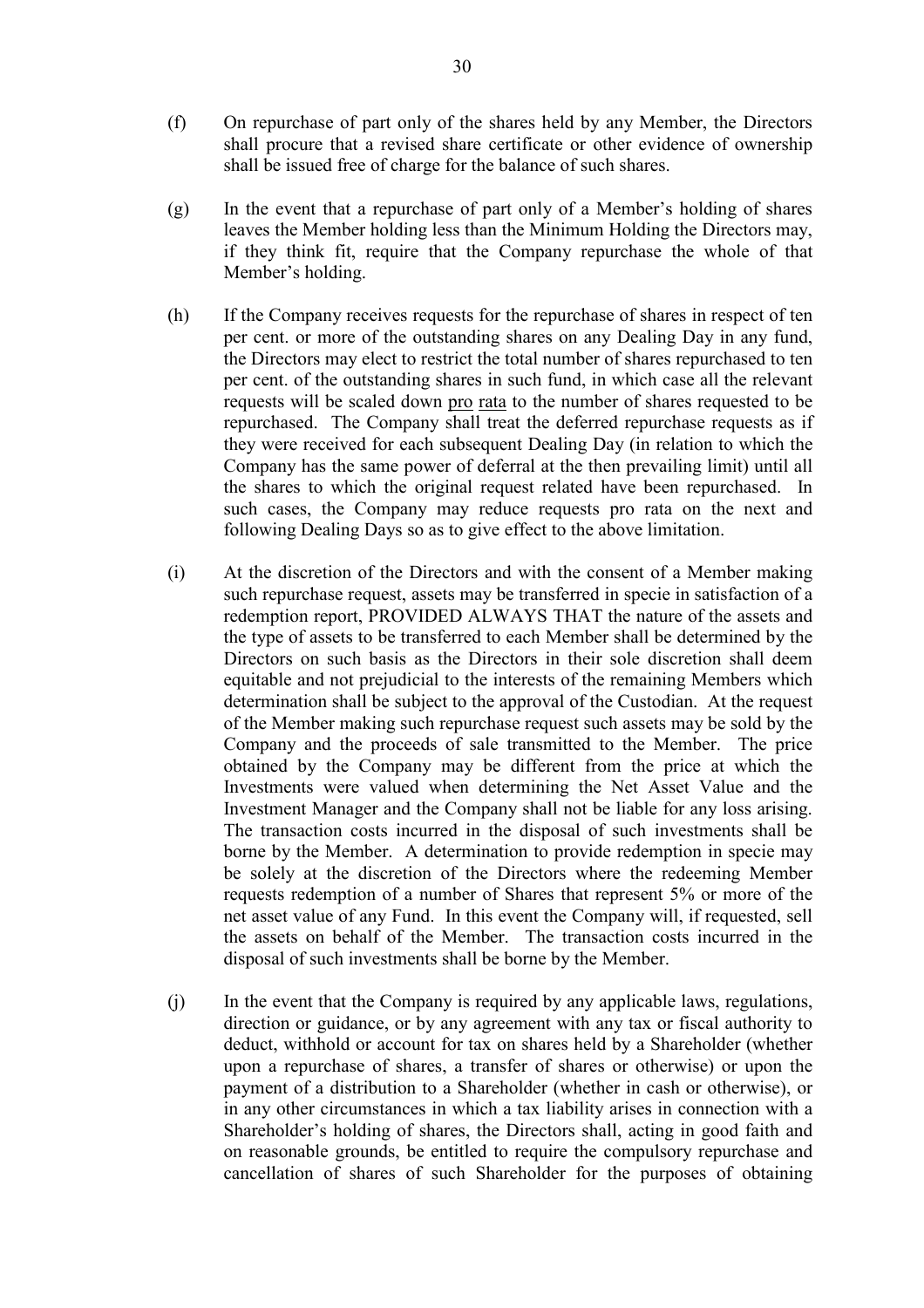sufficient monies to discharge any such tax liability. The Directors shall instruct the Custodian to place the repurchase proceeds received in respect of such a repurchase of shares in a separate account so that such monies are separately identifiable for the purposes of discharging any applicable tax liability as aforesaid and the Company shall arrange to discharge the amount of tax due.

- (k) Where the Company receives a request for the repurchase of Shares from any Member in respect of which the Company is required to account for, deduct or withhold taxation, the Company shall be entitled to deduct from the proceeds of repurchase such amount of taxation as the Company is required to account for, deduct or withhold.
- (l) In the event that the amount payable to a Member on a repurchase is exceeded by the cost of dispatching, transmitting, effecting or otherwise making such payments to the Member, the Company shall be entitled to retain such redemption proceeds for the benefit of all of the remaining Members provided that in no event shall the value of such redemption proceeds exceed USD20 (or its equivalent in Euro) for any Member.

## 11. **TOTAL REPURCHASE**

- (a) With the sanction of a an Ordinary Resolution of the Members or Members of a Fund or class, the Company may, repurchase all of the shares of the Company, class or Fund at the Net Asset Value for such shares.
- (b) Provided that not less than twenty one days written notice has been given to the Members or to the holders of shares in a Fund or class the Directors may repurchase all of the shares of the Company, the Fund or the class.
- (c) If all of the shares in the Company, class or fund are to be repurchased as aforesaid the Company, with the approval of the Members by Ordinary Resolution, may divide amongst the Members in specie all or part of the assets of the Company, class or fund according to the value of the shares then held by each Member as determined in accordance with Article 12 hereof.
- (d) Where a repurchase of shares pursuant to Article 11 (a), (b), or (c) would result in the number of Members falling below two or such other minimum number of members as the Act may stipulate as the legal minimum number of members in a public limited company or would result in the issued share capital of the Company falling below such minimum amount as the Company may be obliged to maintain as the Act may stipulate, the Company may defer the repurchase of such shares the repurchase of which would result in such number or amount not being satisfied until the Company is wound up or until the Company procures the issue of sufficient shares to ensure that the aforesaid number and amount are satisfied. The Company shall be entitled to select the shares for such deferred repurchase in such manner as it may deem to be fair and reasonable and as may be approved by the Custodian.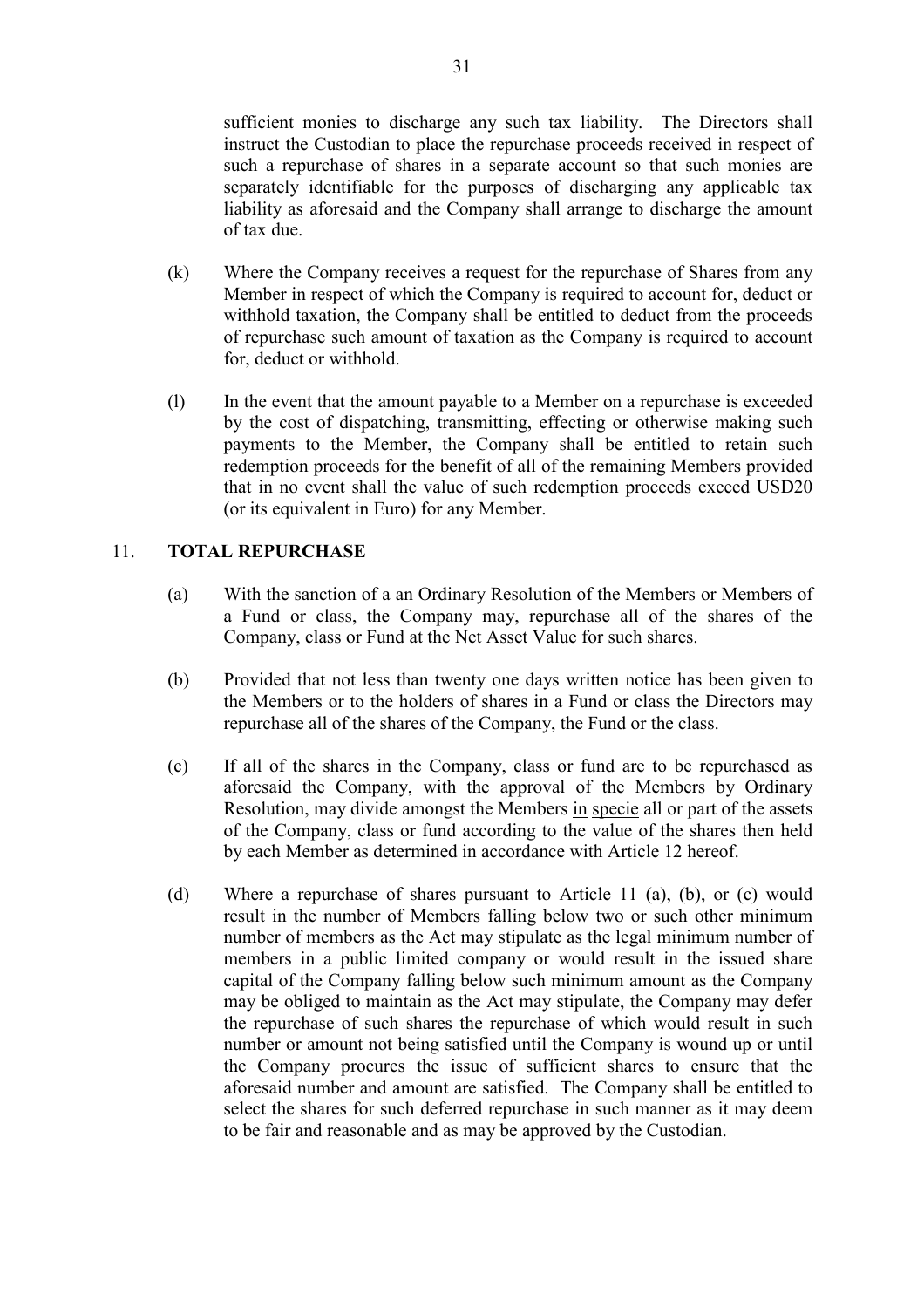#### 12. **DETERMINATION OF NET ASSET VALUE**

(a) The Company shall determine the Net Asset Value of the Company and each fund as of 4pm New York time on the Dealing Day or such other time as the Directors may determine and disclose to the Prospectus. Where a fund is made up of more than one class of shares, the Net Asset Value of each class shall be determined by calculating the amount of the Net Asset Value of the fund attributable to each class. The amount of the Net Asset Value of a fund attributable to a class shall be determined by establishing the proportion of the assets of the Class as at the most recent Net Asset Value calculation or the close of the initial offer period in the case of an initial offer of a Class, adjusted to take account of any subscription orders (after deduction of any repurchase orders) and by allocating relevant Class Expenses (as defined below) and fees to the Class and making appropriate adjustments to take account of distributions paid, if applicable, and apportioning the Net Asset Value accordingly. The Net Asset Value per Share of a Class shall be calculated by dividing the Net Asset Value of the Class by the number of Shares in issue in that Class. Class Expenses or fees or charges not attributable to a particular Class may be allocated amongst the Classes based on their respective Net Asset Value or any other reasonable basis approved by the Custodian having taken into account the nature of the fees and charges. Class Expenses and fees relating specifically to a Class will be charged to that Class. In the event that Classes are priced in a currency other than the Base Currency, currency conversion costs will be borne by that Class. In the event that an unhedged currency class of shares is issued which is priced in a currency other than the currency of that class, currency conversion costs on subscription and redemption will be borne by that class. In the event that a hedged class of shares is issued which is priced in a currency other than the currency of that class, the costs and gains/losses of any hedging transactions will be borne by that class.

 "Class Expenses" means the expenses of registering a class in any jurisdiction or with any stock exchange, regulated market or settlement system and all other expenses arising from such registration and such further expenses howsoever arising as may be disclosed in the Prospectus. The cost of converting currency and the costs and gains/losses of the hedging transactions are borne solely by the relevant Class.

(b) In calculating the Net Asset Value per share for a Fund on any Dealing Day or the Initial Price for shares during the Initial Offer Period, the Investment Manager may, at its discretion, adjust the Net Asset Value per share and/or Initial Price per share for each class by applying a dilution adjustment: (1) if the cash-flows into or out of the Fund attributable to net subscriptions or repurchases exceed certain pre-determined percentage thresholds relating to the Fund's Net Asset Value (where such percentage thresholds have been predetermined for the Fund from time to time by the Investment Manager or by a committee established by the Investment Manager); or (2) in any other cases where there are net subscriptions or repurchases in the Fund and the Investment Manager reasonably believes that imposing a dilution adjustment is in the best interests of existing Shareholders. The Investment Manager's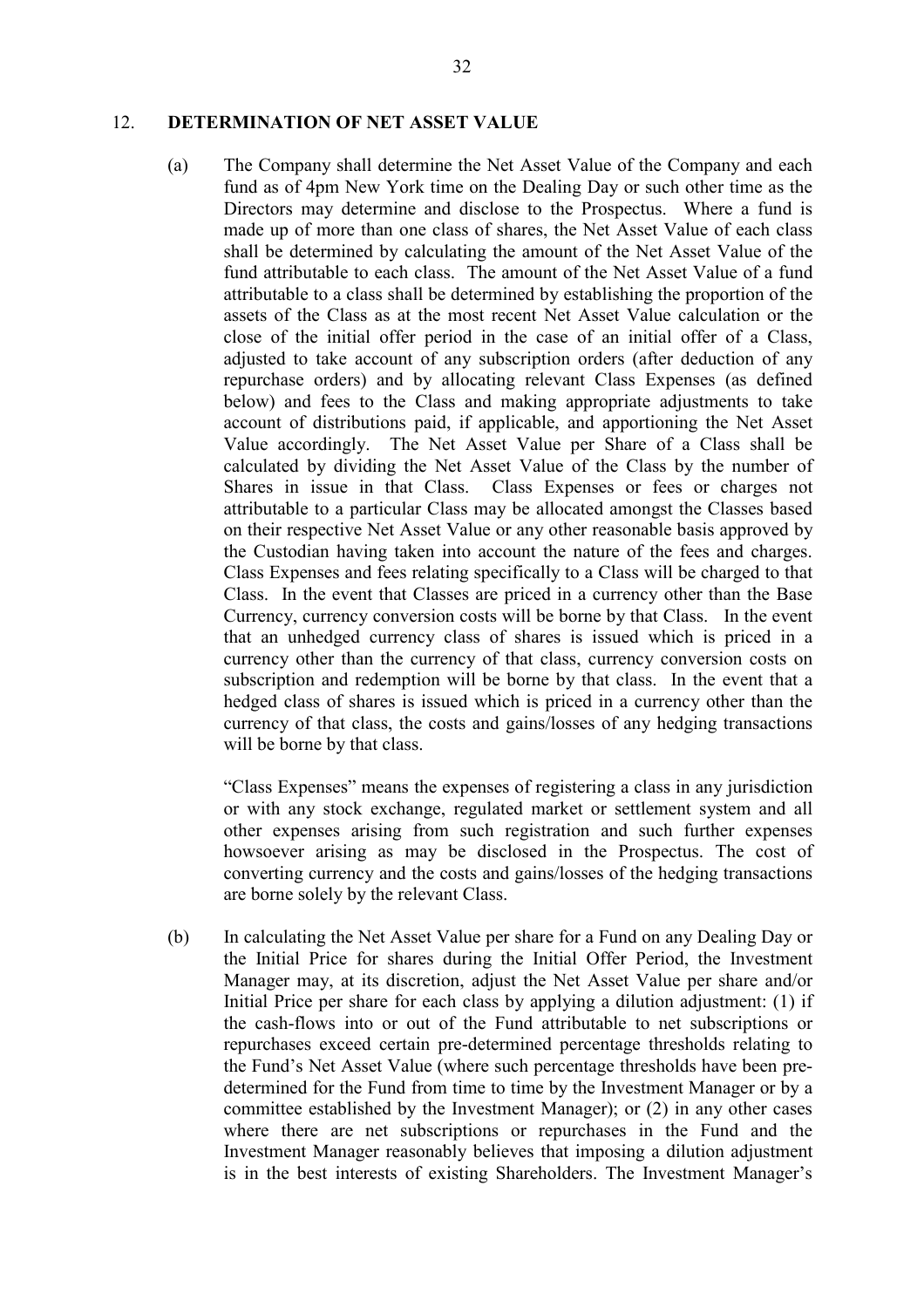intention is only to exercise this discretion to cover dealing costs and to preserve the value of the Fund's assets. In this regard, the Directors, with the approval of the Custodian, may adjust the value of an asset or a basket of assets comprising all or part of an in specie subscription or repurchase where such an adjustment is considered necessary to track the valuation adjustment applied to the Net Asset Value per share. It is expected that the adjustment factor applied to the in specie subscription or repurchase would match that applied to the Net Asset Value per share.

- (c) The dilution adjustment amount for a Fund will be calculated from time to time and applied by reference to the estimated costs of dealing in the underlying investments of the Fund. Where there are net cashflows into the Fund in excess of the applicable pre-determined threshold (if any), the dilution adjustment will increase the Net Asset Value per share and/or initial subscription price per share. Where there are net cash flows out of the Fund in excess of the applicable pre-determined threshold (if any), the dilution adjustment will decrease the Net Asset Value per share and/or initial subscription price per share. The Net Asset Value per share and/or initial subscription price per share, as adjusted by any dilution adjustment, will be applicable to all transactions in shares in the Fund on the relevant Dealing Day. Therefore, for an investor who subscribes to the Fund on a Dealing Day when the dilution adjustment increases the Net Asset Value per share and/or initial subscription price per share, the cost per share to the investor will be greater than it would have been absent the dilution adjustment. For an investor who repurchases a certain number of shares from the Fund on a Dealing Day when the dilution adjustment decreases the Net Asset Value per share, the amount received by the investor in repurchase proceeds for the share redeemed will be less than it would have been absent the dilution adjustment. More information about the dilution adjustments applied on a particular Dealing Day can be obtained by Shareholders upon request from the Investment Manager.
- (d) The Company at any time may, but shall not be obliged to, temporarily suspend the determination of the Net Asset Value of the shares in any fund and the sale and repurchase of such shares, in the following instances:-
	- (i) any period (other than ordinary holiday or customary weekend closings) when any market is closed which is the main market for a significant part of the fund's investments, or when trading thereon is restricted or suspended;
	- (ii) any period during which disposal of investments which constitute a substantial portion of the assets of the fund is not practically feasible;
	- (iii) any period when for any reason the prices of any investments of the fund cannot be reasonably, promptly or accurately ascertained by an Administrator;
	- (iv) any period when remittance of monies which will, or may, be involved in the realisation of, or in the payment for, investments of the fund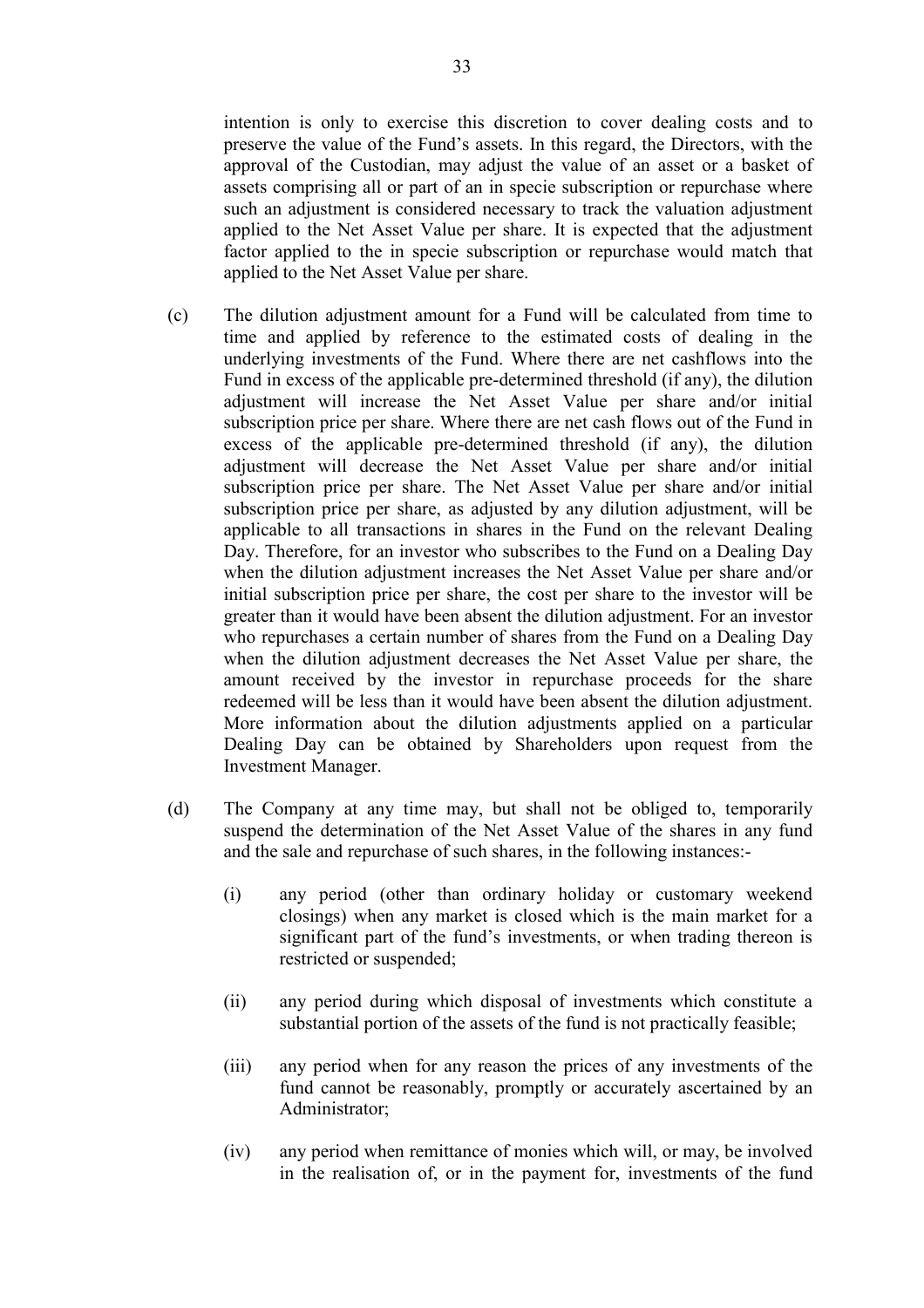cannot, in the opinion of the Directors, be carried out at normal rates of exchange;

- (v) any period when proceeds of the sale or repurchase of the Shares cannot be transmitted to or from the fund's account;
- (vi) upon the service on the Members of a notice to consider a resolution to wind up a fund or Class;
- (vii) any period when the Company is considering the merger in relation to the Company, a fund or share class where in the opinion of the Directors such suspension is justified having regard to the interests of the Members; or
- (viii) any other period where in the opinion of the Directors circumstances require such a suspension and it is justified having regard to the interests of the Members.
- (e) The Company may elect to treat the first Business Day on which the conditions giving rise to the suspension have ceased as a substitute Dealing Day in which case the Net Asset Value calculations and all issues and repurchases of shares shall be effected on the substitute Dealing Day. Alternatively the Company may elect not to treat such Business Day as a substitute Dealing Day in which case it shall notify all applicants for shares and Members requesting repurchase of shares who shall then be entitled to withdraw their applications and repurchase requests by the date stated in the notification.
- (f) Any such suspension shall be published by the Company in such manner as it may deem appropriate to the persons likely to be affected thereby if, in the opinion of the Company, such suspension is likely to continue for a period exceeding fourteen days and any such suspension shall be notified immediately to the Central Bank and in any event within the same Business Day.
- (g) For the avoidance of doubt, a suspension of subscriptions may be made at any time prior to the occurrence of (i) the entry of a Member on the Register and (ii) the receipt from the Member or subscriber of the subscription monies. A repurchase may be suspended at any time prior to (i) the removal of the Member from the Register; and (ii) the payment to the Member of the repurchase proceeds.
- (h) A suspension of repurchases may be made at any time prior to the payment of repurchase proceeds and the removal of the Member's name from the Register. A suspension of subscriptions may be made at any time prior to the entry of a Member's name on the Register.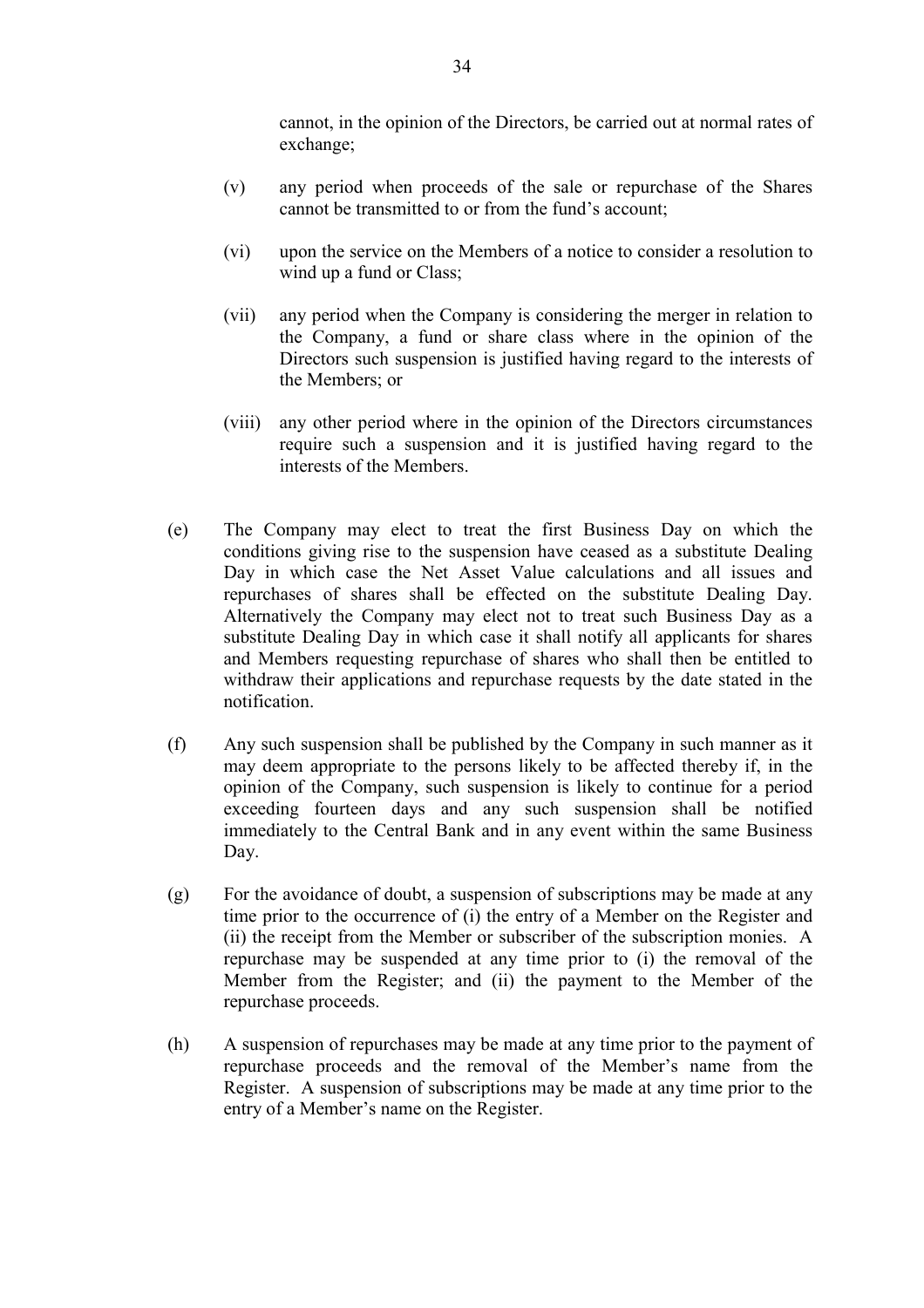#### 13. **VALUATION OF ASSETS**

- (a) The Net Asset Value of the Company shall be calculated in accordance with the provisions of this Article.
- (b) The Net Asset Value per share of each fund shall be valued on each Dealing Day. Any liabilities of the Company which are not attributable to any fund shall be allocated *pro rata* amongst all of the funds or any other reasonable basis approved by the Custodian.

Investments quoted, listed or traded on a Regulated Market for which market quotations are readily available shall be valued at the latest mid-market price at the time of the determination of Net Asset Value in the relevant Regulated Market on the relevant Dealing Day, provided that the value of the investment listed on a Regulated Market but acquired or traded at a premium or at a discount outside or off the relevant stock exchange may be valued, taking into account the level of premium or discount as at the date of valuation of the investment and the Custodian must ensure that the adoption of such procedure is justifiable in the context of establishing the probable realisation value of the security.

If the investment is normally quoted, listed or traded on or under the rules of more than one Regulated Market, the relevant Regulated Market shall be that which the Directors or their delegate determines provides the fairest criterion of value for the investment.

If prices for an investment quoted, listed or traded on the relevant Regulated Market are not available at the relevant time or are unrepresentative such investment shall be valued at such value as shall be certified with care and good faith as the probable realisation value of the investment by a competent professional person appointed by the Directors and approved for such purpose by the Custodian.

Neither the Manager, the Investment Manager nor the Administrator shall be under any liability if a price reasonably believed by them to be the latest available price or, as the case may be, middle market quotation for the time being, may be found not to be such.

Units or shares in collective investment schemes which are not valued in accordance with the provisions above shall be valued on the basis of the latest available net asset value per unit/share as published by the collective investment scheme.

Cash deposits and similar investments shall be valued at their face value together with accrued interest unless in the opinion of the Directors any adjustment should be made to reflect the fair value thereof.

 Exchange-traded derivative instruments shall be valued at the relevant settlement price on the applicable exchange, provided that if the settlement price of an exchange traded derivative instrument is not available, the value of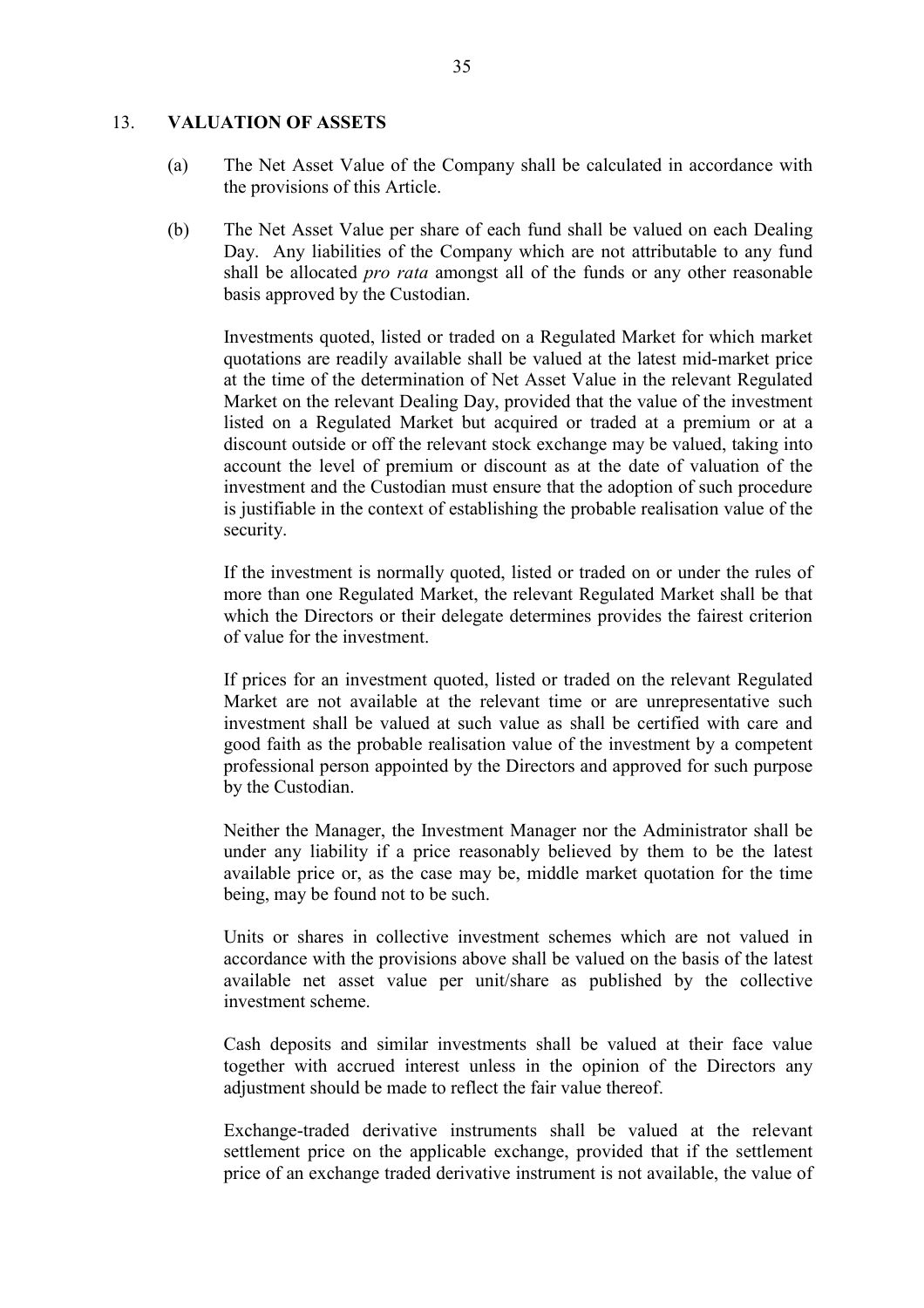such instrument shall be the probable realisation value estimated with care and in good faith by the Administrator or other competent person appointed by the Directors and approved for the purpose by the Custodian. The counterparty to derivative instruments not traded on an exchange must be prepared to value the contract and to close out the transaction at the request of the Company at fair value. The Company may choose to value over the counter derivatives using either the counterparty valuation or an alternative valuation, such as a valuation calculated by the Company or by an independent pricing vendor. The Company must value over the counter derivatives on a daily basis. Where the Company values over the counter derivatives using an alternative valuation the Company must follow international best practice and will adhere to the principles on the valuation of over the counter instruments established by bodies such as International Organisation of Securities Commissions and Alternative Investment Management Association. The alternative valuation is that provided by a competent person appointed by the Directors and approved for the purpose by the Custodian or a valuation by any other means provided that the value is approved by the Custodian. The alternative valuation will be reconciled to the counterparty valuation on a monthly basis. Where significant

differences arise these will be promptly investigated and explained. Where the Company values over the counter derivatives using the counterparty valuation, the valuation must be approved or verified by a party who is approved for the purpose by the Custodian and who is independent of the counterparty. The independent verification must be carried out at least weekly. Forward foreign exchange contracts and interest rate swaps shall be valued by reference to the price at which a new forward contract of the same size and maturity could be undertaken as of the close of business on the Dealing Day.

 Any value expressed otherwise than in US Dollars (whether of an investment or cash) and any non-US Dollar borrowing shall be converted into US Dollars at the rate (whether official or otherwise) which the Administrator deems appropriate in the circumstances.

In the event of it being impossible or incorrect to carry out a valuation of a specific investment in accordance with the valuation rules set out above, or if such valuation is not representative of a security fair market value, the Administrator being a competent person appointed by the Directors and approved for the purpose by the Custodian in consultation with the Investment Manager is entitled to use other generally recognised valuation methods in order to reach a proper valuation of that specific instrument, provided that such method of valuation has been approved by the Custodian.

(c) The Directors, with the approval of the Custodian, may adjust the Net Asset Value per share when calculating realisation prices for any fund, to reflect the value of such fund's investments assuming they were valued using the bid price on the relevant market at the relevant time and provided that such methodology shall be applied on a consistent basis in respect of all asset classes. The Directors' intention is only to exercise this discretion to preserve the value of the holdings of continuing Members in the event of substantial or recurring net repurchases of shares in the relevant fund.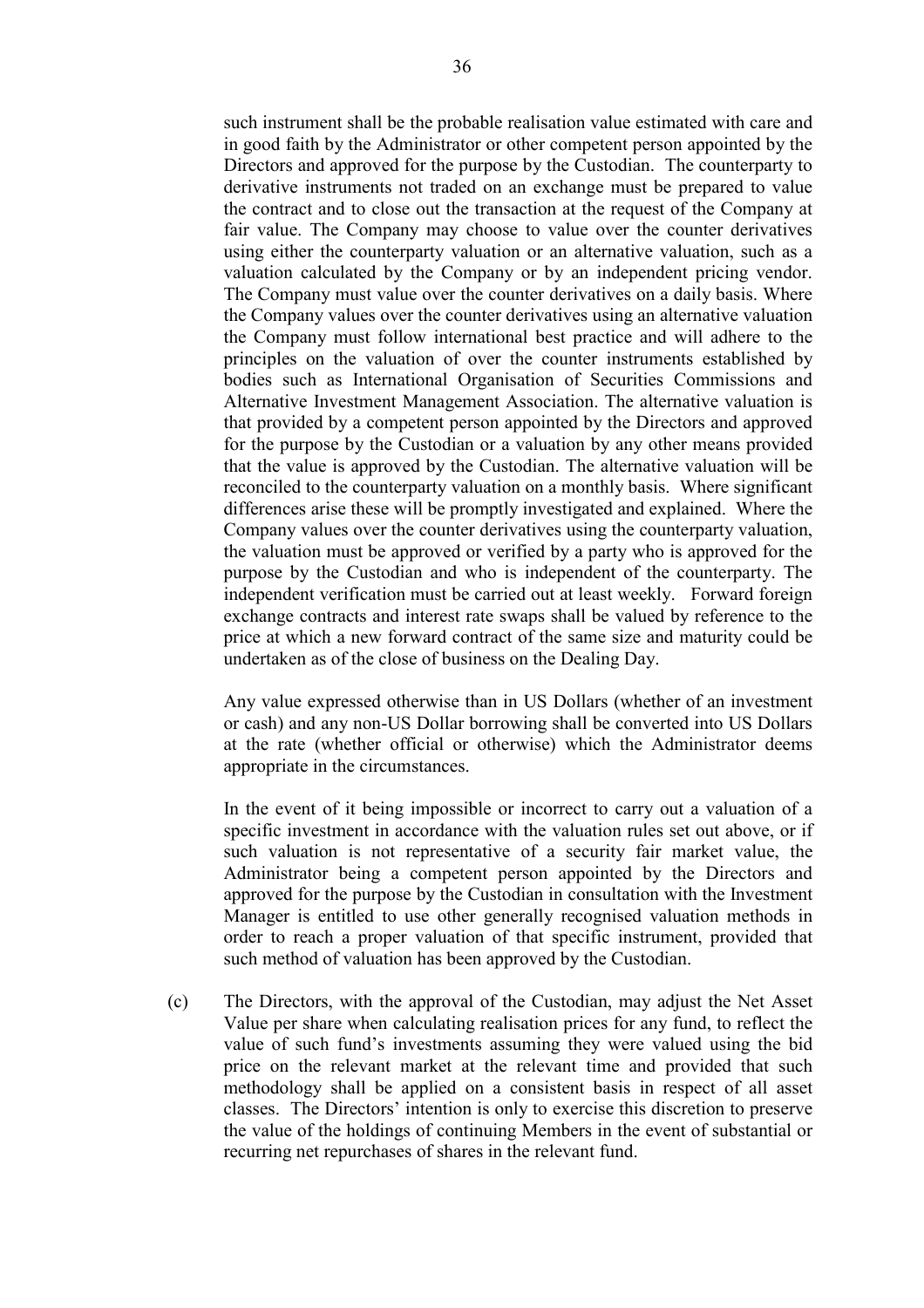- (d) Provided that the intention to do so has been set out in the Prospectus, the assets of a fund may be valued using the amortised cost method of valuation whereby a fund's Investments are valued at cost and thereafter assuming an amortisation to maturity of any discount or premium provided the valuation is in accordance with the requirements of the Central Bank. In the case of funds which invest solely in short term securities (money market funds), the amortised cost method of valuation shall be applied only in respect of securities which meet the following criteria:
	- have a maturity at issuance of up to and including 397 days;
	- have a residual maturity of up to and including 397 days;
	- undergo regular yield adjustments in line with the money market conditions at least every 397 days; and/or
	- the risk profile, including credit and interest rate risks, corresponds to that of financial instruments which have a maturity of up to and including 397 days or are subject to a yield adjustment at least every 397 days.

The weighted average maturity of the fund must not exceed 60 days. The Administrator will carry out a weekly review of discrepancies between the market value and the amortised cost value of the money market instruments. Escalation procedures should be put in place by the Company to ensure that:

- material discrepancies between the market value and the amortised cost value of a money market instrument are brought to the attention of the Investment Manager;
- discrepancies in excess of 0.1% between the market value and the amortised cost value of the fund's portfolio of assets will be brought to the attention of the Directors, the Investment Manager and the Custodian.
- if discrepancies in excess of 0.3% between the market value and the amortised cost value of the fund's portfolio of assets occur a daily review must take place. The Directors will notify the Central Bank with an indication of the action, if any, which will be taken to reduce such dilution; and
- weekly reviews and any engagement of escalation procedures are clearly documented.

The Directors will monitor the use of the amortised cost method of valuation in order to ensure that this method continues to be in the best interests of the Shareholders and to provide a fair valuation of the Investments of the fund. There may be periods during which the stated value of an instrument determined under the amortised cost method of valuation is higher or lower than the price which the fund would receive if the instrument were sold, and the accuracy of the amortised cost method of valuation can be affected by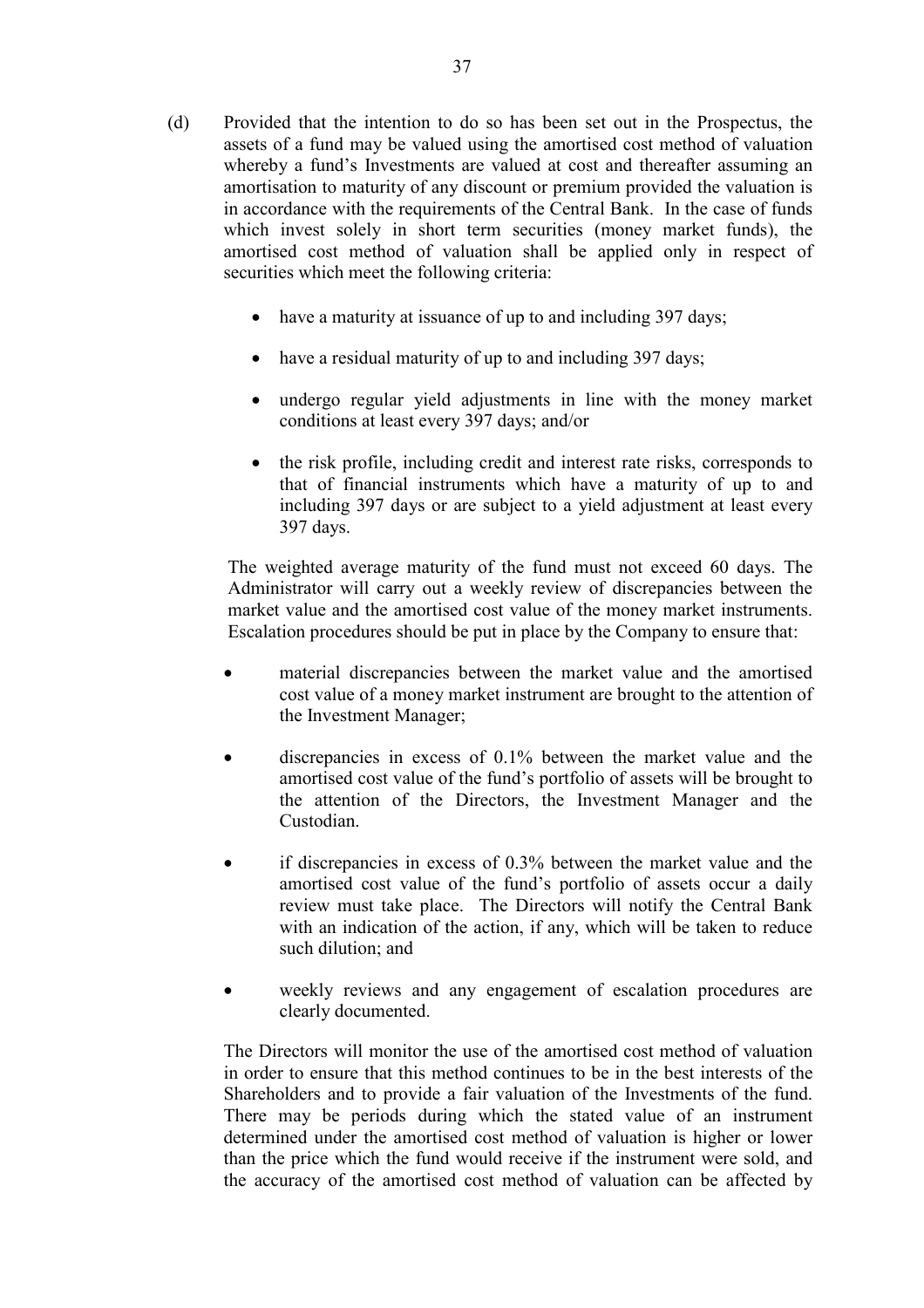changes in interest rates and the credit standing of issuers of the fund's investments.

In the case of other funds, money market instruments may be valued on amortised basis provided that the money market instruments have a residual maturity not exceeding three months and have no specific sensitivity to market parameters, including credit risk.

- (e) The Directors shall be entitled to adopt an alternative method of valuing any particular asset if they consider that the method of valuation herein set out if the Directors deem it necessary provided that such alternative method of valuation shall first have been approved by the Custodian. The Directors shall be entitled to adjust the value of any particular asset if they consider it necessary to reflect the fair valuation of that asset in the context of currency, marketability, dealing costs and/or such other considerations which they may deem relevant.
- (f) In calculating the Net Asset Value of the assets:-
	- (i) every share allotted by the Company shall be deemed to be in issue and the assets shall be deemed to include not only the relevant cash and property in the hands of the Custodian but also the amount of any cash or other property to be received in respect of shares allotted;
	- (ii) where Investments have been agreed to be purchased or sold but such purchase or sale has not been completed such Investments shall be included or excluded and the gross purchase or net sale consideration excluded or included as the case may require as if such purchase or sale had been duly completed on the Business Day immediately after the day such investments have been agreed to be purchased or sold;
	- (iii) where notice of a repurchase of shares has been given to the Custodian but such cancellation has not been completed the Shares to be cancelled shall be deemed not to be in issue and the value of the assets shall be reduced by the amount payable to a Shareholder upon such cancellation;
	- (iv) where any amount in one currency is required to be converted into another currency the Directors may effect such conversion using such rates as the Directors shall determine at the relevant time except where otherwise specifically provided herein;
	- (v) there shall be deducted from the assets the total amount of any actual or estimated liabilities properly payable including outstanding borrowings (if any) but excluding liabilities taken into account under sub-paragraph (ii) above and any estimated liability for tax on and such amount in respect of contingent or projected expenses as the Administrator considers fair and reasonable having regard to the provisions of the Prospectus and the Articles of Association of the Company;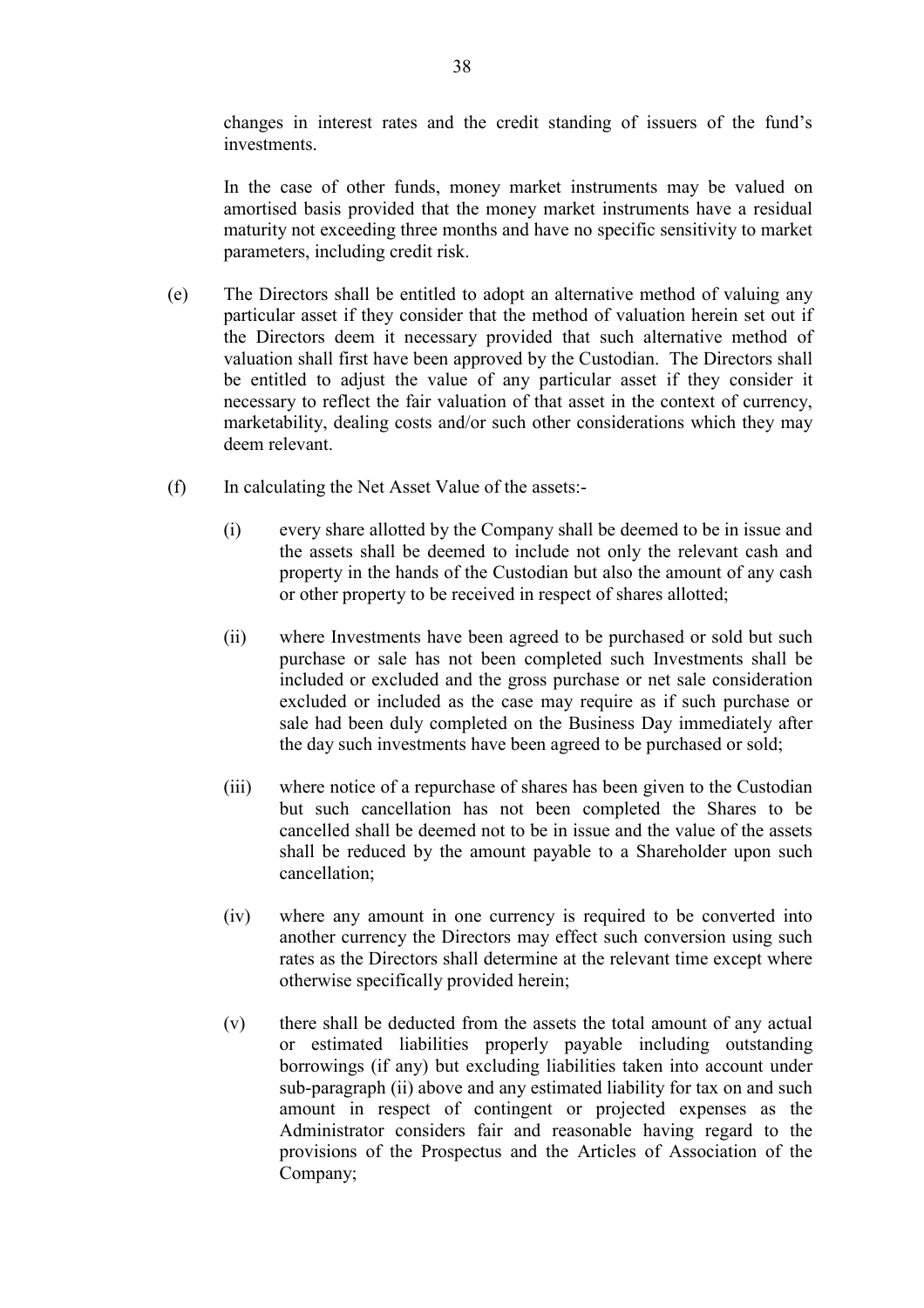- (vi) there shall be deducted from the value of any Investment in respect of which a call option has been written the value of such option calculated by reference to the lowest available market dealing offered price quoted on a regulated market or if no such price is available a price certified by a stockbroker or other person approved by the Custodian or such price as the Directors consider in the circumstances to be reasonable and which is approved by the Custodian;
- (vii) there shall be added to the assets a sum representing any interest or dividends accrued but not received and a sum representing unamortised expenses;
- (viii) there shall be added to the assets the amount (if any) available for distribution in respect of the last preceding Accounting Period but in respect of which no distribution has been declared;
- (ix) there shall be deducted from the assets the total amount (whether actual or estimated by the Directors) of any other liabilities properly payable including accrued interest on borrowings (if any);
- (x) the value of assets shall be rounded upwards or downwards as appropriate to the nearest two decimal places;
- (xi) in the event that extraordinary circumstances render such a valuation impracticable or inadequate, the Company may with the consent of the Custodian, prudently, and in good faith, follow, until the termination of such circumstances, other generally recognised valuation principles approved by the Custodian in relation to specific assets in order to achieve a fair valuation of the assets of the Company;
- (xii) the Net Asset Value per share shall be rounded upwards or downwards as appropriate to the nearest four decimal places or as otherwise provided in the Prospectus;
- (g) Without prejudice to their general powers to delegate their functions herein certified, the Directors may delegate any of their functions in relation to the calculation of Net Asset Value to the Manager, the Administrator, to a committee of the Directors or to any other duly authorised person. In the absence of wilful misconduct or manifest error, every decision taken by the Directors or any committee of the Directors or by the Manager or by the Administrator or any duly authorised person on behalf of the Company in calculating the Net Asset Value shall be final and binding on the Company and on present, past or future Members.

#### 14. **TRANSFER AND TRANSMISSION OF SHARES**

 (a) All transfers of shares shall be effected by a transfer in writing in any usual or common form and every form of transfer shall state the full name and address of the transferor and transferee.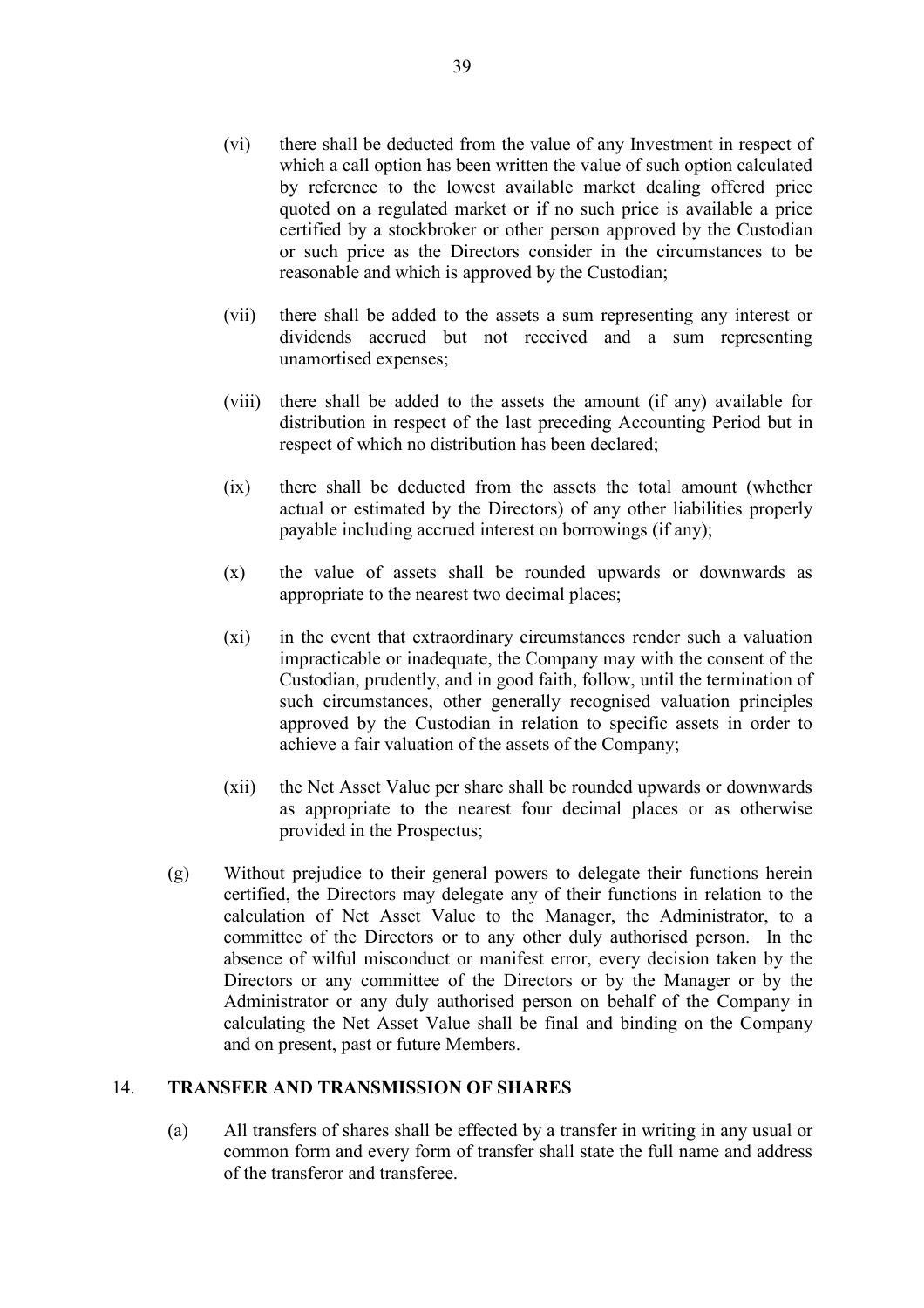- (b) The instrument of transfer of a share shall be signed by or on behalf of the transferor and need not be signed by the transferee. The transferor shall be deemed to remain the holder of the share until the name of the transferee is entered in the Register in respect thereof.
- (c) Unless the Directors otherwise agree, a transfer of shares may not be registered if in consequence of such transfer the transferor or the transferee would hold a number of shares less than the Minimum Holding.
- (d) The Directors may decline to register any transfer of shares unless the instrument of transfer is deposited at the registered office of the Company or at such other place as the Directors may reasonably require, with such other evidence as the Directors may reasonably require to show the right of the transferor to make the transfer.
- (e) If the Directors decline to register a transfer of any share they shall, within one month after the date on which the transfer was lodged with the Company, send to the transferee notice of the refusal.
- (f) The registration of any transfers may be suspended at such times and for such periods as the Directors from time to time may determine, PROVIDED ALWAYS that such registration of transfers shall not be suspended for more than thirty days in any year.
- (g) All instruments of transfer which shall be registered shall be retained by the Company, but any instrument of transfer which the Directors may decline to register shall (except in the case of fraud) be returned to the person depositing the same.
- (h) In the case of the death of a Member, the survivors or survivor where the deceased was a joint holder, and the executors or administrators of the deceased where he was a sole or surviving holder, shall be the only person recognised by the Company as having title to his interest in the shares, but nothing in this Article shall release the estate of the deceased holder whether sole or joint from any liability in respect of any share solely or jointly held by him.
- (i) Any guardian of an infant Member and any guardian or other legal representative of a Member under legal disability and any person entitled to a share in consequence of the death, insolvency or bankruptcy of a Member shall, upon producing such evidence of his title as the Directors may require, have the right either to be registered himself as the holder of the share or to make such transfer thereof as the deceased or bankrupt Member could have made, but the Directors shall, in either case, have the same right to refuse or suspend registration as they would have had in the case of a transfer of the share by the infant or by the deceased, insolvent or bankrupt Member before the death, insolvency or bankruptcy of the Member under legal disability.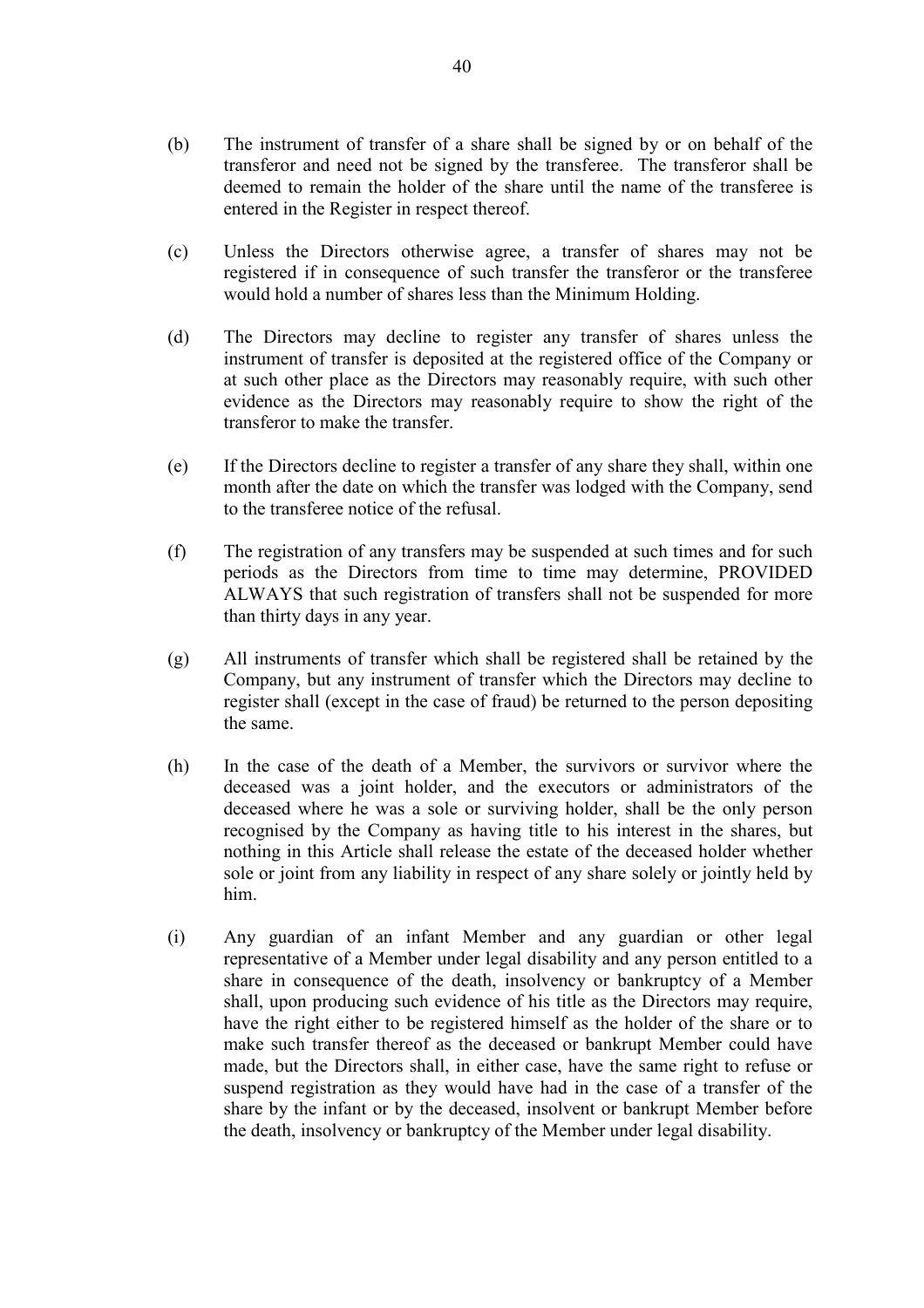(j) A person so becoming entitled to a share in consequence of the death, insolvency or bankruptcy of a Member shall have the right to receive and may give a discharge for all monies payable or other advantages due on or in respect of the share, but he shall not be entitled to receive notice of or to attend or vote at meetings of the Company, nor save as aforesaid, to any of the rights or privileges of a Member unless and until he shall be registered as a Member in respect of the share PROVIDED ALWAYS that the Directors may at any time give notice requiring any such person to elect either to be registered himself or to transfer the share and if the notice is not complied with within ninety days the Directors may thereafter withhold all moneys payable or other advantages due in respect of the share until the requirements of the notice have been complied with.

# 15. **INVESTMENT OBJECTIVES**

- (a) The Company may invest only in those investments permitted by the Regulations and subject to the limitations set out in the Regulations.
- (b) The investment objectives of the Company shall be set out in the Prospectus.
- (c) Subject to authorisation by the Central Bank and to the conditions and limitations outlined in the Regulations, the Company may invest up to 100 per cent. of its assets in transferable securities and money market instruments issued by or guaranteed by a member state of the European Union, its local authorities, a non-member state or a public international body of which one or more member states of the European Union are members or issued or guaranteed by the government of the U.S. (including its agencies and instrumentalities), Switzerland, Norway, Canada, Japan, Australia and New Zealand or issued or guaranteed by any one or more of the following: OECD countries, Government of Brazil (provided the relevant issues are investment grade to the extent that this is required by the Central Bank), Government of India (provided the relevant issues are investment grade to the extent that this is required by the Central Bank), Government of Singapore, Government of the People's Republic of China, European Investment Bank, European Bank for Reconstruction and Development, International Finance Corporation, International Monetary Fund, Euratom, The Asian Development Bank, European Central Bank, Council of Europe, Eurofima, African Development Bank, International Bank for Reconstruction and Development (The World Bank), The Inter American Development Bank, European Union, Federal National Mortgage Association (Fannie Mae), Federal Home Loan Mortgage Corporation (Freddie Mac), Government National Mortgage Association (Ginnie Mae), Student Loan Marketing Association (Sallie Mae), Federal Home Loan Bank, Federal Farm Credit Bank, Tennessee Valley Authority, Straight-A Funding LLC, Export Import Bank and issues backed by the full faith and credit of the U.S. government or such other government, local authority or body listed in the Prospectus.
- (d) With the exception of permitted investments in unlisted securities or in units of open-ended collective investment schemes, the Company and its funds will only invest in those securities and derivative instruments listed or traded on a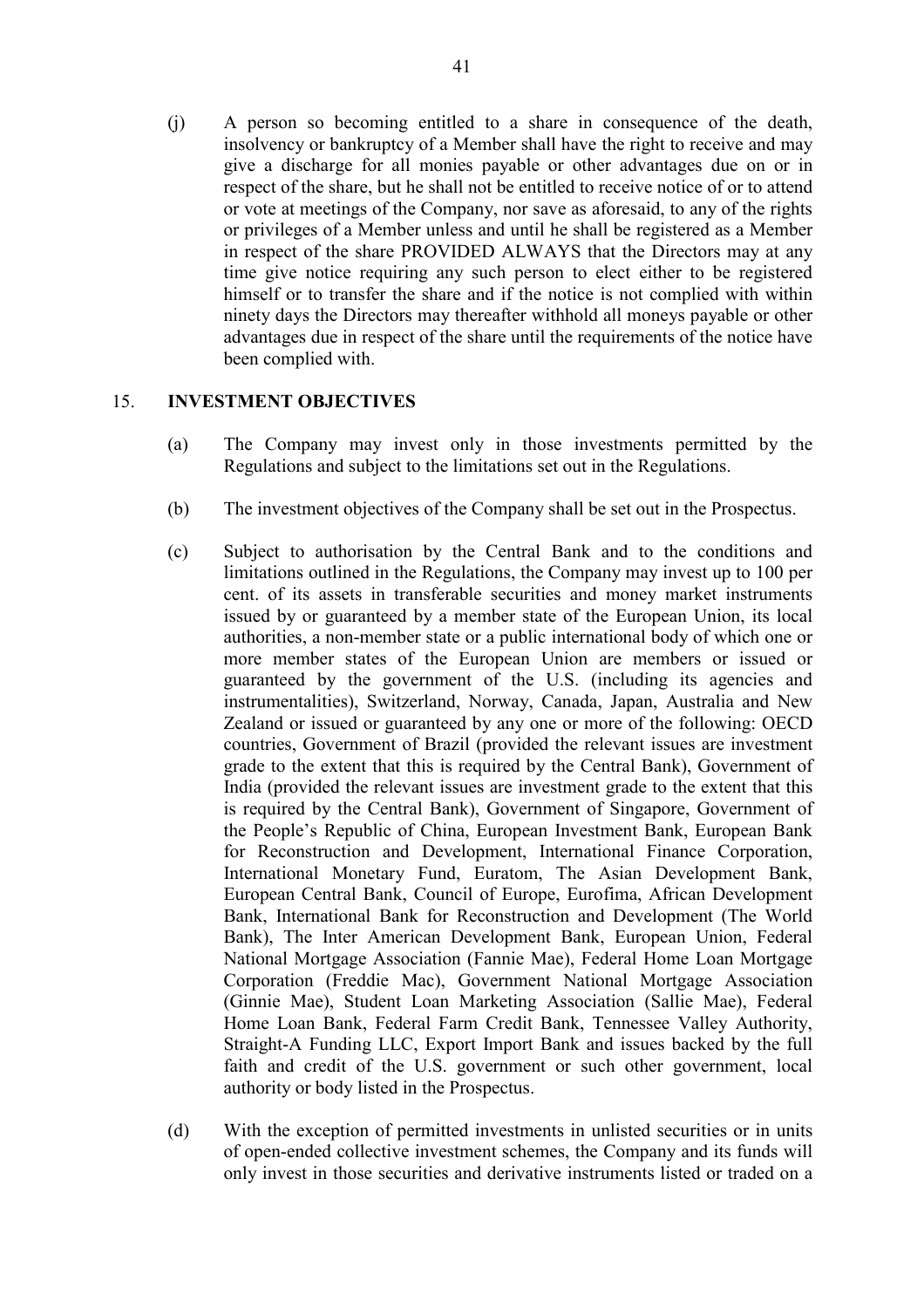stock exchange or market (including derivative markets) which meets with the regulatory criteria (regulated, operate regularly, be recognised and open to the public) and which is listed in the Prospectus.

- (e) If the investment limits permitted by the Regulations are exceeded for reasons beyond the control of the Company or as a result of the exercise of subscription rights, the Company shall adopt as a priority objective for its sales transactions the remedying of that situation, taking due account of the interests of the Members.
- (f) The Company or a fund may not:-
	- (i) borrow money except that the Company or a Fund may

(A) acquire foreign currency by means of a "back-to-back" loan. Foreign currency obtained in this manner is not classed as borrowings for the purposes of paragraph (b) below provided that the offsetting deposit is (1) denominated in the Base Currency of each Fund and (2) equals or exceeds the value of the foreign currency loan outstanding provided that further foreign currency borrowings do not exceed the value of the back to back deposit; or

 (B) borrow up to 10 per cent of the value of its net assets provided that such borrowing is on a temporary basis. The Company and the Custodian may give a charge over the assets of the Company in order to secure such borrowings;

- (ii) pledge or otherwise mortgage any of the Company's or a fund's assets or transfer or assign them for the purpose of guaranteeing any debt except in the case of back-to-back loans;
- (iii) use the Company's or fund's assets as collateral for the issue of securities except in the case of back-to-back loans;
- (iv) grant loans to, or act as guarantor on behalf of, third parties;
- (v) sell any of the Investments when such Investments are not in the Company's or a fund's ownership.
- (g) To achieve its investment objectives, the Company or a fund may employ techniques and instruments relating to the investments subject to the conditions and within the limits from time to time laid down by the Central Bank.
- (h) The Company or a fund may invest in collective investment schemes subject to the conditions and limitations outlined in the Regulations and laid down by the Central Bank from time to time. Investments made by the Company with respect to a fund in units of other collective investment schemes may not exceed, in aggregate, 10 per cent. of the assets of that fund unless otherwise stated in the Prospectus. Subject to authorisation by the Central Bank, the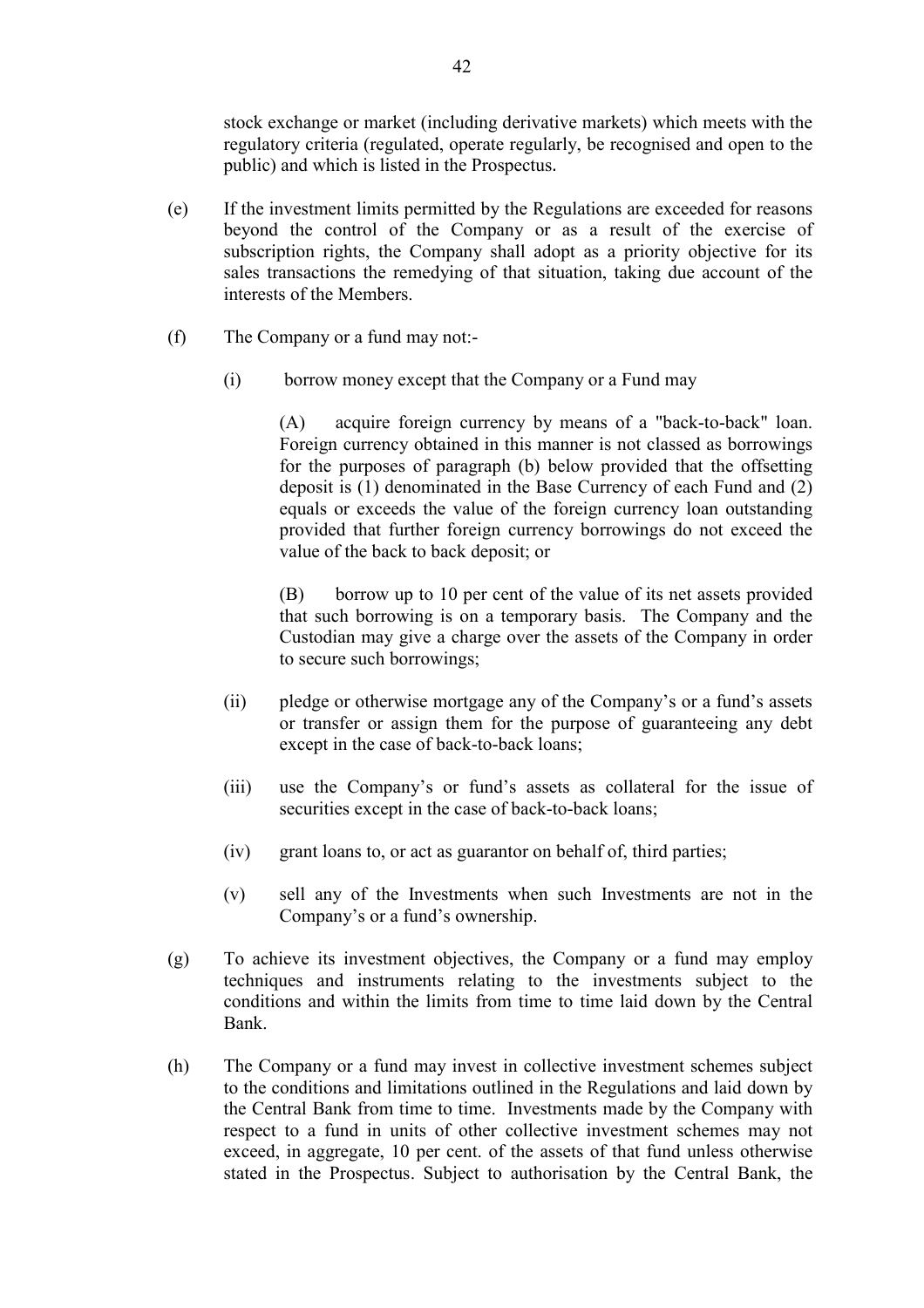Company or a fund may invest in a collective investment scheme ("underlying scheme") managed by the same management company or any other company with which the management company is linked by common management or control or by a substantial direct or indirect holding, provided that the management company or such other company may not charge subscription or redemption fees on account of the investment of the Company or such fund in the underlying scheme.

- (i) A fund may invest up to 20 per cent. of its net assets in shares and/or debt securities issued by the same body (and up to 35 per cent. for one single issuer in certain exceptional circumstances) where the investment policy of the fund is to replicate an index provided that such index is published in appropriate manner and has been recognised by the Central Bank as (A) being sufficiently diversified; and (B) representing an adequate benchmark for the market to which it refers and (C) the index is published in an appropriate manner.
- (j) The Company or a fund may invest in financial derivative instruments, including equivalent cash-settled instruments, dealt in on a Regulated Market and may invest in over-the-counter derivatives subject to the conditions and limitations outlined in the Regulations and laid down by the Central Bank from time to time.

# 16. **GENERAL MEETINGS**

- (a) All general meetings of the Company shall be held in Ireland.
- (b) The Company shall in each year hold a general meeting as its annual general meeting in addition to any other meeting in that year. Not more than fifteen months shall elapse between the date of one annual general meeting of the Company and that of the next PROVIDED THAT the Company may hold its first annual general meeting within eighteen months of its incorporation. Subsequent annual general meetings shall be held once in each year within nine months of the end of the financial year of the Company as determined by the Directors from time to time at such time and place in Ireland as may be determined by the Directors.
- (c) All general meetings (other than annual general meetings) shall be called extraordinary general meetings.
- (d) The Directors may call an extraordinary general meeting whenever they think fit and extraordinary general meetings shall be convened on such requisition, or in default may be convened by such requisitionists, and in such manner as provided by the Act.

# 17. **NOTICE OF GENERAL MEETINGS**

 (a) At least twenty-one Clear Days' notice specifying the place, the day and the hour of the meeting, and in the case of special business the general nature of such business (and in the case of an annual general meeting specifying the meeting as such) shall be given in the manner hereinafter mentioned to such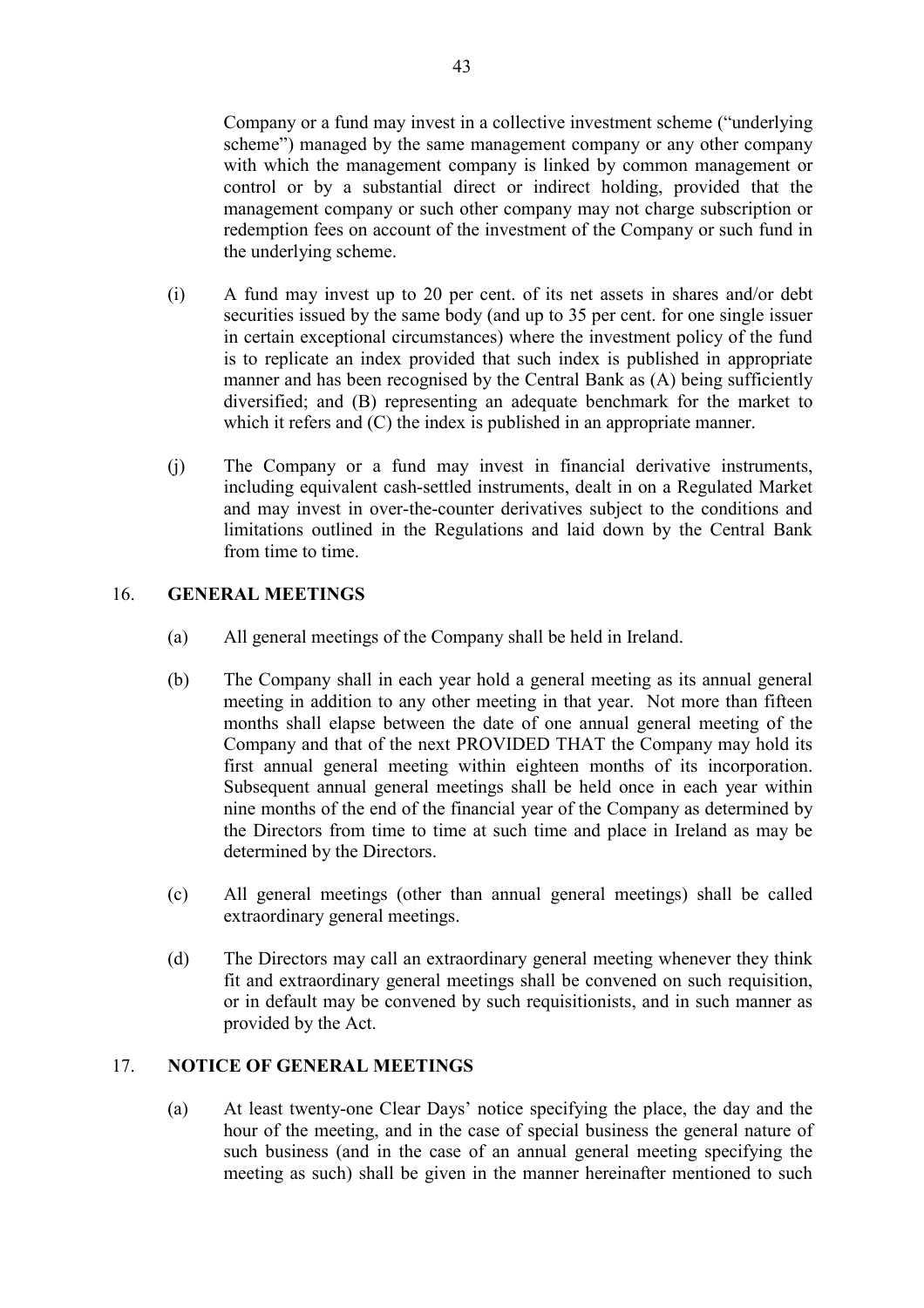persons as are under the provisions hereof or the conditions of issue of the shares held by them entitled to receive notices from the Company.

- (b) The Directors, the Manager and the Auditors shall each be entitled to receive notice of, and attend and speak at, any general meeting of the Company.
- (c) In each notice calling a meeting of the Company, there shall appear with reasonable prominence a statement that a Member entitled to attend and vote is entitled to appoint one or more proxies to attend and vote instead of him and that a proxy need not also be a Member.
- (d) The accidental omission to give notice to, or the non-receipt of notice by, any person entitled to receive notice shall not invalidate the proceedings at any general meeting.

### 18. **PROCEEDINGS AT GENERAL MEETINGS**

- (a) All business shall be deemed special that is transacted at an extraordinary general meeting and also all business that is transacted at an annual general meeting, with the exception of the consideration of the statutory financial statements and report of the Directors and the report of the Auditors on the financial statements and the report of the Directors, the review by the Members of the Company's affairs, the election of Directors in the place of those retiring, the fixing of the remuneration of the Auditors and the appointment or reappointment of the Auditors.
- (b) No business shall be transacted at any general meeting unless a quorum is present. Two Members present either in person or by proxy shall be a quorum for a general meeting provided that, in the event that there is only one Member in a Fund or class, the quorum shall be one Member present in person or by proxy at the meeting. The quorum at any adjourned meeting shall be one Member present in person or by proxy and entitled to vote. A representative of a corporation authorised pursuant to Article 19(m) to be present at any meeting of the Company shall be deemed to be a Member for the purpose of a quorum.
- (c) If within half an hour from the time appointed for a meeting a quorum is not present, the meeting, if convened on the requisition of or by Members, shall be dissolved. In any other case it shall stand adjourned to the same day in the next week, at the same time and place or to such other day and at such other time and place as the Directors may determine.
- (d) The chairman or, if absent, the deputy chairman of the Company, or failing him, some other Director nominated by the Directors shall preside as chairman at every general meeting of the Company, but if at any meeting neither the chairman nor the deputy chairman nor such other Director be present within fifteen minutes after the time appointed for holding the meeting, or if none of them be willing to act as chairman, the Directors present shall choose some Director present to be chairman, or if no Directors be present, or if all the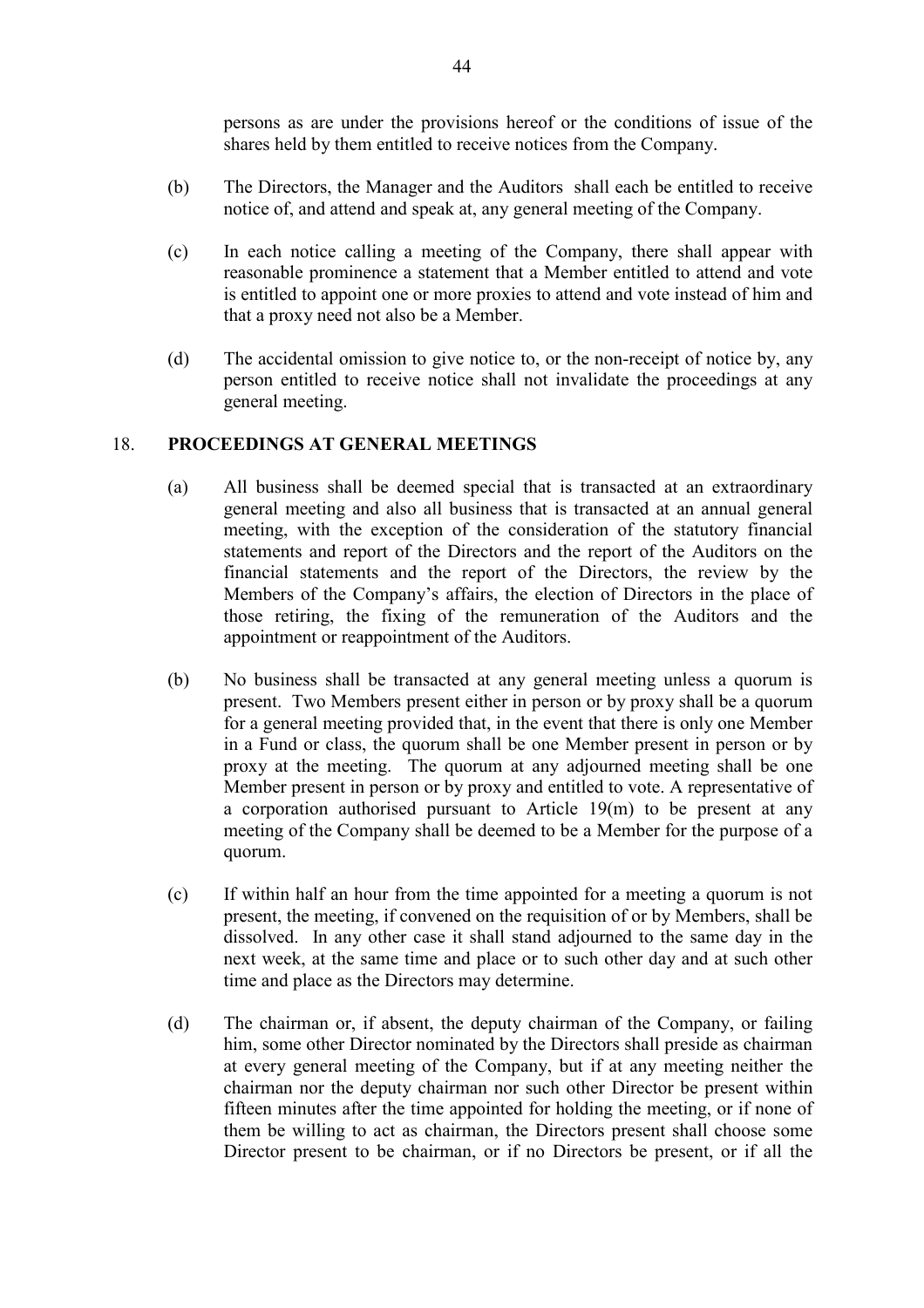Directors present decline to take the chair, the Members present shall choose some Member present to be chairman.

- (e) The chairman may with the consent of any meeting at which a quorum is present (and shall if so directed by the meeting) adjourn the meeting from time to time and from place to place but no business shall be transacted at any adjourned meeting except business which might lawfully have been transacted at the meeting from which the adjournment took place. When a meeting is adjourned for fourteen days or more ten days' notice at the least specifying the place, the day and the hour of the adjourned meeting, shall be given as in the case of the original meeting but it shall not be necessary to specify in such notice the nature of the business to be transacted at the adjourned meeting. Save as aforesaid, it shall not be necessary to give any notice of an adjournment or of the business to be transacted at an adjourned meeting.
- (f) At any general meeting, a resolution put to the vote of the meeting shall be decided on a show of hands unless before or upon the declaration of the result of the show of hands a poll is demanded by the chairman or by at least five Members present or any Members present representing at least one tenth of the shares in issue having the right to vote at the meeting. Unless a poll is so demanded, a declaration by the chairman that a resolution has been carried, or carried unanimously, or by a particular majority, or lost, or not carried by a particular majority, and an entry to that effect in the book containing the minutes of the proceedings of the Company shall be conclusive evidence of the fact without proof of the number or proportion of the votes recorded in favour of or against such resolution.
- (g) If a poll is duly demanded, it shall be taken in such manner and at such place as the chairman may direct (including the use of ballot or voting papers or tickets) and the result of a poll shall be deemed to be the resolution of the meeting at which the poll was demanded.
- (h) The chairman may, in the event of a poll, appoint scrutineers and may adjourn the meeting to some place and time fixed by him for the purpose of declaring the result of the poll.
- (i) In the case of an equality of votes, whether on a show of hands or on a poll, the chairman of the meeting at which the show of hands takes place or at which the poll is demanded shall be entitled to a second or casting vote.
- (j) A poll demanded on the election of a chairman and a poll demanded on a question of adjournment shall be taken forthwith. A poll demanded on any other question shall be taken at such time and place as the chairman directs not being more than thirty days from the date of the meeting or adjourned meeting at which the poll was demanded.
- (k) The demand for a poll shall not prevent the continuance of a meeting for the transaction of any business other than the question on which the poll has been demanded.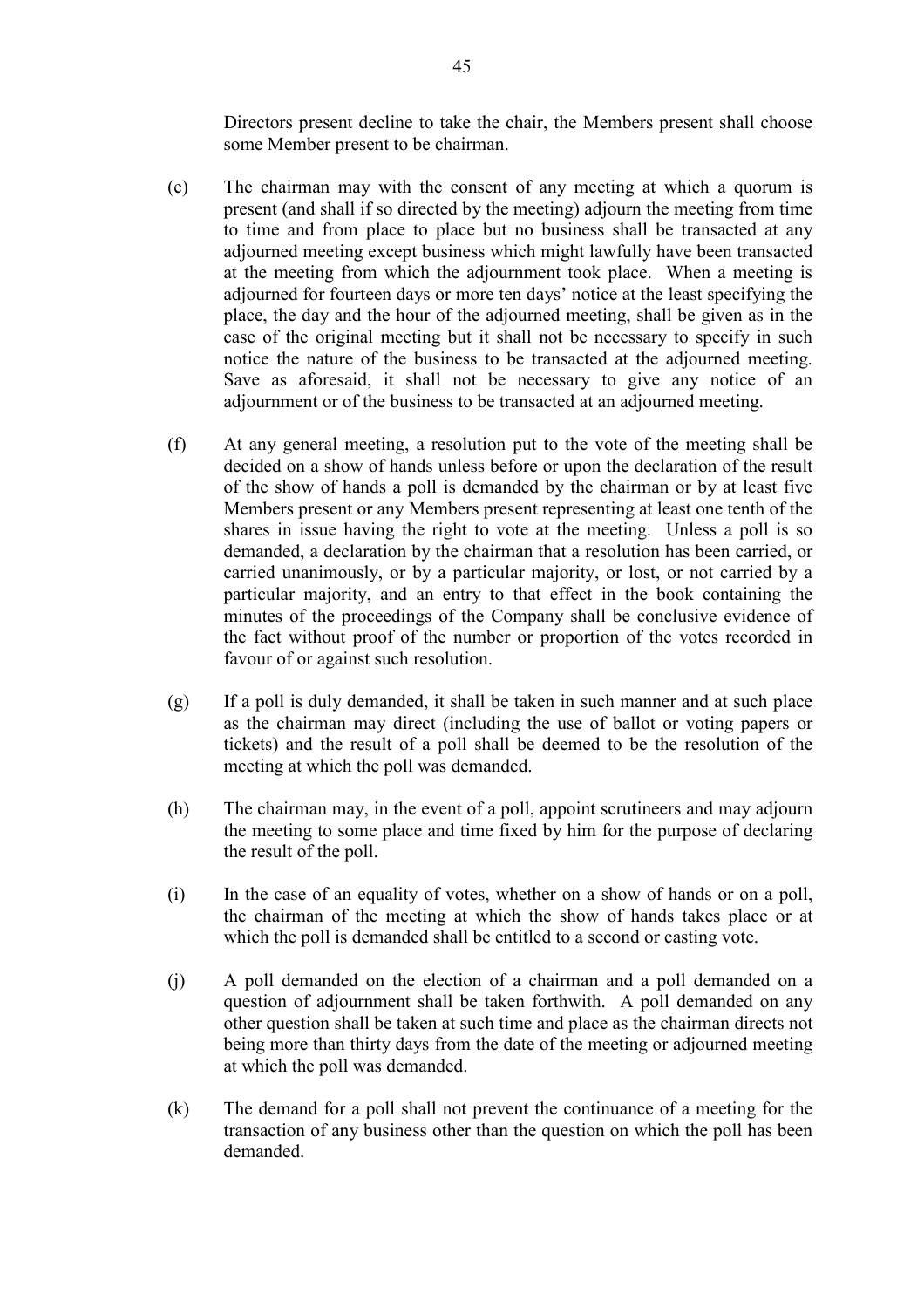- (l) A demand for a poll may be withdrawn and no notice need be given of a poll not taken immediately.
- (m) If at any time the share capital is divided into different classes of shares, the rights attached to any class (unless otherwise provided by the terms of issue of the shares of that class or unless otherwise provided herein) may, whether or not the Company is being wound up, be varied with the consent in writing of the holders of the shares of that class, to which the provisions of these articles relating to general meetings shall apply mutatis mutandis, save that the quorum at any such general meeting shall be two or more Members of that class present in person or by proxy together holding at least one-third of the shares of the relevant class.
- (n) Subject to Section 193 of the Act, a resolution in writing signed by all of the Members for the time being entitled to attend and vote on such resolution at a general meeting (or being bodies corporate by their duly authorised representative) shall be as valid and effective for all purposes as if the resolution had been passed at a general meeting of the Company duly convened and held, and may consist of several documents in like form each signed by one or more persons, and if described as a special resolution shall be deemed to be a special resolution within the meaning of the Act. Any such resolution shall be served on the Company.

### 19. **VOTES OF MEMBERS**

- (a) On a show of hands every Member who is present shall have one vote.
- (b) On a poll every Member present in person or by proxy shall be entitled to one vote in respect of each share held by him.
- (c) In the case of joint holders of a share, the vote of the senior who tenders a vote, whether in person or by proxy, shall be accepted to the exclusion of the votes of the other joint holders, and for this purpose seniority shall be determined by the order in which the names stand in the Register in respect of the shares.
- (d) No objection shall be raised to the qualification of any voter except at the meeting or adjourned meeting at which the vote objected to is given or tendered, and every vote not disallowed at such meeting shall be valid for all purposes. Any such objection made in due time shall be referred to the chairman of the meeting, whose decision shall be final and conclusive.
- (e) On a poll votes may be given either personally or by proxy.
- (f) On a poll, a Member entitled to more than one vote need not, if he votes, use all his votes or cast all the votes he uses in the same way.
- (g) The instrument appointing a proxy shall be in writing under the hand of the appointor or of his attorney duly authorised in writing, or if the appointor is a corporation, either under its common seal or under the hand of an officer or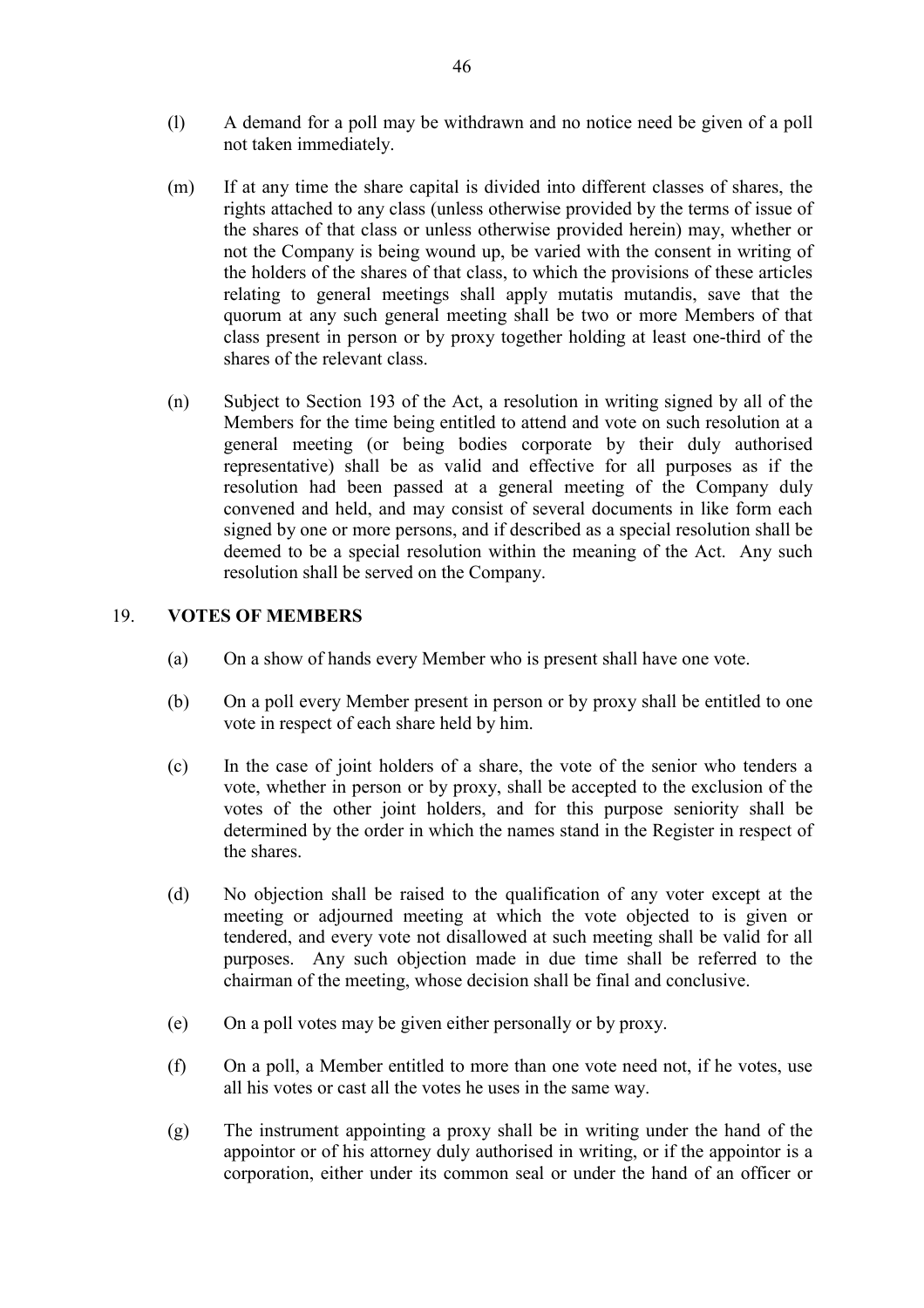attorney so authorised. The appointment of a proxy by electronic means shall be effective only in such form as the Directors may approve. An instrument of proxy shall be in any usual form or in such form as the Directors may approve PROVIDED ALWAYS that such form shall give the holder the choice of authorising his/her proxy to vote for or against each resolution.

- (h) Any person (whether a Member or not) may be appointed to act as a proxy. A Member may appoint more than one proxy to attend on the same occasion.
- (i) The instrument appointing a proxy and the power of attorney or other authority (if any) under which it is signed or a notarially certified copy of such power or authority, shall be deposited at the registered office of the Company or at such other place as is specified for that purpose in the notice of meeting or in the instrument of proxy issued by the Company not less than forty-eight hours before the time appointed for holding the meeting or adjourned meeting at which the person named in the instrument proposes to vote and if the aforesaid conditions are not complied with the instrument of proxy shall not be treated as valid. Where the appointment of a proxy and any authority under which it is signed is to be received by the Company in electronic form, it may be so received where an address has been specified by the Company for the purpose of receiving electronic communications:-
	- (i) in the notice convening the meeting; or
	- (ii) in any appointment of proxy sent out by the Company in relation to the meeting; or
	- (iii) in any invitation contained in an electronic communication to appoint a proxy issued by the Company in relation to the meeting.
- (j) No instrument appointing a proxy shall be valid after the expiration of twelve months from the date named in it as the date of its execution, except at an adjourned meeting or on a poll demanded at a meeting or an adjourned meeting in cases where the meeting was originally held within twelve months from such date.
- (k) The Directors may at the expense of the Company send, by post or otherwise, to the Members instruments of proxy (with or without prepaid postage for their return) for use at any general meeting or at any meeting of any class of Members, either in blank or nominating in the alternative any one or more of the Directors or any other persons. If for the purpose of any meeting invitations to appoint as proxy a person or one of a number of persons specified in the invitations are issued at the expense of the Company, such invitations shall be issued to all (and not to some only) of the Members entitled to be sent a notice of the meeting and to vote thereat by proxy.
- (l) A vote given in accordance with the terms of an instrument of proxy shall be valid notwithstanding the death or insanity of the principal or the revocation of the instrument of proxy, or of the authority under which the instrument of proxy was executed, or the transfer of the shares in respect of which the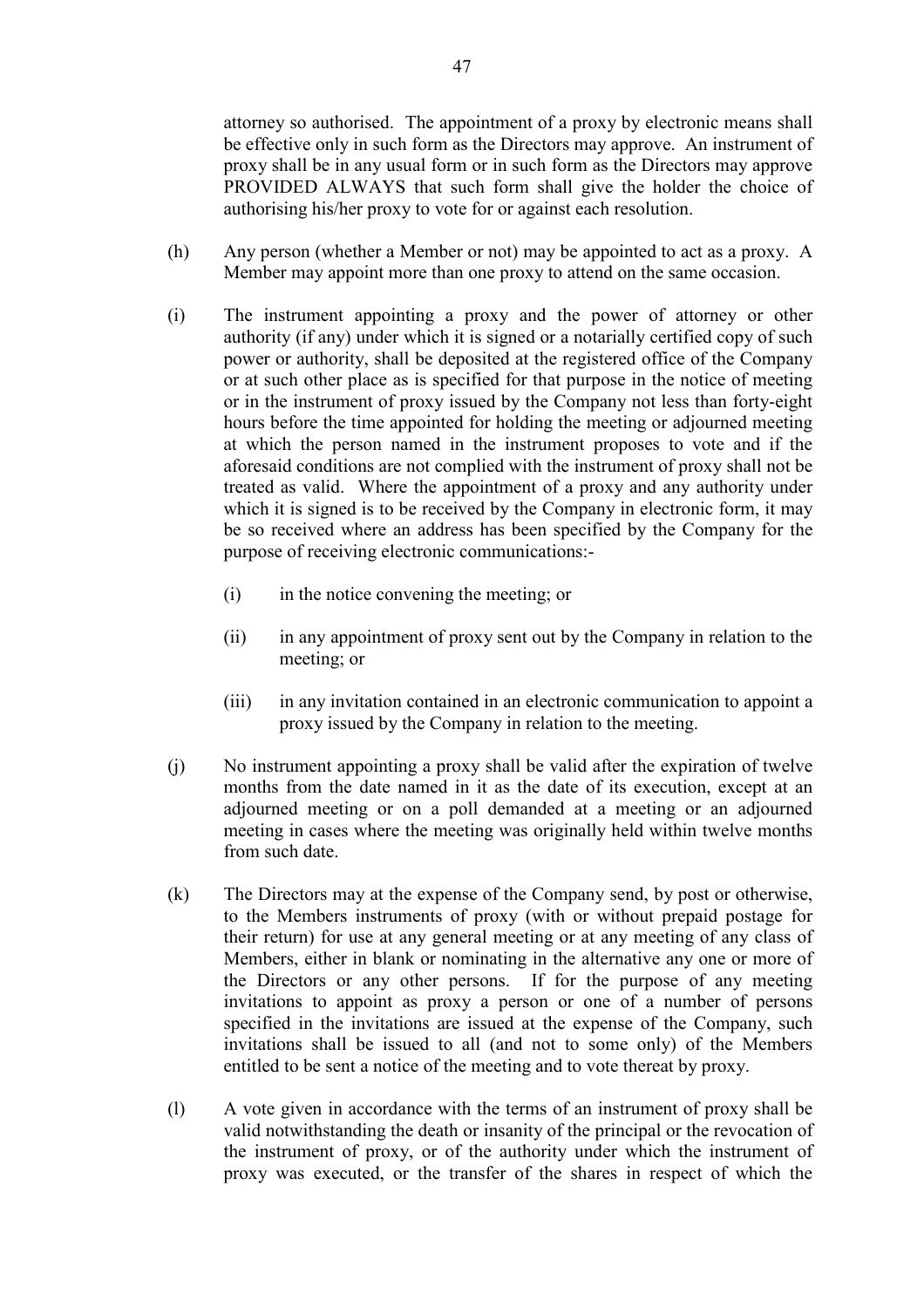instrument of proxy is given, provided that no intimation in writing of such death, insanity, revocation or transfer shall have been received by the Company at the registered office of the Company, before the commencement of the meeting or adjourned meeting at which the instrument of proxy is used.

 (m) Any body corporate which is a Member may authorise by resolution of its Directors or other governing body such person as it thinks fit to act as its representative at any meeting of the Company and the person so authorised shall be entitled to exercise the same powers on behalf of the body corporate which he represents as that body corporate could exercise if it were an individual Member and such body corporate shall for the purposes of these presents be deemed to be present in person at any such meeting if a person so authorised is present thereat.

### 20. **DIRECTORS**

- (a) Unless otherwise determined by the Company by Ordinary Resolution, the number of the Directors shall not be less than two nor more than twelve. The first Directors shall be appointed by the subscribers herein.
- (b) A Director need not be a Member.
- (c) The Directors shall have power at any time and from time to time to appoint any person to be a Director, either to fill a casual vacancy or as an addition to the existing Directors. Any Director so appointed shall hold office only until the next following annual general meeting and shall then be eligible for reelection.
- (d) The Directors shall be entitled to such remuneration in relation to the performance of their duties as the Directors may from time to time determine and as shall be disclosed in the Prospectus or the financial statements of the Company. Such remuneration shall be deemed to accrue from day to day. The Directors and any alternate Directors may also be paid all travelling, hotel and other expenses properly incurred by them in attending and returning from meetings of the Directors or any committee of the Directors or general meetings or any meetings in connection with the business of the Company.
- (e) The Directors may in addition to such remuneration as is referred to in Article 20(d) hereof grant special remuneration to any Director who, being called upon, shall perform any special or extra services to or at the request of the Company.
- (f) A Director is expressly permitted (for the purposes of Section 228(1)(d) of the Act) to use the Company's property subject to such conditions as may be approved by the Board or such conditions as may have been approved pursuant to such authority as may be delegated by the Board in accordance with these Articles.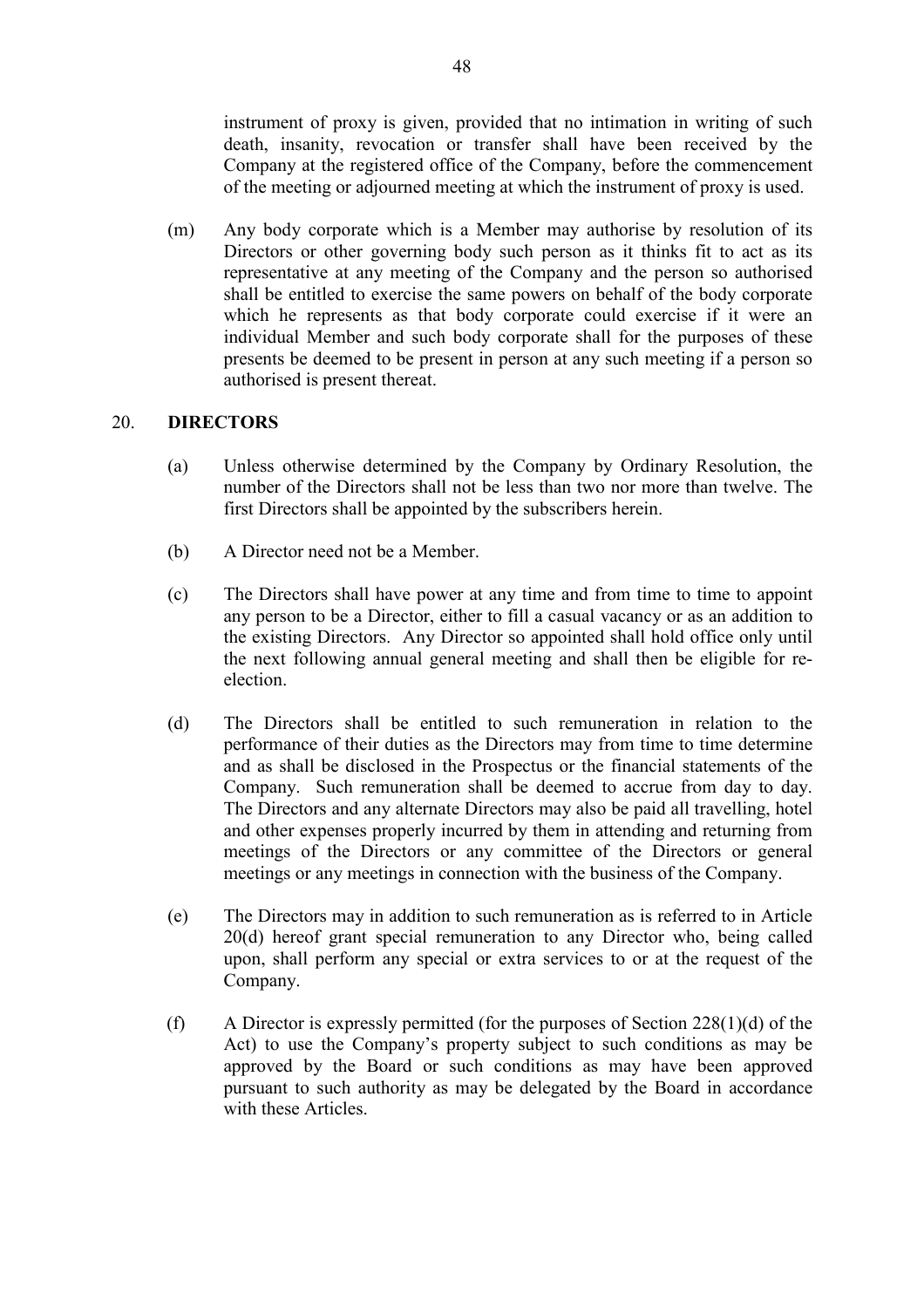- (g) The Company at any general meeting at which a Director retires or is removed shall fill the vacated office by electing a Director unless the Company shall determine to reduce the number of Directors.
- (h) The office of a Director shall be vacated by a Director in any of the following events, namely:-
	- (i) if he resigns his office by notice in writing signed by him and left at the registered office of the Company;
	- (ii) if he becomes bankrupt or makes any arrangement or composition with his creditors generally;
	- (iii) if he becomes of unsound mind;
	- (iv) if he ceases to be a Director by virtue of, or becomes prohibited from being a Director by reason of, an order made under the provisions of any law or enactment;
	- (v) if he is requested by a majority of the other Directors (not being less than two in number) to vacate office;
	- (vi) if he is removed from office by an Ordinary Resolution; and
	- (vii) if he is absent from four successive meetings without leave expressed by a resolution of the Directors.
- (i) At least ten days' previous notice in writing shall be given to the Company of the intention of any Member or Members to propose any person other than a retiring Director for election to the office of Director and such notice shall be accompanied by notice in writing signed by the person to be proposed confirming his willingness to be appointed PROVIDED ALWAYS that if the Members present at a general meeting unanimously consent, the chairman of such meeting may waive the said notices and submit to the meeting the name of any person so nominated, provided such person confirms in writing his willingness to be appointed and PROVIDED FURTHER that the nomination of any person other than a retiring Director for election as Director may be made only by a Director or by such Member or Members holding in the aggregate shares representing not less than 2.5 per cent of the Net Asset Value of the Company on the Dealing Day preceding the date of nomination.
- (j) At a general meeting a motion for the appointment of two or more persons as Directors by a single resolution shall not be made unless a resolution that it shall be so made has been first agreed to by the meeting without any vote being given against it.
- (k) Any Director may at any time by instrument in writing (whether in electronic form or otherwise in writing) under his hand and deposited at the registered office, or delivered at a meeting of the Directors, appoint any Director or other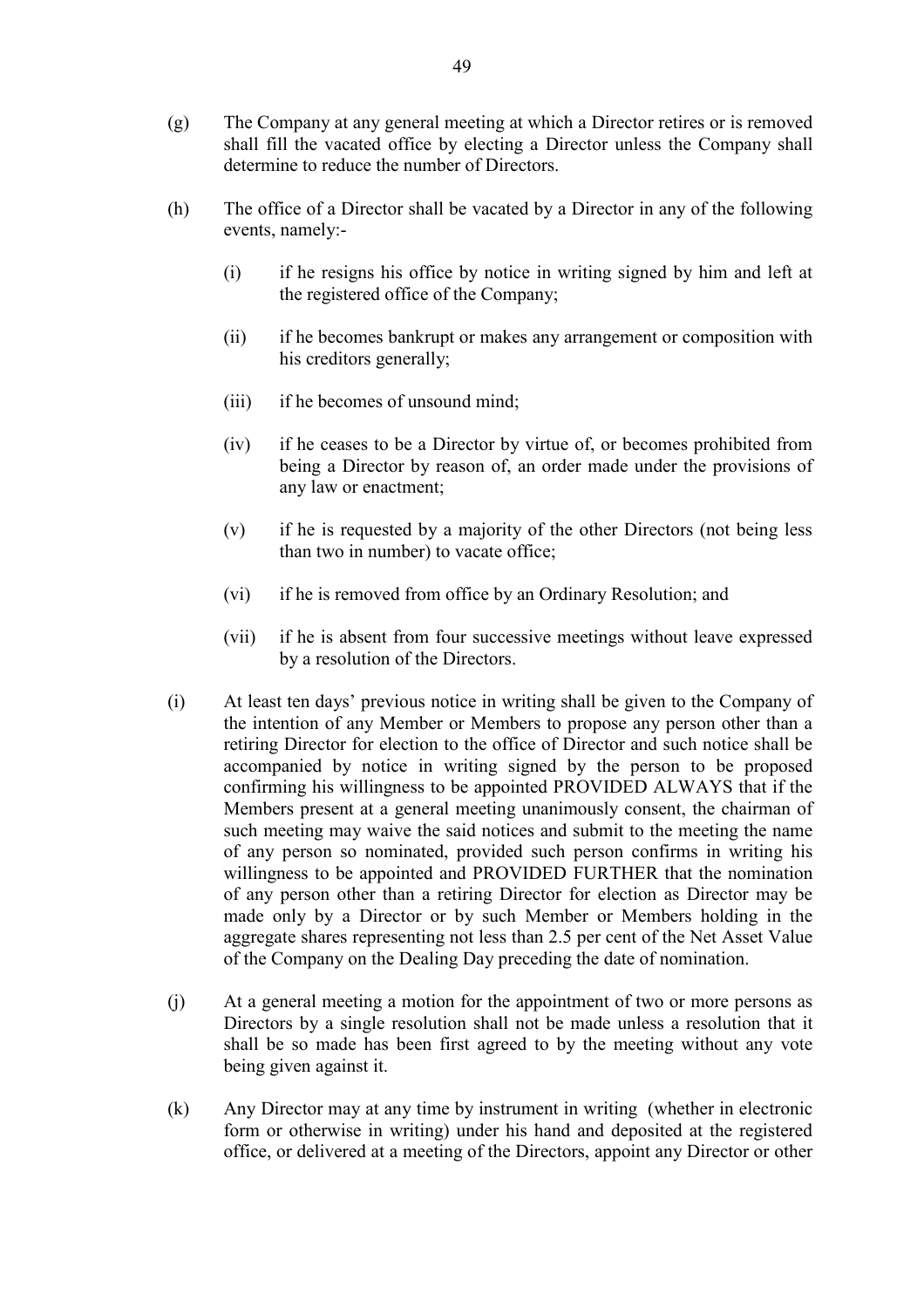person to be his alternate Director and may in like manner at any time terminate such appointment.

- (l) The appointment of an alternate Director shall determine if his appointor ceases to be a Director or on the happening of any such event which if he were a Director would cause him to vacate such office.
- (m) An alternate Director shall be entitled to receive notices of meetings of the Directors and shall be entitled to attend and vote as a Director at any such meeting at which the Director appointing him is not personally present and generally at such meeting to perform all functions of his appointor as a Director and for the purposes of the proceedings at such meeting the provisions hereof shall apply as if he (instead of his appointor) were a Director. If he himself shall be a Director, or shall attend any such meeting as an alternate for more than one Director, his voting rights shall be cumulative, provided, however, that he shall count as one for the purposes of determining a quorum. If his appointor is for the time being temporarily unable to act, his signature to any resolution in writing of the Directors and for the purposes of affixing the Company seal shall be as effective as the signature of his appointor. To such extent as the Directors may from time to time determine in relation to any committee of the Directors, the foregoing provisions of this paragraph shall also apply mutatis mutandis to any meeting of any such committee of which his appointor is a member. An alternate Director shall not (save as aforesaid or as otherwise herein provided) have power to act as a Director nor shall he be deemed to be a Director.
- (n) An alternate Director shall be entitled to contract and be interested in and benefit from contracts or arrangements or transactions and to be repaid expenses and to be indemnified to the same extent mutatis mutandis as if he were a Director but he shall not be entitled to receive from the Company in respect of his appointment as alternate Director any remuneration except only such part (if any) of the remuneration otherwise payable to his appointor as such appointor may by notice in writing to the Company from time to time direct.

### 21. **DIRECTORS, OFFICES AND INTERESTS**

- (a) The Directors may appoint one or more of their body to the office of managing Director or joint managing Director or to any other executive office under the Company (including, where considered appropriate, the office of chairman) on such terms and for such period as they may determine and, without prejudice to the terms of any contract entered into in any particular case, may revoke any such appointment at any time.
- (b) A Director holding any such executive office shall receive such remuneration, whether in addition to, or in substitution for, his ordinary remuneration, as a Director and whether by way of salary, commission, participation in profits or otherwise or partly in one way and partly in another, as the Directors may determine.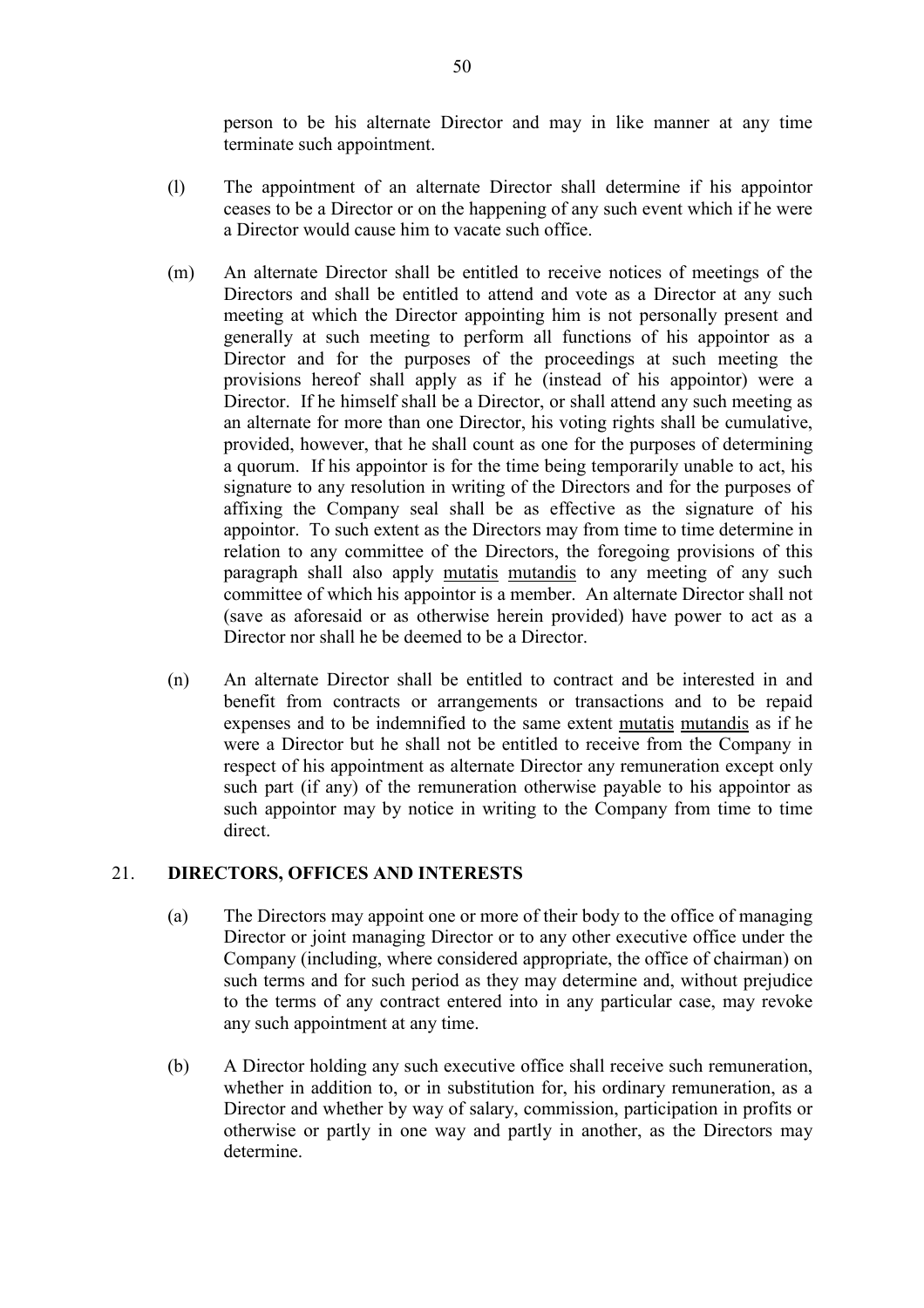- (c) The appointment of any Director to the office of chairman or managing or joint managing Director shall determine automatically if he ceases to be a Director but without prejudice to any claim for damages for breach of any contract of service between him and the Company.
- (d) The appointment of any Director to any other executive office shall not determine automatically if he ceases from any cause to be a Director unless the contract or resolution under which he holds office shall expressly state otherwise, in which event such determination shall be without prejudice to any claim for damages for breach of any contract of service between him and the Company.
- (e) A Director may hold any other office or place of profit under the Company (except that of Auditor) in conjunction with his office of Director, and may act in a professional capacity to the Company, on such terms as to remuneration and otherwise as the Directors may arrange.
- (f) Subject to the provisions of the Act, and provided that he has disclosed to the Directors the nature and extent of any material interest of his, a Director notwithstanding his office:-
	- (i) may be a party to, or otherwise interested in, any transaction or arrangement with the Company or in which the Company is interested; and
	- (ii) shall not be accountable, by reason of his office, to the Company for any benefit which he derives from any such office or employment or from any such transaction or arrangement or from any interest in any such body corporate and no such transaction or arrangement shall be liable to be avoided on the ground of any such interest or benefit.
- (g) No Director or intending Director shall be disqualified by his office from contracting with the Company either as vendor, purchaser or otherwise, nor shall any such contract or any contract or arrangement entered into by or on behalf of the other company in which any Director shall be in any way interested be avoided nor shall any Director so contracting or being so interested be liable to account to the Company for any profit realised by any such contract or arrangement by reason of such Director holding that office or of the fiduciary relationship thereby established. The nature of a Director's interest must be declared by him at the meeting of the Directors at which the question of entering into the contract or arrangement is first taken into consideration, or if the Director was not at the date of that meeting interested in the proposed contract or arrangement at the next meeting of the Directors held after he became so interested, and in a case where the Director becomes interested in a contract or arrangement after it is made, at the first meeting of the Directors held after he becomes so interested.
- (h) A copy of every declaration made and notice given under this Article shall be entered within three days after the making or giving thereof in a book kept for this purpose. Such book shall be open for inspection without charge by any Director, Secretary, Auditor or Member at the registered office of the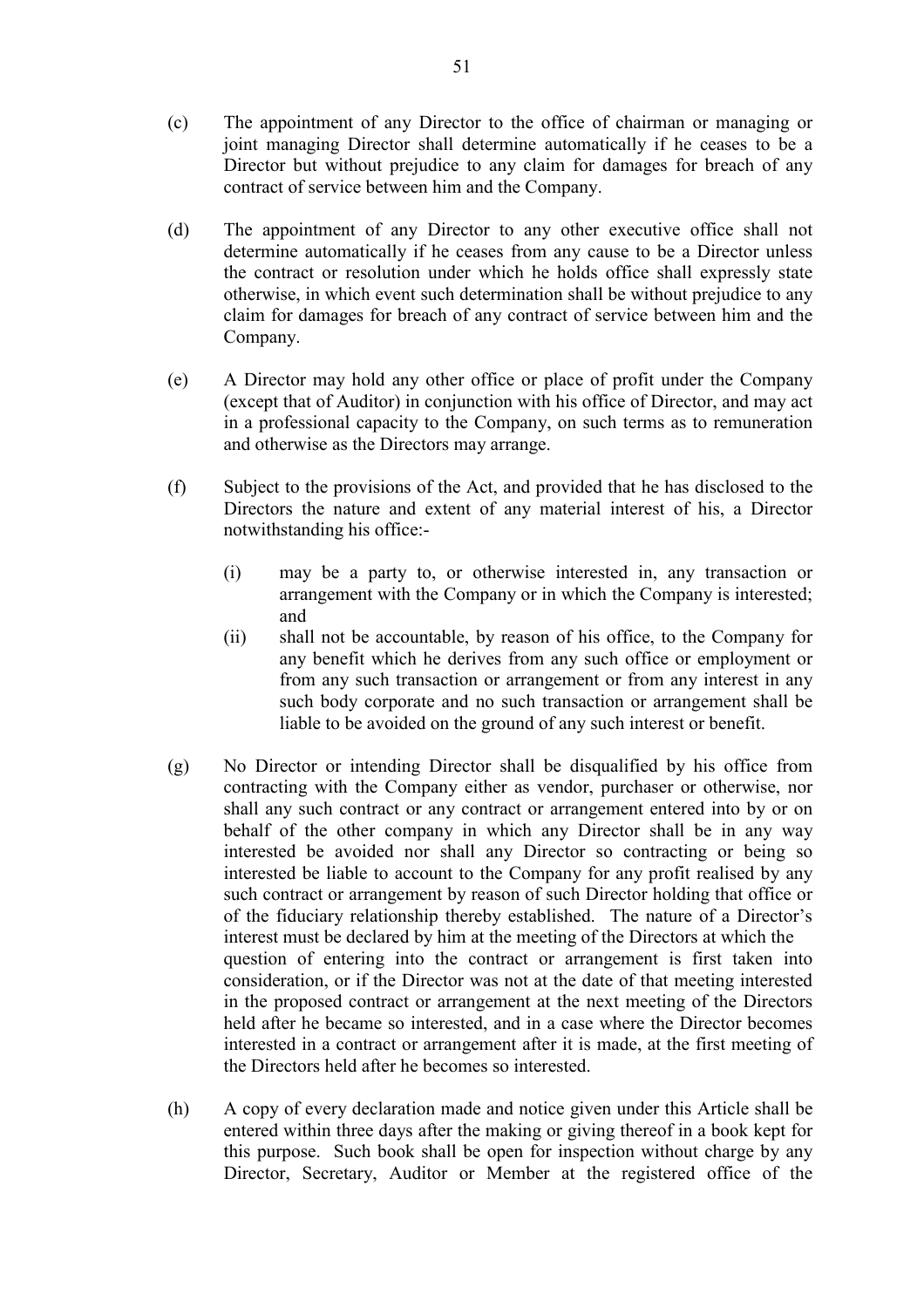Company and shall be produced at every general meeting of the Company and at any meeting of the Directors if any Director so requests in sufficient time to enable the book to be available at the meeting.

- (i) For the purposes of this Article:-
	- (i) a general notice given to the Directors that a Director is to be regarded as having an interest of the nature and extent specified in the notice in any transaction or arrangement in which a specified person or class of persons is interested shall be deemed to be a disclosure that the Director has an interest in any such transaction of the nature and extent so specified; and
	- (ii) an interest of which a Director has no knowledge and of which it is unreasonable to expect him to have knowledge shall not be treated as an interest of his.
- (j) Save as otherwise provided by these Articles, a Director shall not vote at a meeting of the Directors or a committee of Directors on any resolution concerning a matter in which he has, directly or indirectly, an interest which is material or a duty which conflicts or may conflict with the interests of the Company. Unless otherwise resolved by the Directors, a Director shall not be counted in the quorum present at a meeting in relation to any such resolution on which he is not entitled to vote.
- (k) A Director shall be entitled (in the absence of some other material interest than is indicated below) to vote (and be counted in the quorum) in respect of any resolution concerning any of the following matters, namely:-
	- (i) the giving of any security, guarantee or indemnity to him in respect of money lent by him to the Company or any of its Subsidiary or Associated companies or obligations incurred by him at the request of or for the benefit of the Company or any of its Subsidiary or Associated companies; or
	- (ii) the giving of any security, guarantee or indemnity to a third party in respect of a debt or obligation of the Company or any of its Subsidiary or Associated companies for which he himself has assumed responsibility in whole or in part under a guarantee or indemnity or by the giving of security; or
	- (iii) any proposal concerning any offer of shares or other securities of or by the Company or any of its Subsidiary or Associated companies for subscription, purchase or exchange in which offer he is or is to be interested as a participant in the underwriting or sub-underwriting thereof; or
	- (iv) any proposal concerning any other company in which he is interested, directly or indirectly, and whether as an officer or shareholder or otherwise howsoever, provided that he is not the holder of 5% or more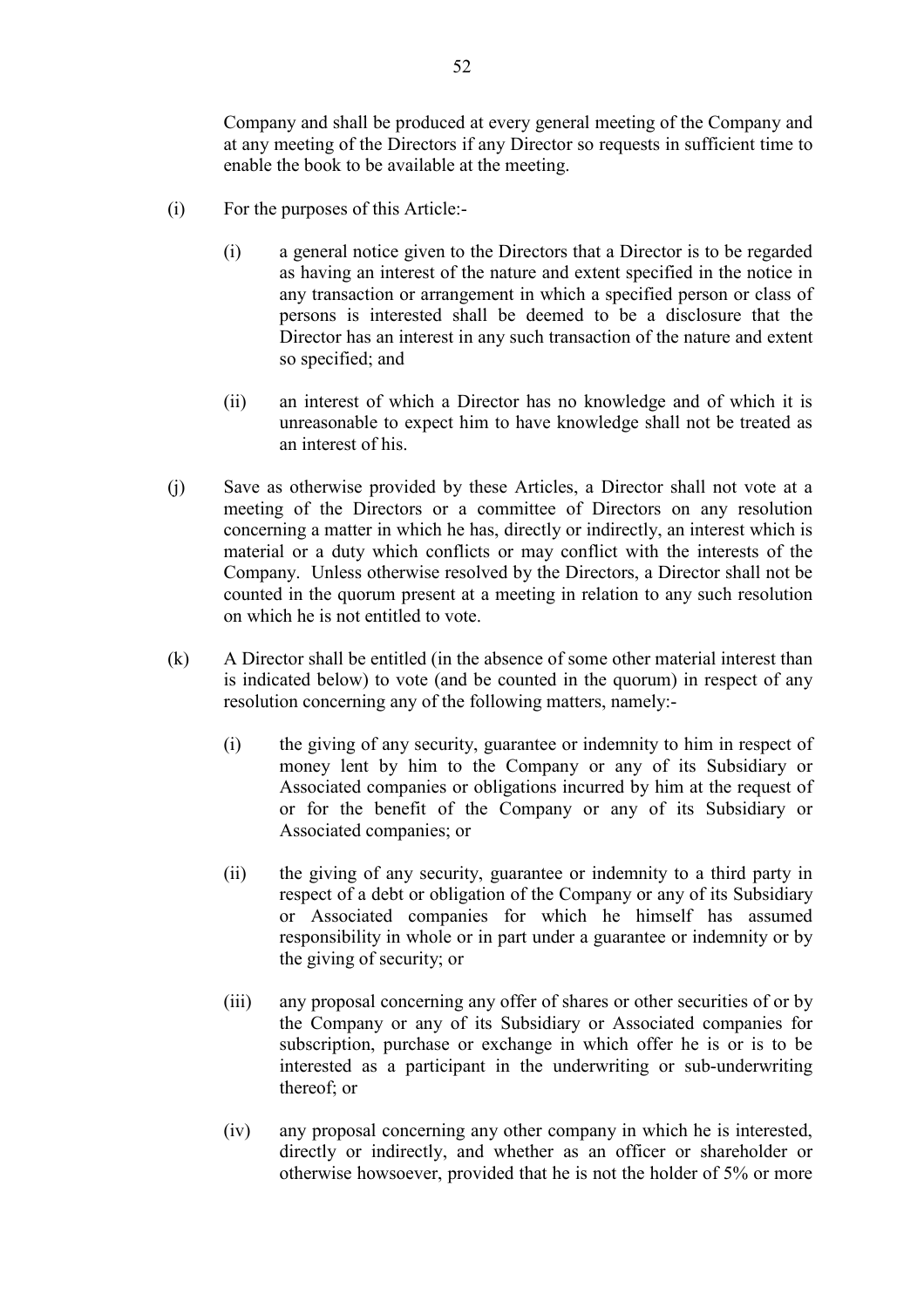of the issued shares of any class of such company or of the voting rights available to members of such company, any such interest being deemed for the purpose of this Article to be a material interest in all circumstances.

- (l) Where proposals are under consideration concerning the appointment (including fixing or varying the terms of appointment) of two or more Directors to offices or employments with the Company such proposals may be divided and considered in relation to each Director separately and in such case each of the Directors concerned (if not otherwise debarred from voting) shall be entitled to vote (and be counted in the quorum) in respect of each resolution, except that concerning his own appointment.
- (m) Nothing in Section 228(1)(e) of the Act shall restrict a Director from entering into any commitment which has been approved by the Board or has been approved pursuant to such authority as may be delegated by the Board in accordance with these Articles. It shall be the duty of each Director to obtain the prior approval of the Board, before entering into any commitment permitted by Sections 228(1)(e)(ii) and 228(2) of the Act.
- (n) If a question arises at a meeting of Directors or of a committee of Directors as to the materiality of a Director's interest or as to the right of any Director to vote and such question is not resolved by his voluntarily agreeing to abstain from voting, such question may be referred, before the conclusion of the meeting, to the chairman of the meeting and his ruling in relation to any Director other than himself shall be final and conclusive.
- (o) For the purpose of this Article, an interest of a person who is the spouse or a minor child of a Director shall be treated as an interest of the Director and, in relation to an alternate Director, an interest of his appointor shall be treated as an interest of the alternate Director.
- (p) The Company by Ordinary Resolution may suspend or relax the provisions of this Article to any extent or ratify any transaction not duly authorised by reason of a contravention of this Article.

# 22. **POWERS OF DIRECTORS**

 (a) The business of the Company shall be managed by the Directors, who may exercise all such powers of the Company as are not by the Act, by the Regulations or hereby required to be exercised by the Company in general meeting, subject, nevertheless, to the provisions of the Act, to the Regulations and to the regulations herein contained being not inconsistent with the aforesaid regulations as may be prescribed by the Company in general meeting, but no regulations made by the Company in general meeting shall invalidate any prior act of the Directors which would have been valid if such regulations had not been made. The general powers given by this Article shall not be limited or restricted by any special authority or power given to the Directors by this or any other Article.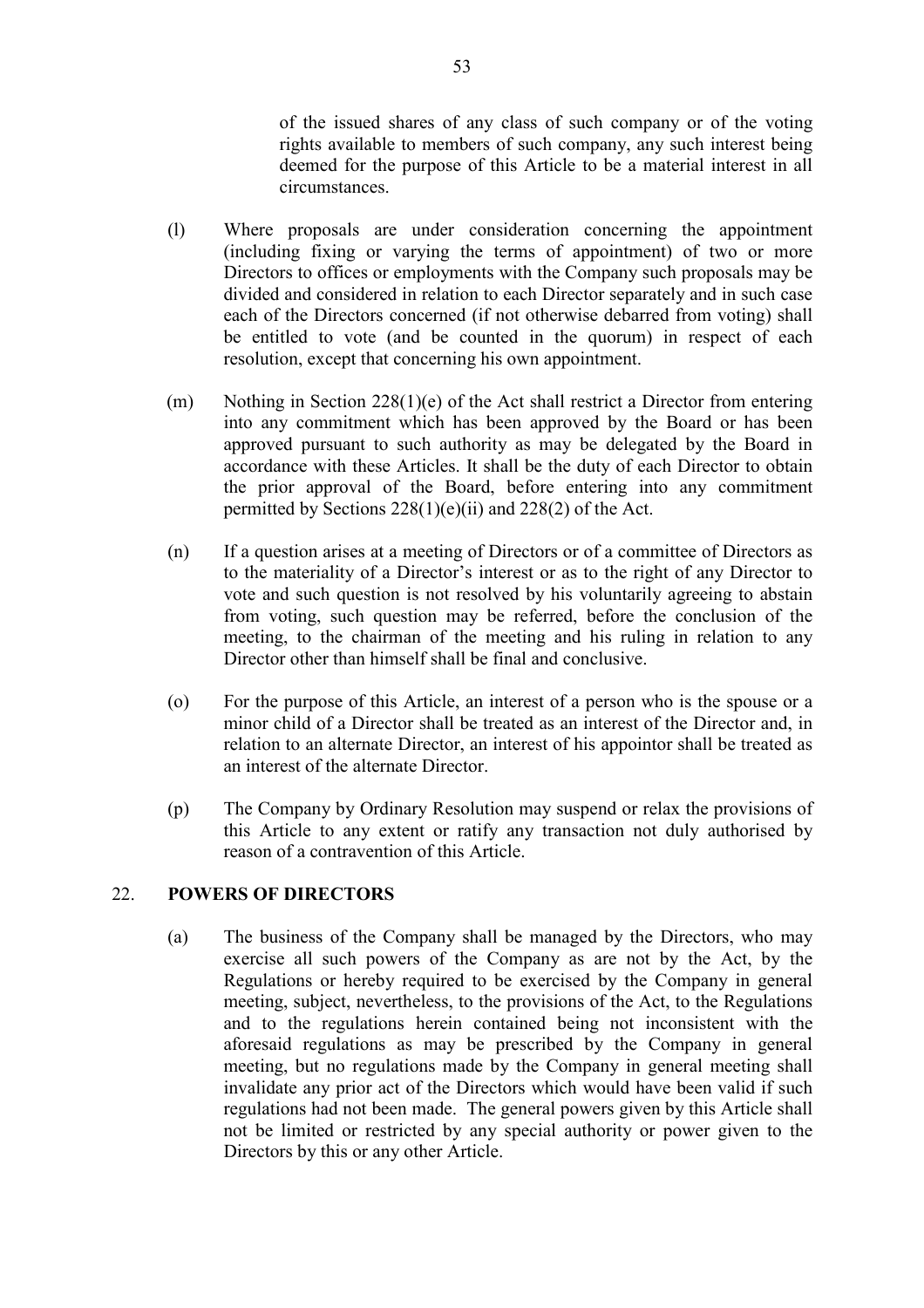- (b) All cheques, promissory notes, drafts, bills of exchange and other negotiable or transferable instruments drawn on the Company, and all other receipts for moneys paid to the Company or a fund shall be signed, drawn, accepted, endorsed or otherwise executed, as the case may be, in such manner as the Directors from time to time shall by resolution determine.
- (c) The Directors may exercise all the powers of the Company to invest all or any funds of the Company as authorised by these Articles of Association and may establish subsidiary companies in circumstances specified by the Central Bank and subject to the conditions imposed by the Central Bank, Shares issued by the subsidiary and all of its assets will be held by the Custodian.
- (d) The Directors may exercise the voting powers conferred by shares of any other company held or owned by the Company in such manner in all respects as they think fit and in particular they may exercise their voting powers in favour of any resolution appointing the Directors or any of them as directors or officers of such other company or providing for the payment of remuneration to the directors or officers of such other company.

# 23. **BORROWING, HEDGING POWERS AND THE USE OF FINANCIAL DERIVATIVE INSTRUMENTS**

 Subject to the limits and conditions set forth in the Regulations and the Prospectus for a fund or laid down by the Central Bank and subject to the provisions of Article 24(j) hereof, the Directors may exercise all the powers of the Company to borrow money, to mortgage or charge its undertaking, property or any part thereof and to issue debentures, debenture stock and other securities whether outright or as a security for any debts, to give guarantees and to use techniques and instruments for hedging and investment purposes and to acquire, hold and dispose of financial derivative instruments.

# 24. **PROCEEDINGS OF DIRECTORS**

- (a) The Directors may meet together for the dispatch of business, adjourn and otherwise regulate their meetings as they think fit. Questions arising at any meeting shall be determined by a majority of votes. In case of an equality of votes, the chairman shall have a second or casting vote. A Director may, and the Secretary on the requisition of a Director shall, at any time summon a meeting of the Directors.
- (b) The quorum necessary for the transaction of business of the Directors may be fixed by the Directors, and unless so fixed at any other number shall be two.
- (c) The continuing Directors or a sole continuing Director may act notwithstanding any vacancies in their number but, if and so long as the number of Directors is reduced below the minimum number fixed by or in accordance with the provisions hereof the continuing Directors or Director may act for the purpose of filling vacancies in their number or of summoning general meetings of the Company, but not for any other purpose. If there be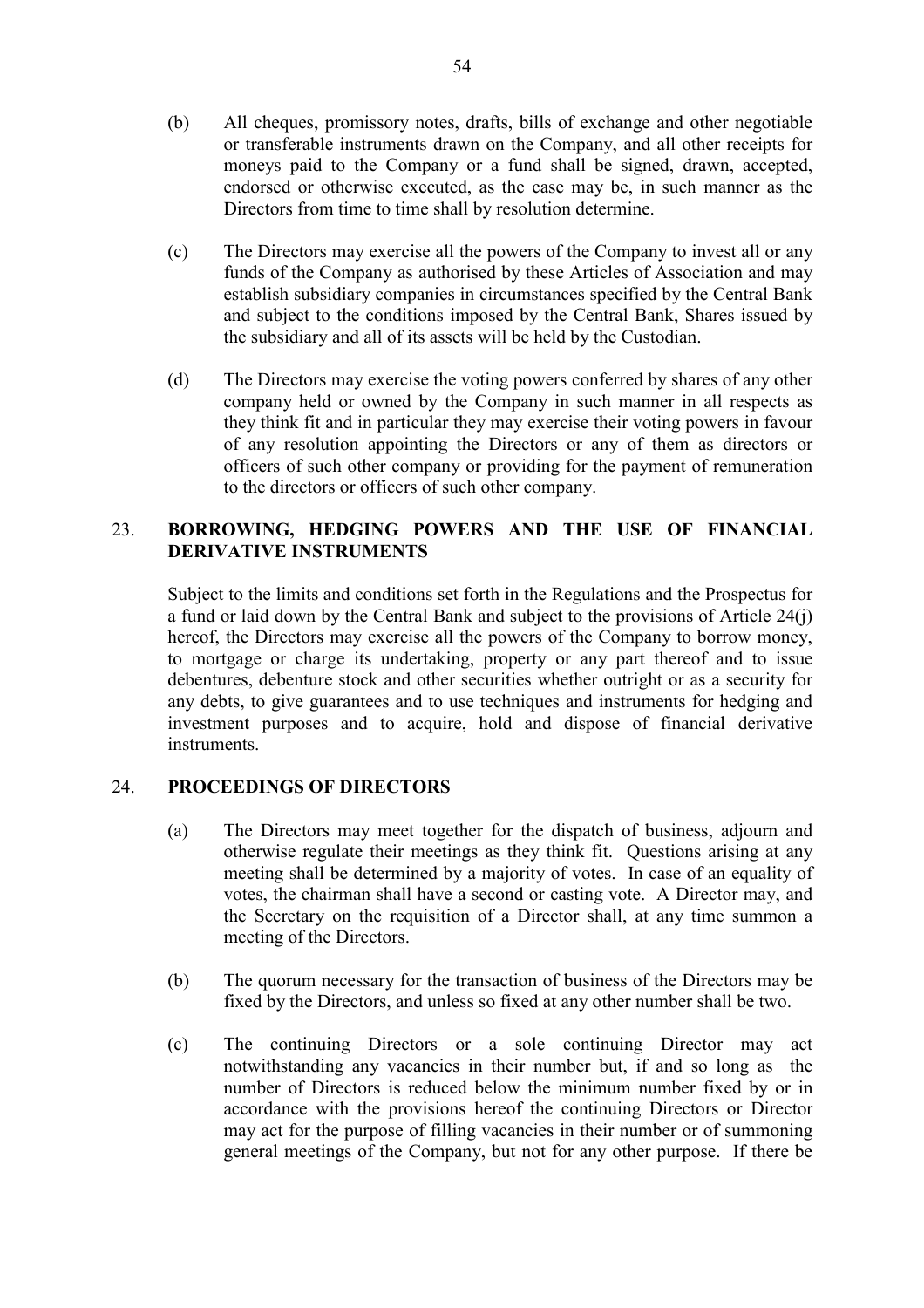no Directors or Director able or willing to act, then any two Members may summon a general meeting for the purpose of appointing Directors.

- (d) The Directors may from time to time elect or remove a chairman and, if they think fit, a deputy chairman and determine the period for which they respectively are to hold office.
- (e) The chairman or, failing him, the deputy chairman shall preside at all meetings of the Directors, but if there be no chairman or deputy chairman, or if at any meeting the chairman or deputy chairman not be present within five minutes after the time appointed for holding the same, the Directors present may choose one of their number to be chairman of the meeting.
- (f) A resolution in writing (in electronic form or otherwise) signed (whether by electronic signature, advanced electronic signature or otherwise approved by the Directors) by all the Directors for the time being entitled to receive notice of a meeting of the Directors and to vote thereat shall be as valid and effectual as a resolution passed at a meeting of the Directors duly convened and may consist of several documents in the like form each signed by one or more of the Directors. A resolution in writing shall be deemed to have been signed in the country or place where the last signatory to sign the resolution in writing (in electronic form or otherwise) executes such resolution.
- (g) A meeting of the Directors for the time being at which a quorum is present shall be competent to exercise all powers and discretions for the time being exercisable by the Directors.
- (h) The Directors may delegate any of their powers to committees consisting of such of their members as they think fit. The meetings and proceedings of any such committee shall conform to the requirements as to quorum imposed under the provisions of Article 24(b) and shall be governed by the provisions hereof regulating the meetings and proceedings of the Directors so far as the same are applicable and are not superseded by any regulations imposed on them by the Directors.
- (i) The Directors may, whether by standing resolution or otherwise, delegate their powers relating to the issue and repurchase of shares and the calculation of the Net Asset Value of the shares, the declaration of dividends and all management and administrative duties in relation to the Company to the Manager or the Administrator or to any duly authorised Officer or other person is subject to such terms and conditions as the Directors in their absolute discretion may resolve.
- (j) The Directors may delegate their powers relating to the management of the Company's assets to the Manager or the Investment Manager or to any duly authorised Officer or other person, subject to such terms and conditions as the Directors in their absolute discretion may resolve.
- (k) All acts done by any meeting of Directors, or of a committee of Directors or by any person authorised by the Directors shall, notwithstanding it be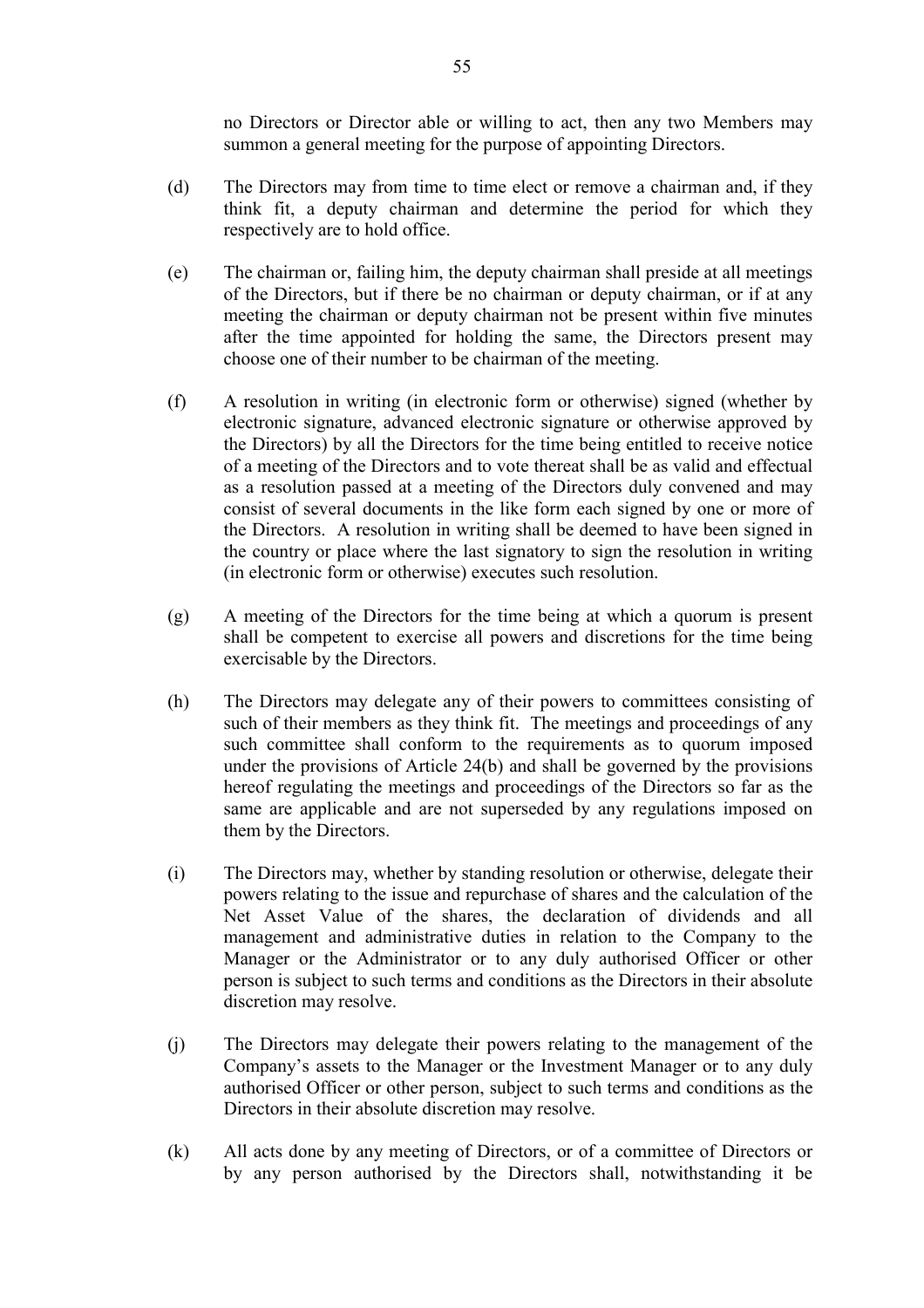afterwards discovered that there was some defect in the appointment or authorisation of any such Directors or person acting as aforesaid, or that they or any of them were disqualified, or had vacated office, or were not entitled to vote, be as valid as if every such person had been duly appointed, and was qualified and had continued to be a Director and had been entitled to vote.

- (l) The Directors shall cause minutes to be made of:-
	- (i) all appointments of officers made by the Directors;
	- (ii) the names of the Directors present at each meeting of the Directors and of any committee of Directors; and
	- (iii) all resolutions and proceedings of all meetings of the Company and of the Directors and of committees of Directors.
- (m) Any such minutes as are referred to in Article 24 (l) hereof, if purporting to be signed by the chairman of the meeting at which the proceedings took place, or by the chairman of the next succeeding meeting, shall, until the contrary be proved, be conclusive evidence of their proceedings.
- (n) Any Director may participate in a meeting of the Directors or any committee of the Directors by means of a conference telephone or other telecommunication equipment by means of which all persons participating in the meeting can hear each other speak and such participation in a meeting shall constitute presence in person at the meeting.

### 25. **SECRETARY**

 The Secretary shall be appointed by the Directors. Anything required or authorised to be done by the Secretary may, if the office is vacant or there is for any other reason no Secretary capable of acting, be done by any assistant or deputy Secretary or if there is no assistant or deputy Secretary capable of acting, by any officer of the Company authorised generally or specially in that behalf by the Directors PROVIDED THAT any provisions hereof requiring or authorising anything to be done by a Director and the Secretary shall not be satisfied by its being done by or to the same person acting both as Director and as, or in the place of, the Secretary.

# 26. **THE COMPANY SEAL**

- (a) The Directors shall provide for the safe custody of the seal of the Company. The seal shall be used only with the authority of the Directors or of a committee of Directors authorised by the Directors in that behalf. The Directors may from time to time as they see fit determine the persons and the number of such persons who shall authenticate the affixing of the seal, and until otherwise so determined the affixing of the seal shall be authenticated by two Directors or by one Director and the Secretary, or some other person duly authorised by the Directors, and the Directors may authorise different persons for different purposes.
- (b) The Directors may by resolution determine either generally or in any particular case or cases that the signature of any such person authenticating the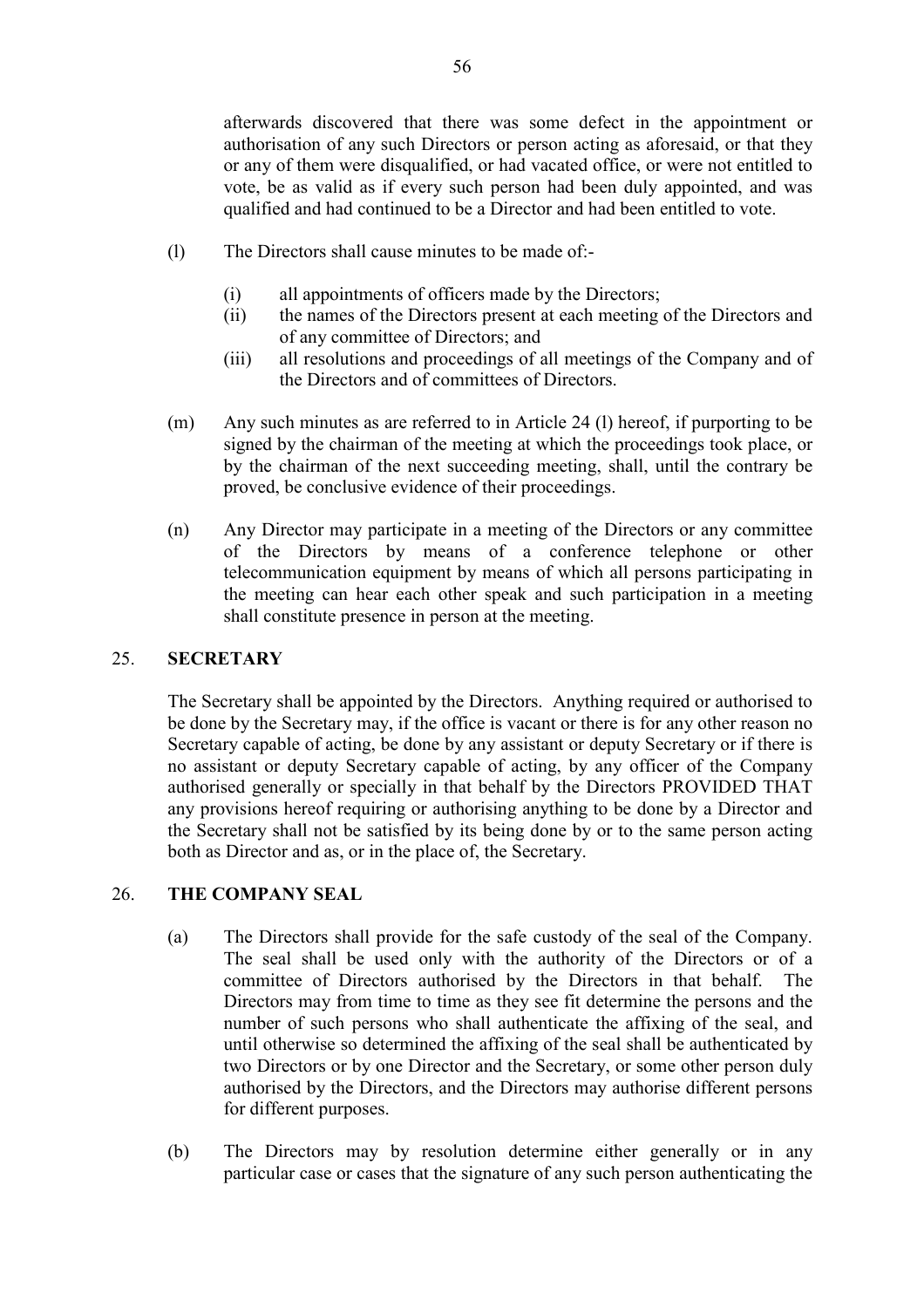affixing of the seal may be affixed by some mechanical means to be specified in such resolution or that such certificate shall bear no signatures.

 (c) For the purposes of this Article any instrument in electronic form to which the seal is required to be affixed shall be sealed by means of an advanced electronic signature based on a qualified certificate of a Director and the Secretary or of a second Director or by some other person appointed by the Directors for the purpose.

### 27. **DIVIDENDS**

- (a) The Directors may from time to time as they think fit pay such dividends on shares of the Company as appear to the Directors to be justified, subject to any policy statement in relation to dividends in the Prospectus for the relevant fund.
- (b) Unless otherwise provided for in the Prospectus, the amount available for distribution in any Accounting Period shall be a sum equal to the aggregate of the Fund's realised and unrealised capital gains net of realised and unrealised capital losses and the net income received in respect of Fund or relevant Fund during the Accounting Period, subject to such adjustments in respect of the shares as may be appropriate under the following headings:-
	- (i) addition or deduction of a sum by way of adjustment to allow for the effect of sales or repurchases, cum or ex-dividend;
	- (ii) addition of a sum representing any interest or dividend or other income accrued but not received by the fund at the end of the Accounting Period and deduction of a sum representing (to the extent that an adjustment by way of addition has been made in respect of any previous Accounting Period) interest or dividends or other income accrued at the end of the previous Accounting Period;
	- (iii) addition of the amount (if any) available for distribution in respect of the last preceding Accounting Period but not distributed in respect thereof;
	- (iv) addition of a sum representing the estimated or actual repayment of tax resulting from any claims in respect of corporation tax relief or double taxation relief or otherwise;
	- (v) deduction of the amount of any tax or other estimated or actual liability properly payable out of the income attributable to a Fund;
	- (vi) deduction of a sum representing participation in income paid upon the cancellation of shares during the Accounting Period;
	- (vii) deduction of such sum as the Company with the approval of the Auditors may think appropriate in respect of the Preliminary Expenses if payable by the Company and Duties and Charges, including fees,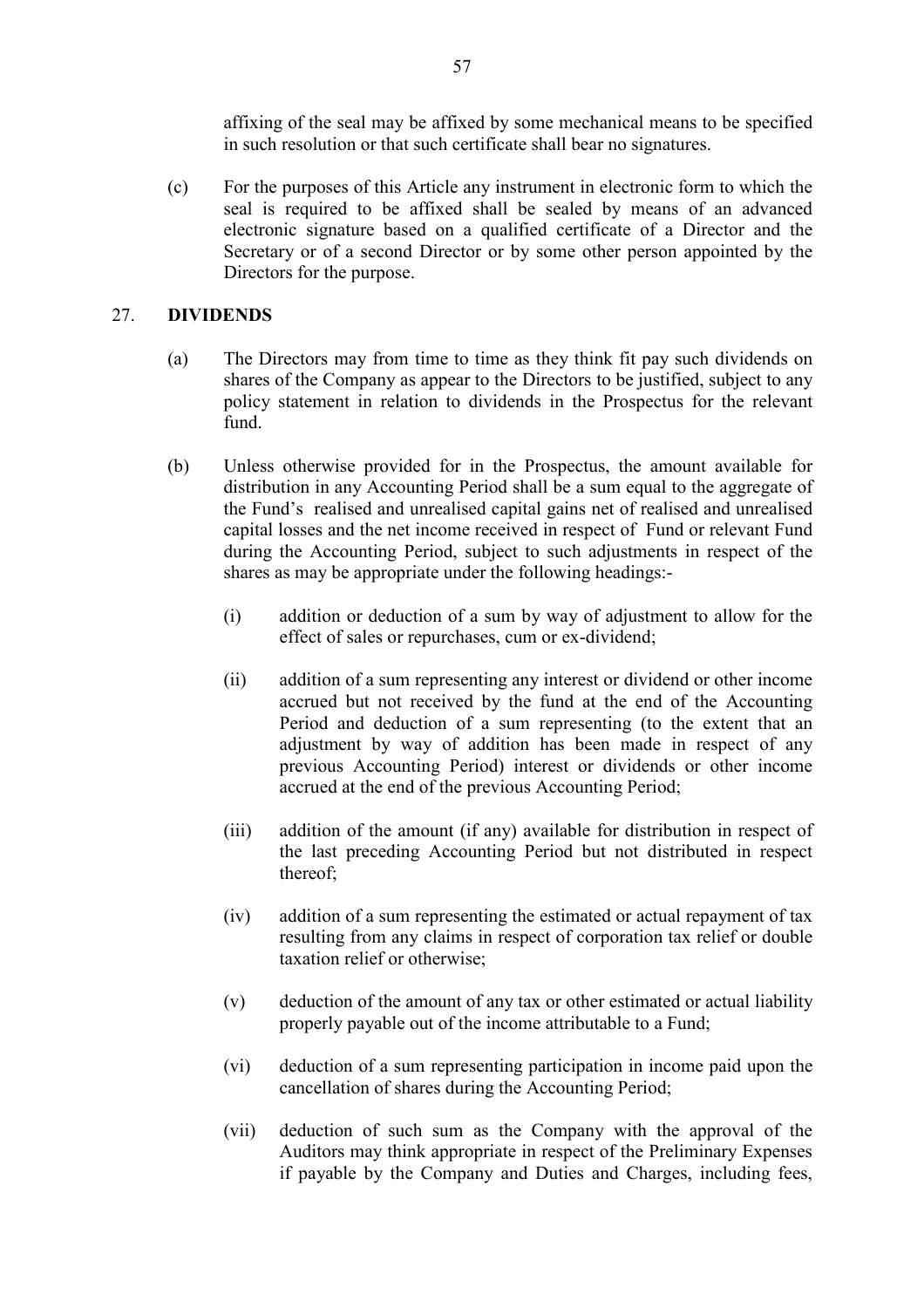payable to the Manager, Custodian, Administrator or Investment Manager, all expenses of and incidental to any amendments to the Memorandum and Articles of Association for the purpose of securing that the Company conforms to legislation coming into force after the date of incorporation hereof and any other amendments made pursuant to a resolution of the Company, expenses comprising all costs, charges, professional fees and disbursements bona fide incurred in respect of the computation, claiming or reclaiming of all taxation reliefs and payments, and any interest paid or payable on borrowings PROVIDED ALWAYS that the Company shall not be responsible for any error in any estimates of corporation tax repayments or double taxation relief expected by way of taxation or of income receivable, and if the same shall not prove in all respects correct, the Directors shall ensure that any consequent deficiency or surplus shall be adjusted in the Accounting Period in which a further or final settlement is made of such tax repayment or liability or claim to relief or the amount of any such estimated income receivable is determined, and no adjustment shall be made to any dividend previously declared.

- (viii) deduction of any amounts declared as a distribution but not yet distributed.
- (c) The Directors may distribute in kind among Members by way of dividend or otherwise any of the assets of the Company.
- (d) Shares shall qualify for dividend in such manner as may be determined by the Directors.
- (e) Any declaration of a dividend by the Directors may specify that the same shall be payable to the persons registered as the Members at the close of business on a particular date, and thereupon the dividend shall be payable to them in accordance with their respective holdings so registered, but without prejudice to the rights inter se in respect of such dividend, of transferors and transferees of shares.
- (f) The Company may transmit any dividend or other amount payable in respect of any share by wire transfer (to a bank account nominated by the holder or where there are joint holders, to a bank account nominated by that one of the joint holders who is first named on the Register) or by cheque or warrant sent by ordinary post to the registered address of the Member, or, in the case of joint holders, to the person whose name and address appears first on the Register and shall not be responsible for any loss arising in respect of such transmission.
- (g) No dividend or other amount payable to any holder of shares shall bear interest against the Company. All unclaimed dividends and other amounts payable as aforesaid may be invested or otherwise made use of for the benefit of the Company until claimed. Payment by the Company of any unclaimed dividend or other amount payable in respect of a share into a separate account shall not constitute the Company a trustee in respect thereof. Any dividend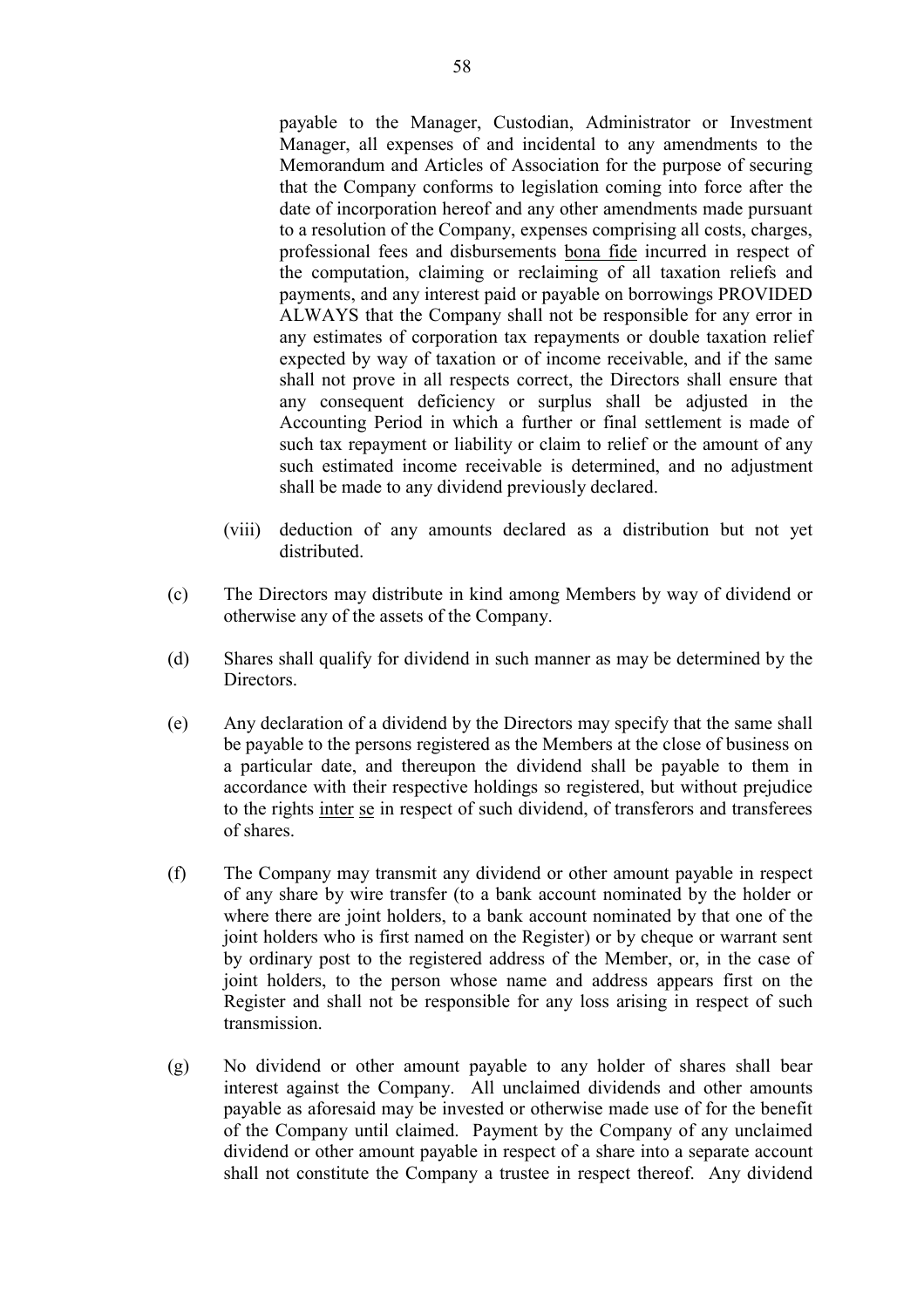unclaimed after six years from the date when it first became payable shall be forfeited automatically, without the necessity for any declaration or other action by the Company and shall become part of the assets of the Fund in respect of which it was paid.

- (h) At the option of any Member, the Directors may apply all dividends declared on the shares held by such Member in the issue of additional shares in the Company representing the Fund out of which it was paid to that Member at the Net Asset Value obtaining when such dividends are declared and on such terms as the Directors from time to time may resolve, provided, however, that any Member shall be entitled to elect to receive a cash dividend in respect of the shares held by that Member.
- (i) The Directors may provide that Members will be entitled to elect to receive in lieu of any dividend (or part thereof) an issue of additional shares in the relevant fund credited as fully paid. In any such case the following provisions shall apply:-
	- (i) the number of additional shares (including any fractional entitlement) to be issued in lieu of any amount of dividend shall be equal in value to the amount of such dividend at the date the dividend was declared;
	- (ii) the dividend (or that part of the dividend in respect of which a right of election has been accorded) shall not be payable on shares in respect of which the share election has been duly exercised (the "Elected Shares"), and in lieu thereof additional shares shall be issued to the holders of the Elected Shares on the basis determined as aforesaid and for such purpose the Directors shall capitalise a sum equal to the aggregate value of the dividends in respect of which elections have been made and apply the same in paying up in full the appropriate amount of unissued shares;
	- (iii) the additional shares so issued shall rank pari passu in all respects with the fully-paid shares then in issue save only as regards participation in the relevant dividend (or share election in lieu);
	- (iv) the Directors may do all acts and things considered necessary or expedient to give effect to any such capitalisation, with full power to the Directors to make such provision as they think fit in the case of shares becoming distributable in fractions so that, fractional entitlements are disregarded or rounded up or the benefit of fractional entitlements accrues to the Company or the Company issues Fractional Shares;
	- (v) The Directors may on any occasion determine that rights of election shall not be made available to any Member with registered addresses in any territory where in the absence of a registration statement or other special formalities the circulation of an offer of rights of election would or might be unlawful, and in such event the provisions aforesaid shall be read and construed subject to such determination.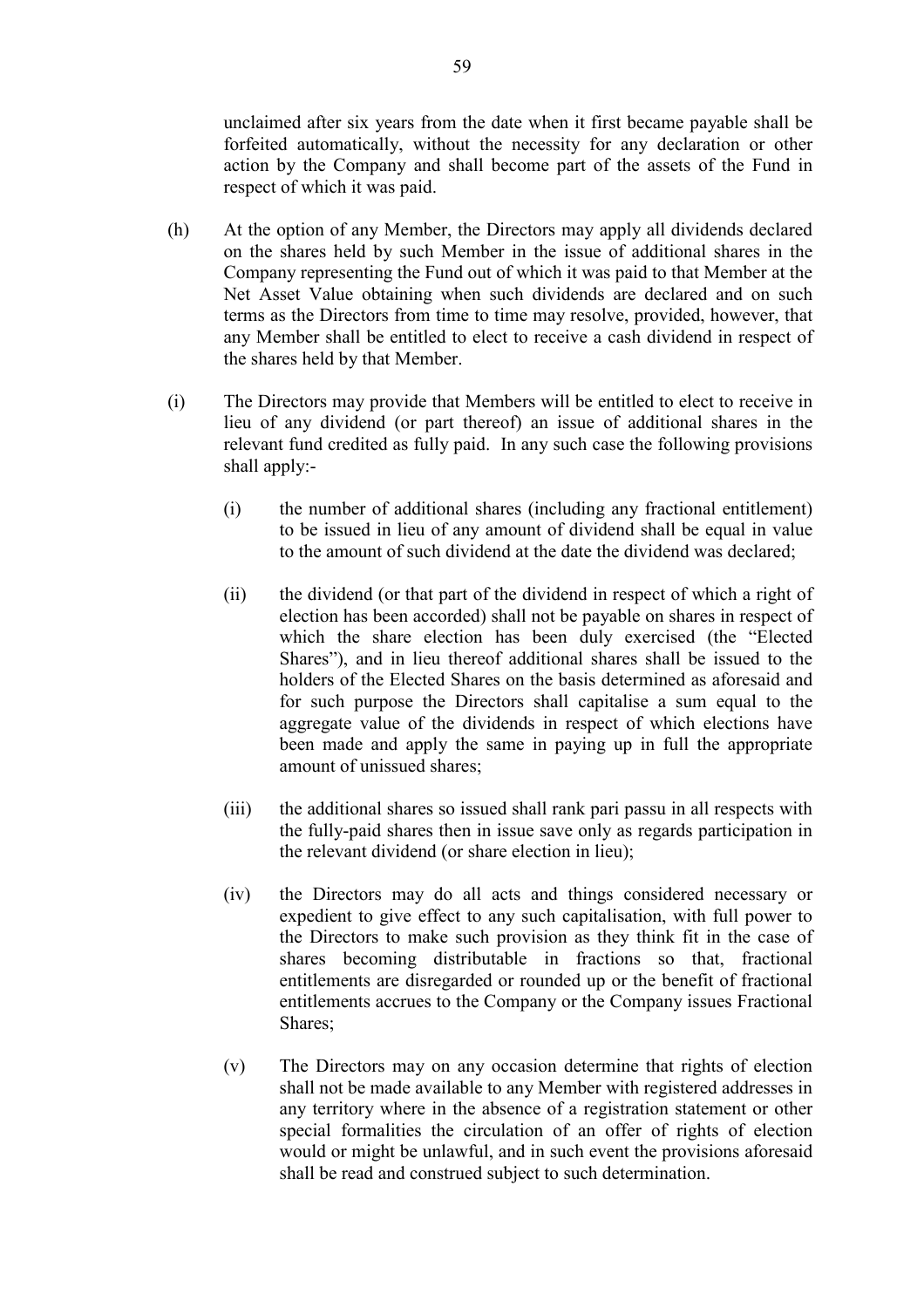- (j) The Directors may, with the sanction of an Ordinary Resolution, distribute in kind among shareholders by way of dividend or otherwise any of the assets of the Company (other than any assets which have a contingent liability).
- (k) Where the Company proposes to pay a distribution to a Member, it shall be entitled to deduct from the distribution such amount as may be necessary to discharge the Company's liability to tax in respect of such distribution and shall arrange to discharge the amount of tax due.

# 28. **UNTRACED MEMBERS**

- (a) The Company shall be entitled to repurchase any share of a Member or any share to which a person is entitled by transmission and to forfeit any dividend which is declared and remains unpaid for a period of six years if and provided that:-
	- (i) for a period of six years no cheque, share certificate or confirmation of ownership of shares sent by the Company through the post in a prepaid letter addressed to the Member or to the person entitled by transmission to the share at his address on the Register or the last known address given by the Member or the person entitled by transmission to which cheques, share certificates or confirmations of the ownership of shares are to be sent has been cashed or acknowledged and no communication has been received by the Company from the Member or the persons entitled by transmission (provided that during such six year period at least three dividends shall have become payable in respect of such share);
	- (ii) at the expiration of the said period of six years by notice sent by prepaid letter addressed to the Member or to the person entitled by transmission to the share at his address on the Register or to the last known address given by the Member or the person entitled by transmission or by advertisement in a national daily newspaper published in Ireland or in a newspaper circulating in the area in which the address referred to in Article 28 (a)(i) is located, the Company has given notice of its intention to repurchase such share;
	- (iii) during the period of three months after the date of the advertisement and prior to the exercise of the power of repurchase the Company has not received any communication from the Member or person entitled by transmission; and
	- (iv) if the shares are quoted on a stock exchange the Company has first given notice in writing to the appropriate section of such stock exchange of its intention to repurchase such share, if it is required to do so under the rules of such stock exchange.
- (b) The Company shall account to the Member or to the person entitled to such share for the net proceeds of such repurchase by carrying all moneys in respect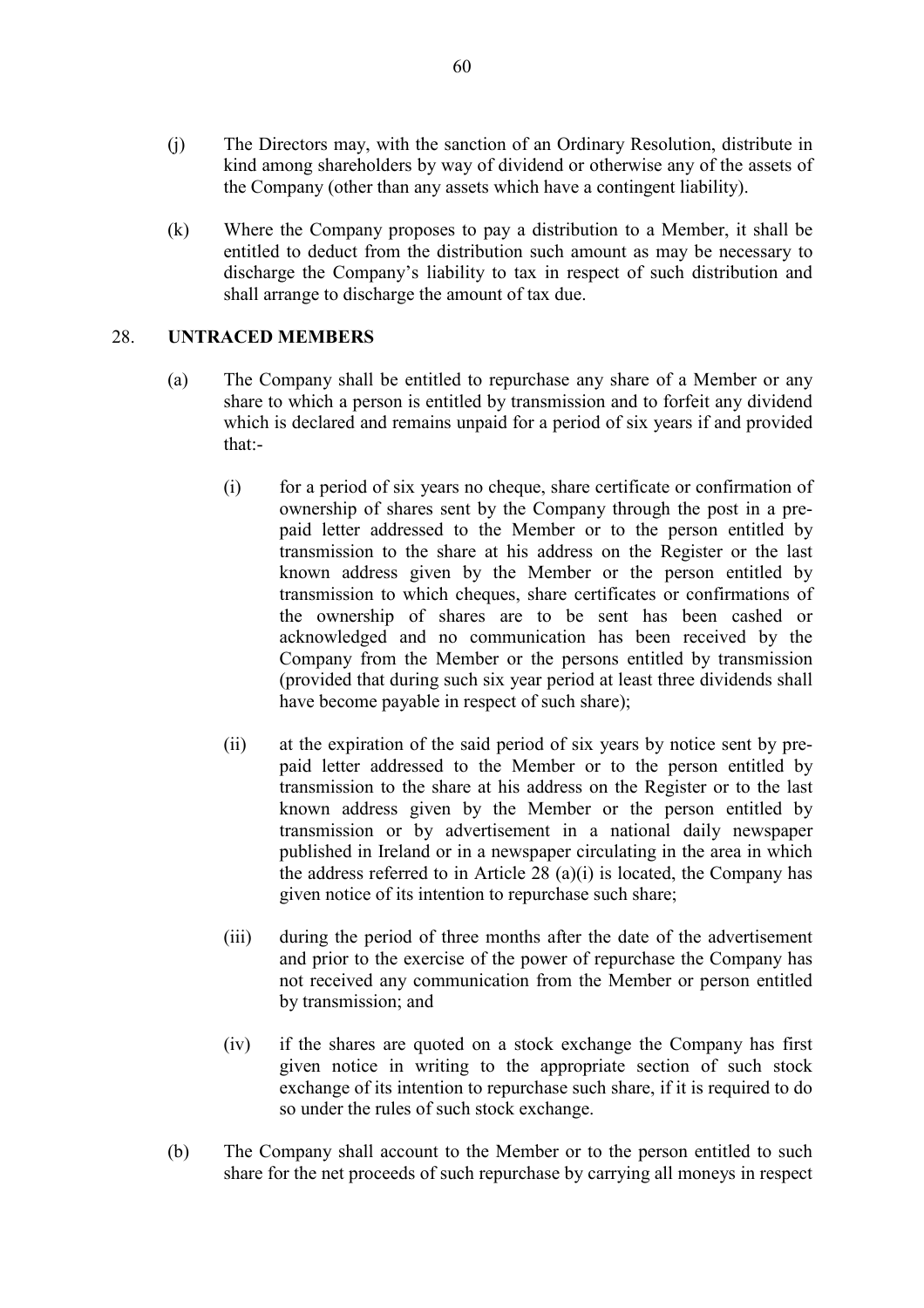thereof to a separate interest bearing account which shall be a permanent debt of the Company and the Company shall be deemed to be a debtor and not a trustee in respect thereof for such Member or other person.

## 29. **ACCOUNTS**

- (a) The Directors shall cause to be kept adequate accounting records as are necessary in relation to the conduct of its business or as are required by the Act and the Regulations so as to enable the accounts of the Company to be prepared.
- (b) The accounting records shall be kept at the registered office, or subject to Section 283 of the Act at such other place or places as the Directors shall think fit, and shall at all times be open to the inspection of the Directors, but no person, other than a Director, the Auditors, or the Central Bank shall be entitled to inspect the financial statements or accounting records of the Company, except on ten days' notice to the Company and as provided by the Act or the Regulations or authorised by the Directors or by the Company in general meeting.
- (c) The statutory financial statements of the Company and reports as are required by the Act and the Regulations shall be made out as at the end of each financial year of the Company as determined by the Directors from time to time and shall be audited by the Auditors and laid before the Company at its annual general meeting in each year together with a copy of the Directors' report and the Auditors' report. Such financial statements shall include a balance sheet, a detailed income and expenditure account for the financial year, a report on the activities of the financial year and the other information provided for in the Regulations as well as any significant information which will enable investors to make an informed judgement on the development of the activities of the Company and its results. The Auditors' report shall be read at the annual general meeting.
- (d) Once at least in every year the Directors shall cause to be prepared an Annual Report relating to the management of the Company. The Annual Report shall include the statutory financial statements of the Company duly audited by the Auditors and the Directors' Report and the Auditors' Report as provided for in Article 29(c) and shall be in a form approved by the Central Bank and shall contain such information required by the Regulations and the Act. There shall be attached to such Annual Report such additional information and reports as the Central Bank may specify.
- (e) A copy of the Annual Report including the statutory financial statements of the Company (including every document required by law to be annexed thereto) which is to be laid before the annual general meeting of the Company together with a copy of the Directors' report and the Auditors' report shall be sent by the Company (by post, by electronic mail or any other means of electronic communication (including by placing a copy of such document on the website of the Company)) to every person entitled under the Act and the Regulations to receive them and if any of the shares are quoted on any stock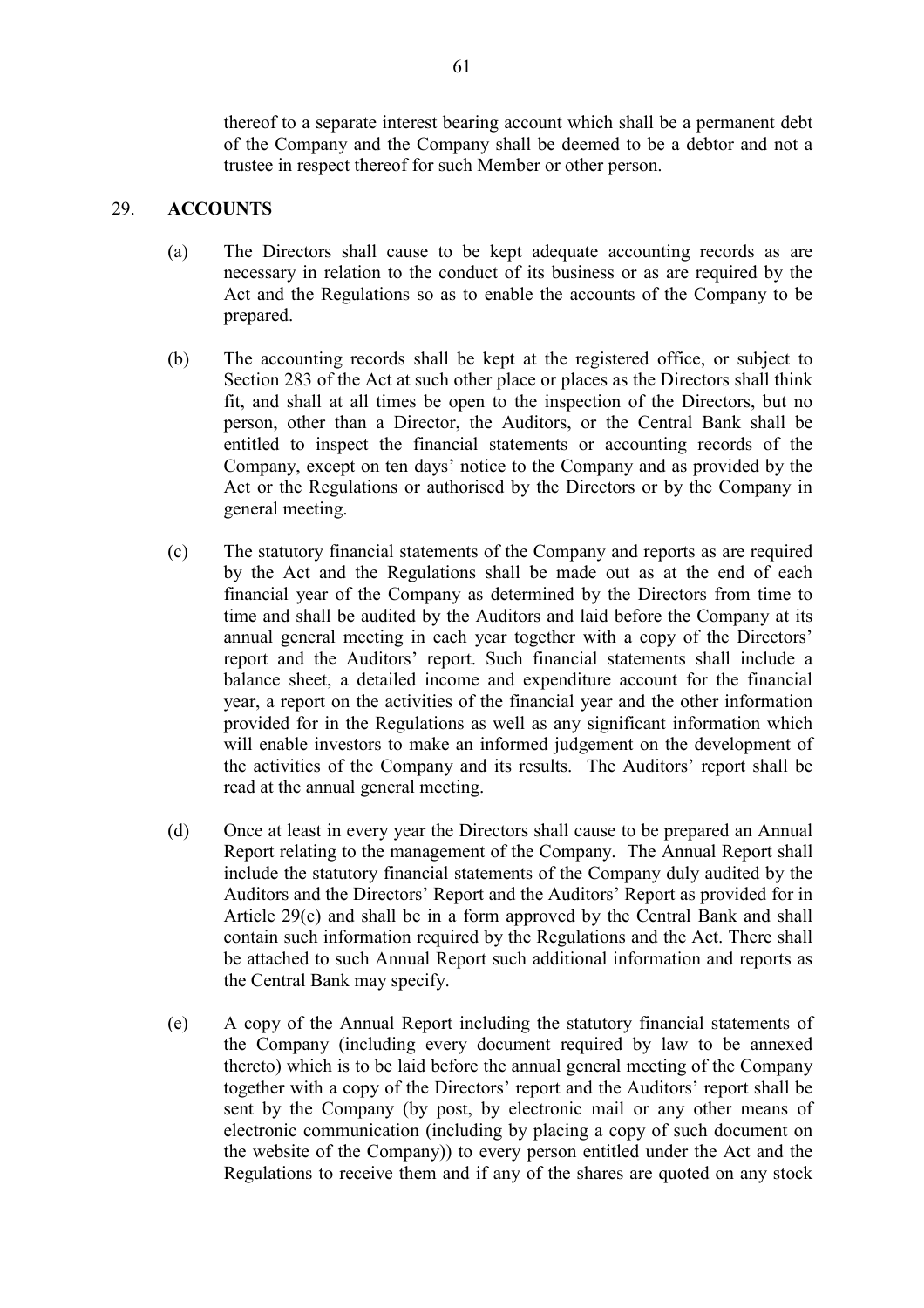exchange, the required number of copies of these documents shall be forwarded at the same time to such stock exchange not less than twenty one Clear Days before the date of the annual general meeting. A hard copy of the Annual Report shall be available for inspection upon request at the registered office of the Company

- (f) The Auditors' certificate appended to the Annual Report and statement referred to herein shall declare that the accounts or statement attached respectively thereto (as the case may be) have been examined together with the books and records of the Company in relation thereto and that the Auditors have obtained all the information and explanations they have required and the Auditors shall report whether the accounts are in their opinion properly drawn up in accordance with such books and records and present a true and fair view of the state of affairs of the Company, and whether the accounts are in their opinion properly drawn up in accordance with the provisions hereof.
- (g) The Company shall prepare an unaudited half-yearly report for the six months immediately succeeding the date of the last Annual Report of the Company. Such half-yearly report shall be in a form approved by the Central Bank and shall contain such information required by it.
- (h) A copy of the said half-yearly report shall be sent by the Company (by post, by electronic mail or any other means of electronic communication (including by placing a copy of such document on the website of the Company)) upon request, free of charge, to every person entitled under the Act and the Regulations to receive it not later than two months from the end of the period to which it relates. A hard copy of the half-yearly report shall be available for inspection upon request at the offices of the Company.

# 30. **AUDIT**

- (a) The Company at each annual general meeting shall appoint Auditors to hold office until the conclusion of the next annual general meeting.
- (b) If an appointment of Auditors is not made at an annual general meeting, the Minister for Enterprise, Trade and Employment for the time being may, on the application of any Member, appoint Auditors to the Company for the then current year and fix the remuneration to be paid to the Auditors by the Company for their services.
- (c) The appointment and removal of Auditors and the determination of eligibility for appointment as Auditors to the Company shall be governed by the provisions of the Act.
- (d) A person, other than a retiring Auditor, shall not be capable of being appointed Auditor at an annual general meeting unless notice of an intention to nominate that person to the office of Auditor has been given by a Member to the Company not less than twenty eight days before the annual general meeting and the Directors shall send a copy of any such notice to the retiring Auditor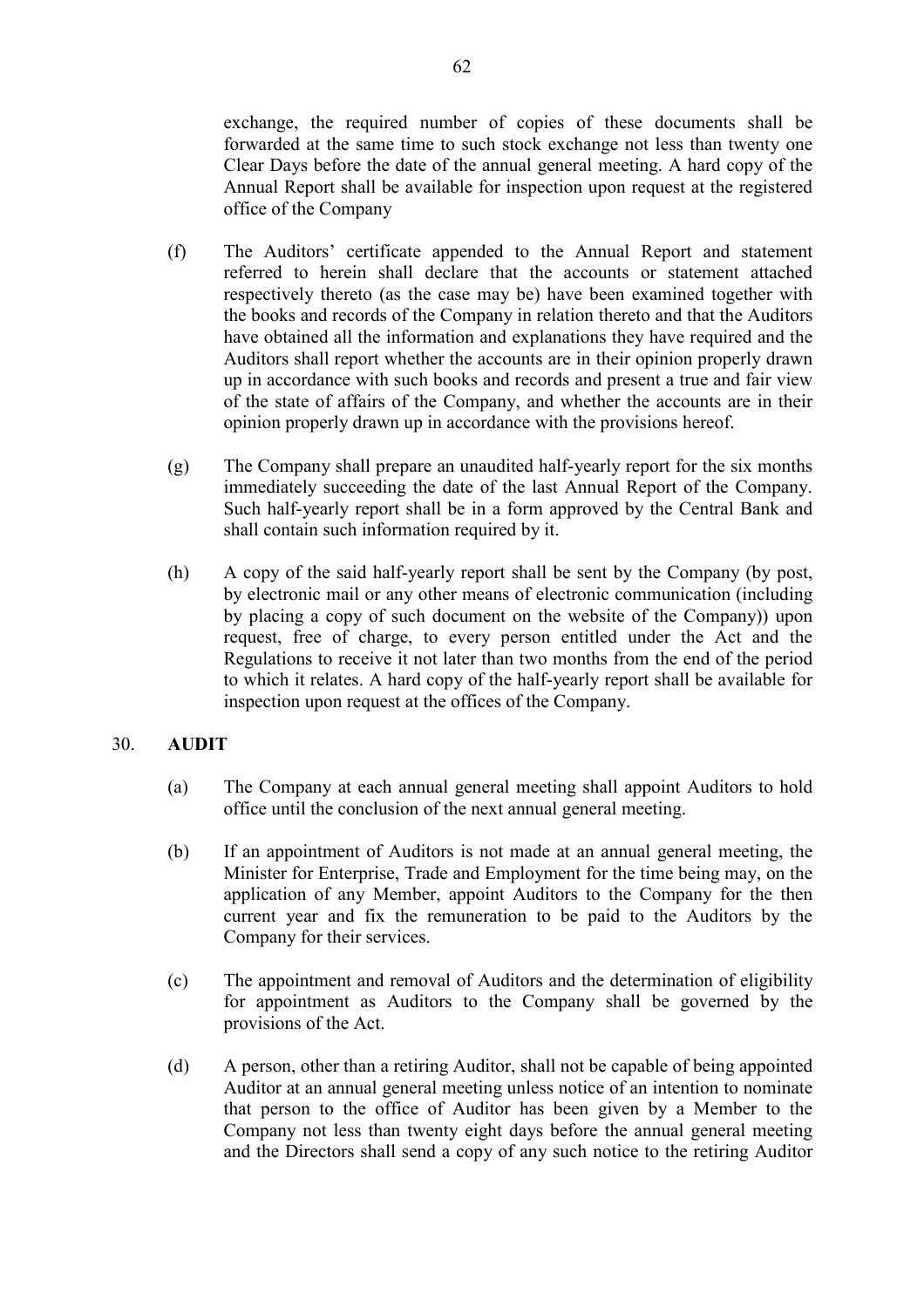and shall give notice thereof to the Members in accordance with Section 396 of the Act.

- (e) The first Auditors shall be appointed by the Directors before the first general meeting, and they shall hold office until the conclusion of the first annual general meeting unless previously removed by a resolution of the Company in general meeting, in which case the Members at such meeting may appoint Auditors.
- (f) The remuneration of the Auditors shall be approved by the Company in general meeting or in such manner as the Company may determine.
- (g) The Auditors shall examine such books, accounts and vouchers as may be necessary for the performance of their duties.
- (h) The report of the Auditors to the Members on the audited accounts of the Company shall include the information provided for in Article 29(f) and, in particular, shall state whether in the Auditors' opinion the balance sheet and profit and loss account in their opinion give a true and fair view of the state of the Company's affairs and of its profit and loss for the period in question.
- (i) The Company shall furnish the Auditors with a list of all books kept by the Company and at all reasonable times shall afford to the Auditors the right of access to the books and accounts and vouchers of the Company. The Auditors shall be entitled to require from the Officers and employees of the Company such information and explanation as may be necessary for the performance of their duties.
- (j) The Auditors shall be entitled to attend any general meeting of the Company at which any accounts which have been examined or reported on by them are to be laid before the Company and to make any statement or explanations they may desire with respect to the accounts and notice of every such meeting shall be given to the Auditors in the manner prescribed for the Members.
- (k) The Auditors shall be eligible for re-election.

# 31. **NOTICES**

- (a) Any notice or other document required to be given to, delivered, served upon or sent to a Member pursuant to these Articles and/or the applicable law may be given to, delivered, served or sent to any Member by the Company by any of the following means:-
	- (i) personally;
	- (ii) by sending it through the post (by airmail where applicable) in a prepaid letter addressed to the Member at the Member's address as appearing in the Register;
	- (iii) by sending it by courier to or leaving it at the Member's address appearing on the Register;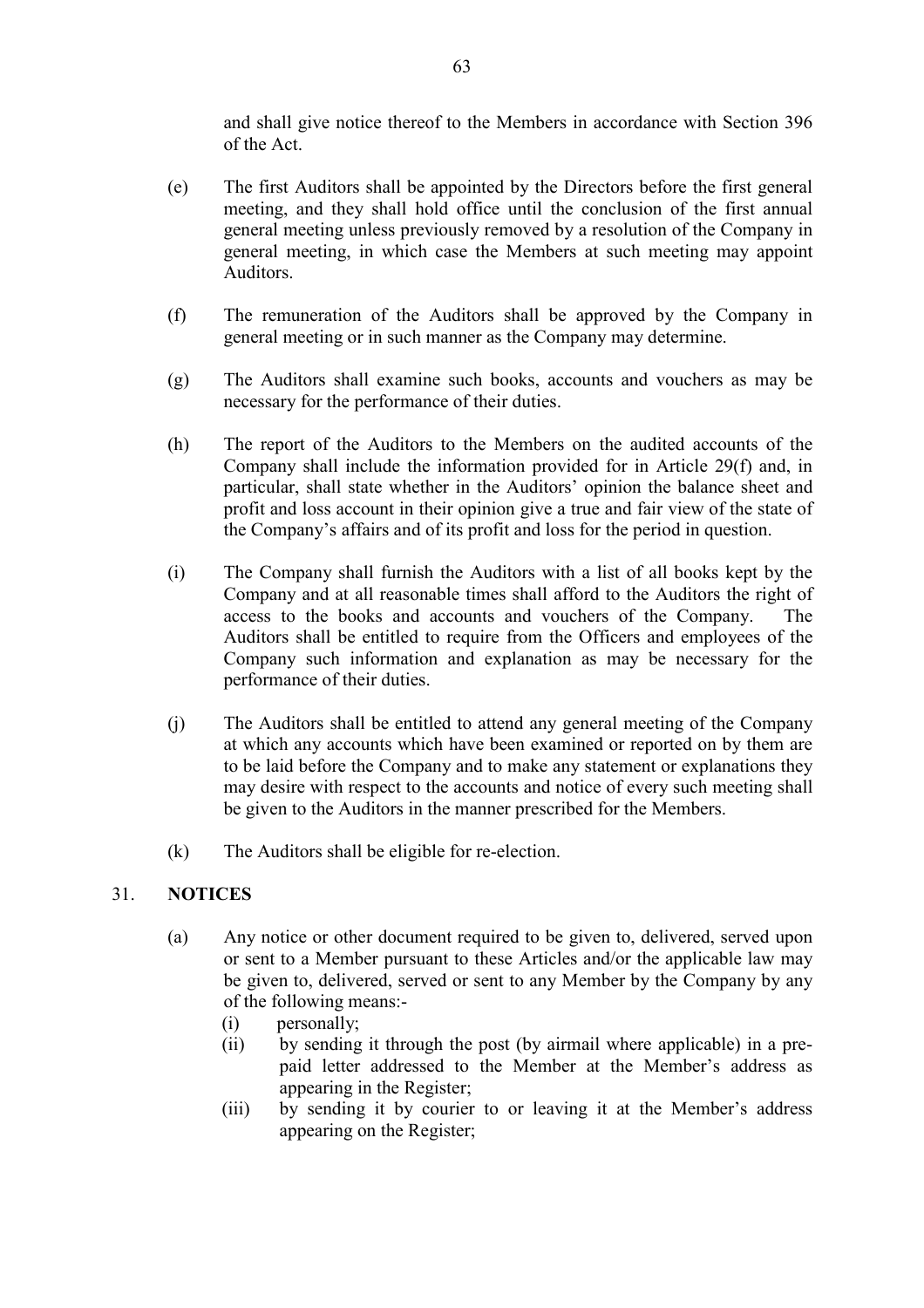- (iv) subject to such Member's consent to electronic communications, by the Company sending it by email or other electronic means, in each case to an address or number supplied by such Member; or
- (v) subject to such Member's consent to the use of the website, by publication of an electronic record of it on a website and notification of such publication (which shall include the address of the website and the place on the website where the document may be found).
- (b) Any notice or other document shall be deemed to have been given to, delivered, served upon or sent to any Member by the Company:-
	- (i) if sent by personal delivery, at the time of delivery;
	- (ii) if sent by post, 48 hours after it was put in the post;
	- (iii) if sent by courier, 24 hours after sending;
	- (iv) if sent by email or other electronic means, 12 hours after sending; or
	- (v) if published as an electronic record on a website, 12 hours after it has been published;

and in proving such service or delivery, it shall be sufficient to prove that the notice or document was properly addressed and stamped and put in the post or sent by courier, email or by electronic means, or published on a website, as the case may be, in accordance with these Articles

- (c) Any requirement in these Articles for the consent of a Member with regard to electronic communications and the use of a website shall be deemed to have been satisfied where the Member subscribes for or holds shares in the Company as the Member is bound by these Articles as if they had been signed by such Member. The Member may at any time revoke such consent by requesting the Company to communicate with that Member in documented form; provided however, that this requirement to communicate in documented form shall not take effect until 30 days after written notice of the requirement is received by the Company.
- (d) In the case of joint holders of a share, service or delivery of any notice or other document on or to one of the joint holders shall for all purposes be deemed sufficient service on delivery to all joint holders.
- (e) Any notice or document sent by post to or left at the registered address of a Member or, with the consent of a Member, sent in electronic form by electronic means or by the use of a website shall, notwithstanding that such Member be then dead or bankrupt and whether or not the Company or the Administrator has notice of his death or bankruptcy, be deemed to have been duly served or sent and such service shall be deemed a sufficient service on receipt by all persons interested (whether jointly with or as claiming through or under him) in the shares concerned and such notice shall be deemed to have been received by the Members twenty four hours after the time of posting or sending by electronic means.
- (f) The Company may establish a scheme whereby electronic means may be used by Members to appoint a proxy (the "Electric Proxy Scheme"). Any Electronic Proxy Scheme shall require a Member appointing a proxy to complete a specified electronic form of proxy which shall be either signed by the Member using an electronic signature or completed using another form of electronic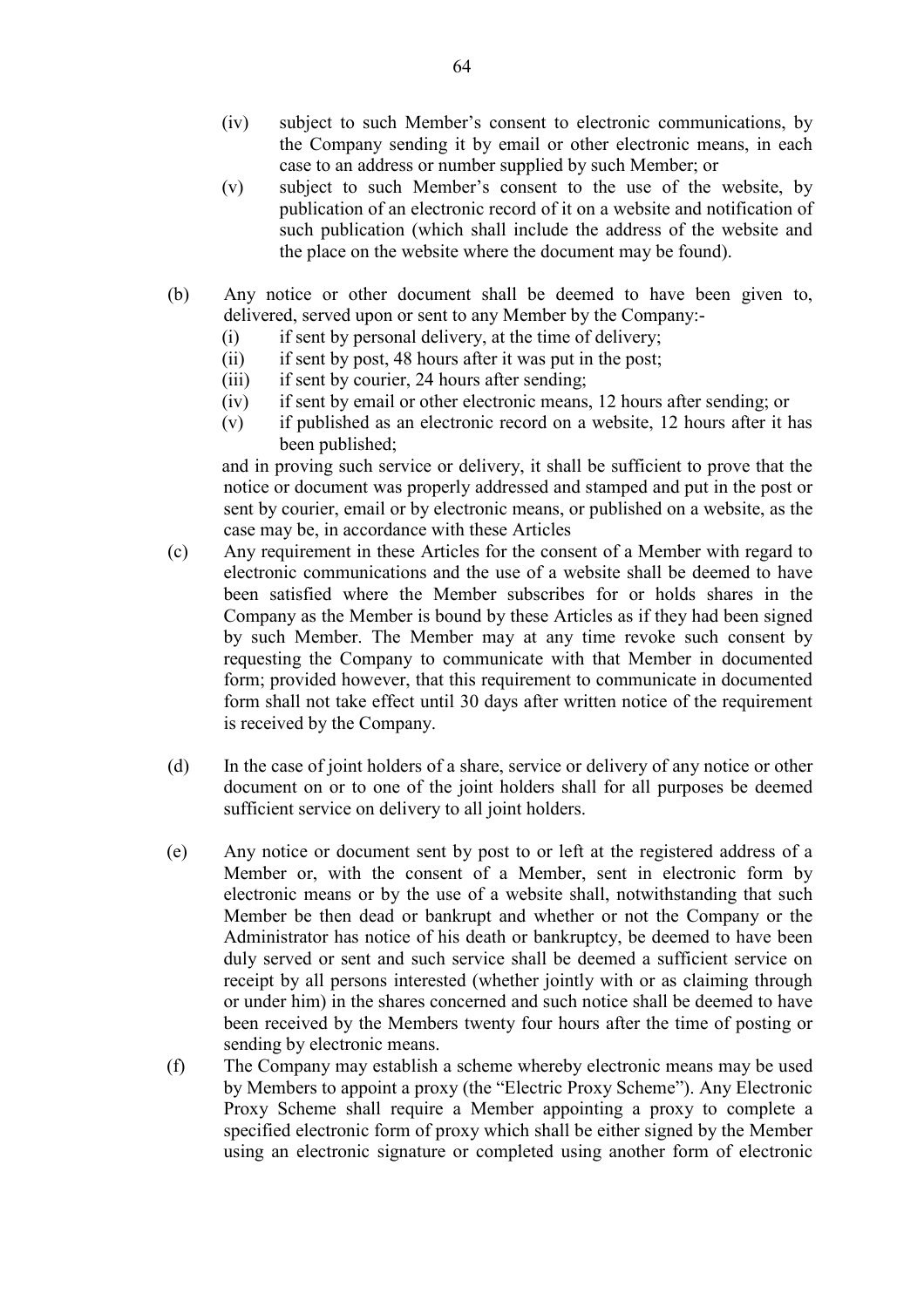authentication or password in accordance with the requirements of the Electronic Commerce Act, 2000 or any other applicable law or regulation.

### 32. **WINDING UP**

- (a) If the Company shall be wound up or dissolved the liquidator shall apply the assets of the Company in satisfaction of creditors' claims in such manner and order as he thinks fit.
- (b) Subject to Article  $4(g)$  the assets of the Company available for distribution (after satisfaction of creditors' claims) amongst the Members shall be distributed pro rata to the number of shares held by them.
- (c) The assets available for distribution among the Members shall then be applied in the following priority:
	- (i) firstly, in the payment to the Members of each class of each Fund of a sum in the Base Currency in which that class is denominated or in any other currency selected by the liquidator as nearly as possible equal (at a rate of exchange reasonably determined by the liquidator) to the Net Asset Value of the class held by such holders respectively as at the date of commencement of the winding up provided that there are sufficient assets available in the relevant Fund to enable such payment to be made. In the event that, as regards any class of Shares, there are insufficient assets available in the relevant Fund to enable such payment to be made, recourse shall be had to the assets of the Company not comprised within any of the Funds;
	- (ii) secondly, in the payment to the holders of the Subscriber Shares of sums up to the amount paid thereon (plus any interest accrued) out of the assets of the Company not comprised within any Funds remaining after any recourse thereto under paragraph (i) above. In the event that there are insufficient assets as aforesaid to enable such payment in full to be made, no recourse shall be had to the assets comprised within any of the Funds;
	- (iii) thirdly, in the payment to the Members of any balance then remaining in the relevant Fund, such payment being made in proportion to the number of Shares held; and
	- (iv) fourthly, in the payment to the Members of any balance then remaining and not comprised within any of the Funds, such payment being made in proportion to the value of each Fund and within each Fund to the value of each class and in proportion to the Net Asset Value per share.
- (d) If the Company shall be wound up or dissolved (whether the liquidation is voluntary or by the Court) the liquidator may with the authority of a Ordinary Resolution of the Company, divide among the Members pro rata to the value of their shareholdings in the Company (as determined in accordance with Article 12 herein, but subject to the rights on the part of the holders of the Subscriber Shares provided for in Article  $4(g)$ ) in specie the whole or any part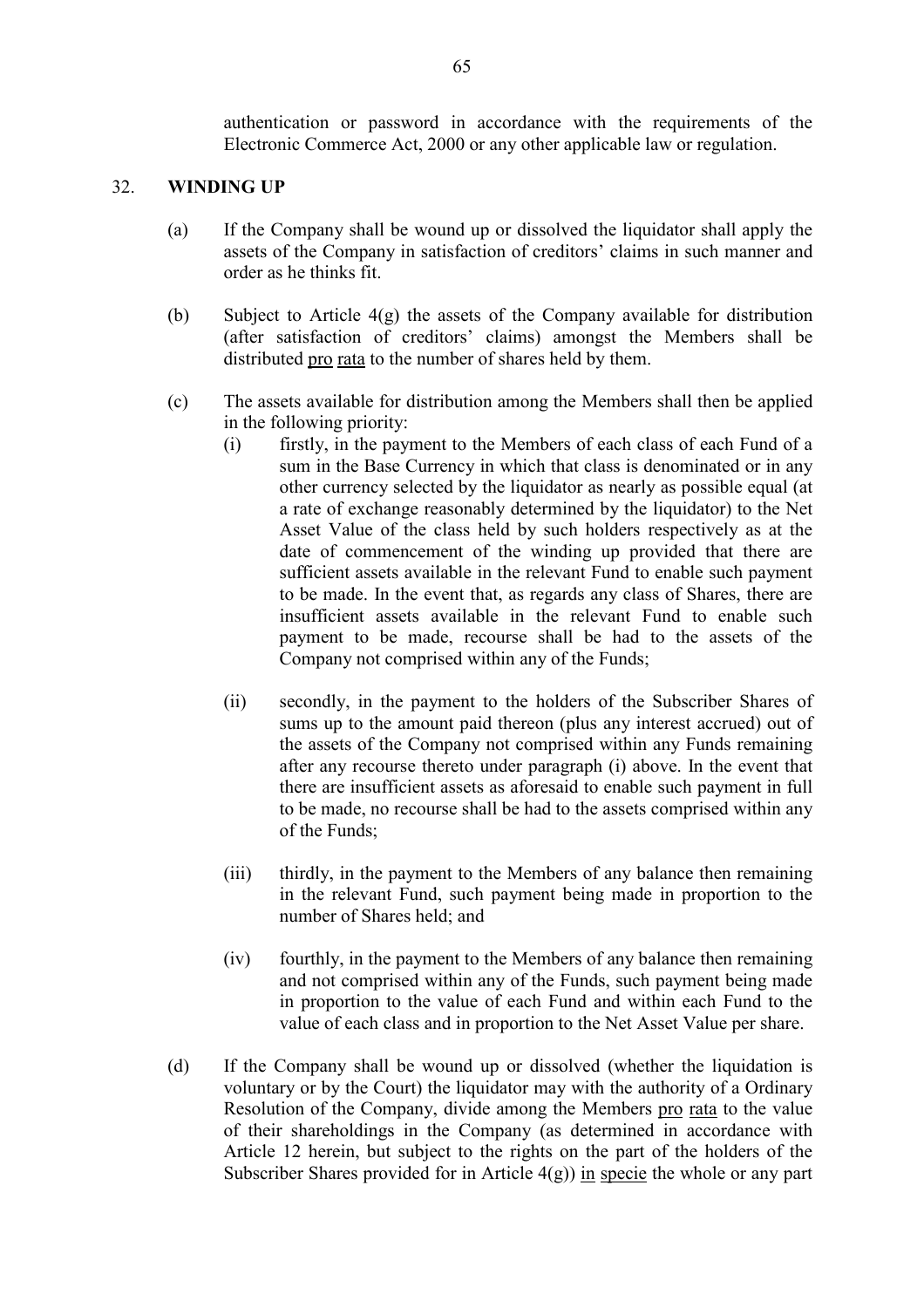of the assets of the Company, and whether or not the assets shall consist of property of a single kind and may for such purposes value any class or classes of property in accordance with the valuation provisions in Article 13. The liquidator may, with the like authority, vest any part of the assets in trustees upon such trusts for the benefit of Members as the liquidator shall think fit, and the liquidation of the Company may be closed and the Company dissolved, but not so that any Member shall be compelled to accept any asset in respect of which there is a liability. If a Member so requests the Company shall arrange to dispose of the investments on behalf of the Member. The price obtained by the Company may be different from the price at which the investment was valued when originally purchased. The Company shall not be liable for any loss arising from such event. The transaction costs incurred in the disposal of such investments shall be borne by the relevant Member.

 (e) If all of the shares are to be repurchased and it is proposed to transfer all or part of the assets of the Company to another company, the Company, with the sanction of a Special Resolution of shareholders may exchange the assets of the Company for shares of similar interests in the transfer company for distribution among shareholders.

# 33. **INDEMNITY**

- (a) Subject to the provisions of, and so far as may be permitted by, the Act, the Company shall indemnify its Directors, Officers, employees and any person who serves at the request of the Company as a director, officer, employee of another company, partnership, joint venture, trust or other enterprise as follows:-
	- (i) every person who is or has been a Director, Officer, or employee of the Company and every person who serves at the Company's request as Director, Officer or employee of another company, partnership, joint venture, trust or other enterprise shall be indemnified by the Company to the fullest extent permitted by law against liability and against all expenses reasonably incurred or paid by him in connection with any debt, claim, action, demand, suit, proceeding, judgment, decree, liability or obligation of any kind in which he becomes involved as a party or otherwise by virtue of his being or having been a Director, Officer or employee of the Company or of another company, partnership, joint venture, trust or other enterprise at the request of the Company and against amounts paid or incurred by him in the settlement thereof except where any of the foregoing is attributable to any negligence or wilful default on the part of such Director, Officer or employee;
	- (ii) the words "claim," "action," "suit" or "proceedings" shall apply to all claims, actions, suits or proceedings (civil, criminal, administrative, legislative, investigative or other, including appeals) and shall include, without limitation, legal fees, costs, judgments, amounts paid in settlement, fines, penalties and other liabilities;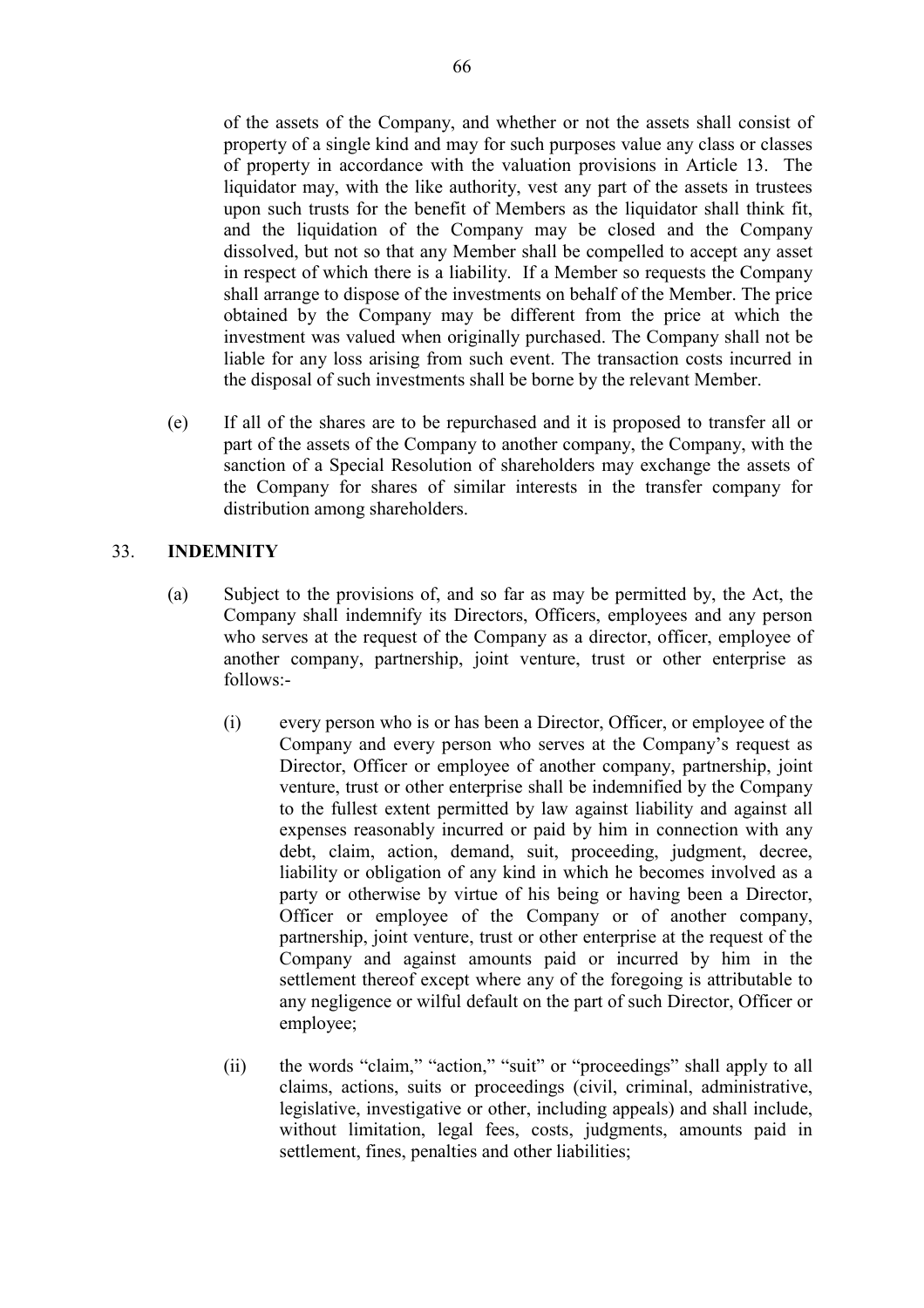- (iii) the rights of indemnification herein provided may be insured against by policies maintained by the Company, shall be severable, shall not affect any other rights to which any Director, Officer, employee or agent may now or hereafter be entitled, shall continue as to a person who has ceased to be such a Director, Officer, employee or agent and shall enure to the benefit of the heirs, executors and administrators of such a person;
- (iv) no indemnification shall be provided hereunder unless an independent legal adviser to the Company has confirmed in a written opinion that the person to be indemnified is entitled to an indemnity under applicable law;
- (v) the Company may make advances of expenses incurred in the defence of any claim, action, suit or proceedings against any person whom the Company is obliged to indemnify pursuant to Article 33(a) hereof; and
- (vi) the Company may indemnify the Investment Manager and any agent of the Company to the extent permitted by law and subject to the provisions in relation to indemnification set out in Article 33(a) hereof.
- (b) The Custodian shall be entitled to such indemnity from the Company upon such terms and subject to the Regulations and such conditions and exceptions and with such entitlement to have recourse to the assets of the Company with a view to meeting and discharging the costs thereof as shall be provided under its agreement with the Company.
- (c) The Company, the Manager, the Administrator and the Custodian (in the absence of any unjustifiable failure to perform its obligations and its improper performance of them in the case of the Custodian) shall each be entitled to rely absolutely on any declaration received from a Member or his agent as to the residence or otherwise of such Member and shall not incur liability in respect of any action taken or thing suffered by any of them in good faith in reliance upon any paper or document believed to be genuine and to have been sealed or signed by the proper parties nor be in any way liable for any forged or unauthorised signature on or any common seal affixed to any such document or for acting on or giving effect to any such forged or unauthorised signature or common seal but shall be entitled, though not bound, to require the signature of any person to be verified by a banker, broker or other responsible person or otherwise authenticated to its or their satisfaction.
- (d) The Company, the Manager, the Administrator and the Custodian shall each incur no liability to the Members for complying with any present or future law or regulation made pursuant thereto, or any decree, order or judgment of any court, or any request, announcement or similar action (whether of binding legal effect or not) which may be taken or made by any person or body acting with or purporting to exercise the authority of any government (whether legally or otherwise). If for any reason it becomes impossible or impracticable to carry out any of the provisions hereof neither the Company nor the Manager nor the Administrator nor the Custodian shall be under any liability therefor or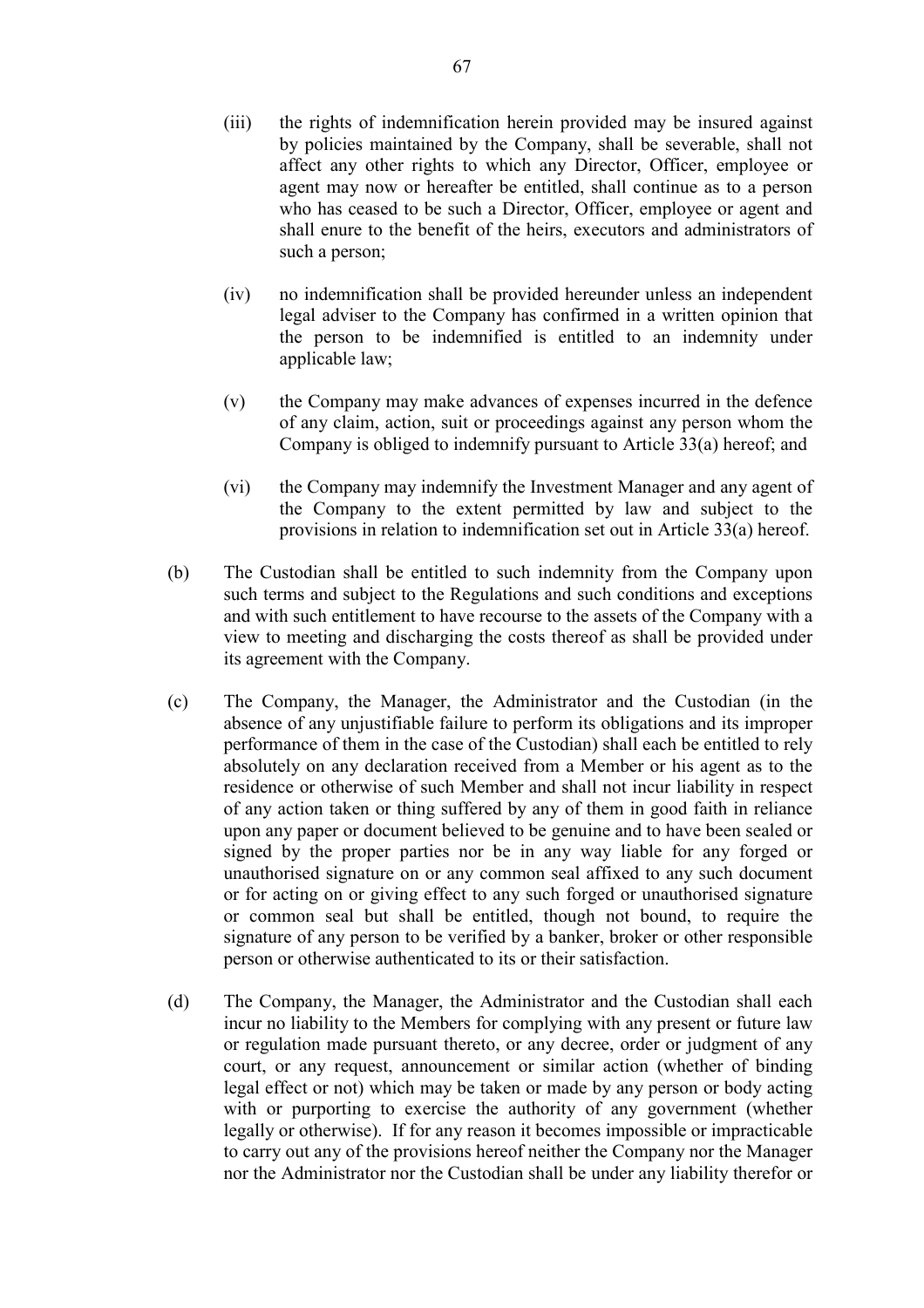thereby. This Article shall not, however, exempt the Company, the Manager, the Administrator or the Custodian from any liability any of them may incur as a result of a failure to adhere to their obligations as set out in the Regulations or in the case of the Company, the Manager and the Administrator, any liability incurred as a result of any fraud on the part of the Company or the Administrator.

 (e) For the avoidance of doubt no Director shall be liable for the acts or omissions of any other Director.

### 34. **DESTRUCTION OF DOCUMENTS**

- (a) The Company may destroy:-
	- (i) any dividend mandate or share allotment request form or any variation or cancellation thereof or any notification of change of name or address at any time after the expiry of two years from the date such mandate, request variation, cancellation or notification was recorded by the Company;
	- (ii) any instrument of transfer of shares which has been registered at any time after the expiry of six years from the date of registration thereof; and
	- (iii) any other document on the basis of which an entry in the Register is made at any time after the expiry of ten years from the date an entry in the Register was first made in respect of it;

 and it shall conclusively be presumed in favour of the Company that every instrument of transfer so destroyed was a valid and effective instrument duly and properly registered and that every other document hereinbefore mentioned so destroyed was a valid and effective document in accordance with the recorded particulars thereof in the books or records of the Company PROVIDED ALWAYS that:-

- (i) the foregoing provisions of this Article shall apply only to the destruction of a document in good faith and without express notice to the Company that the preservation of such document was relevant to a claim;
- (ii) nothing contained in this Article shall be construed as imposing upon the Company any liability in respect of the destruction of any such document earlier than as aforesaid or in any case where the conditions of proviso (i) above are not fulfilled; and
- (iii) references in this Article to the destruction of any document includes references to its disposal in any manner.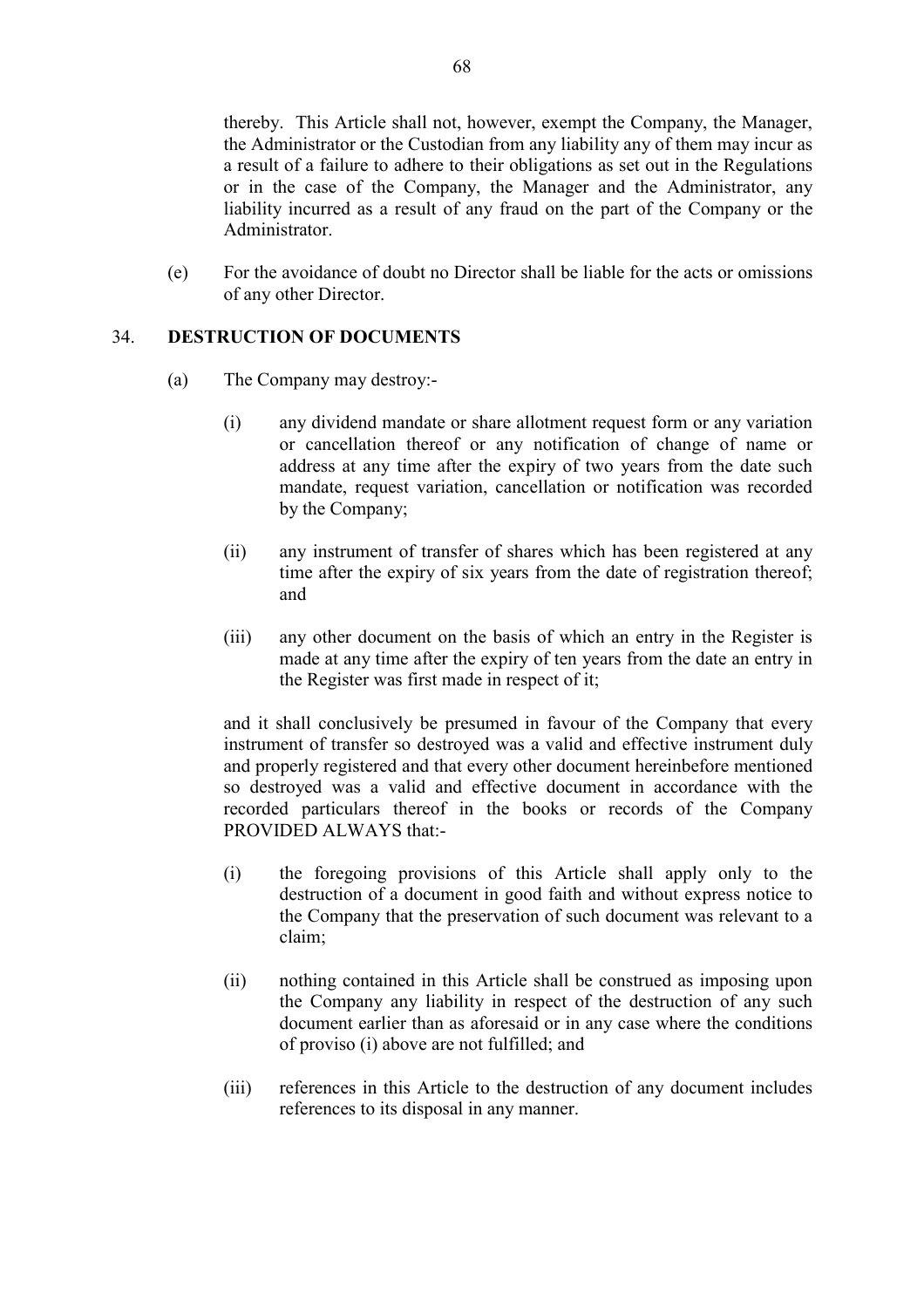### 35. **SEVERABILITY**

 If any term, provision, covenant or restriction of these Articles is held by a court of competent jurisdiction or other authority to be invalid, void, unenforceable or against its regulatory policy, the remainder of the terms, provisions, covenants and restrictions of these Articles shall remain in full force and effect and shall in no way be affected, impaired or invalidated.

## 36. **AMENDMENT TO ARTICLES OF ASSOCIATION**

 The Members shall be precluded from passing any resolution to amend the Memorandum and Articles of Association of the Company without obtaining the prior approval of the Central Bank.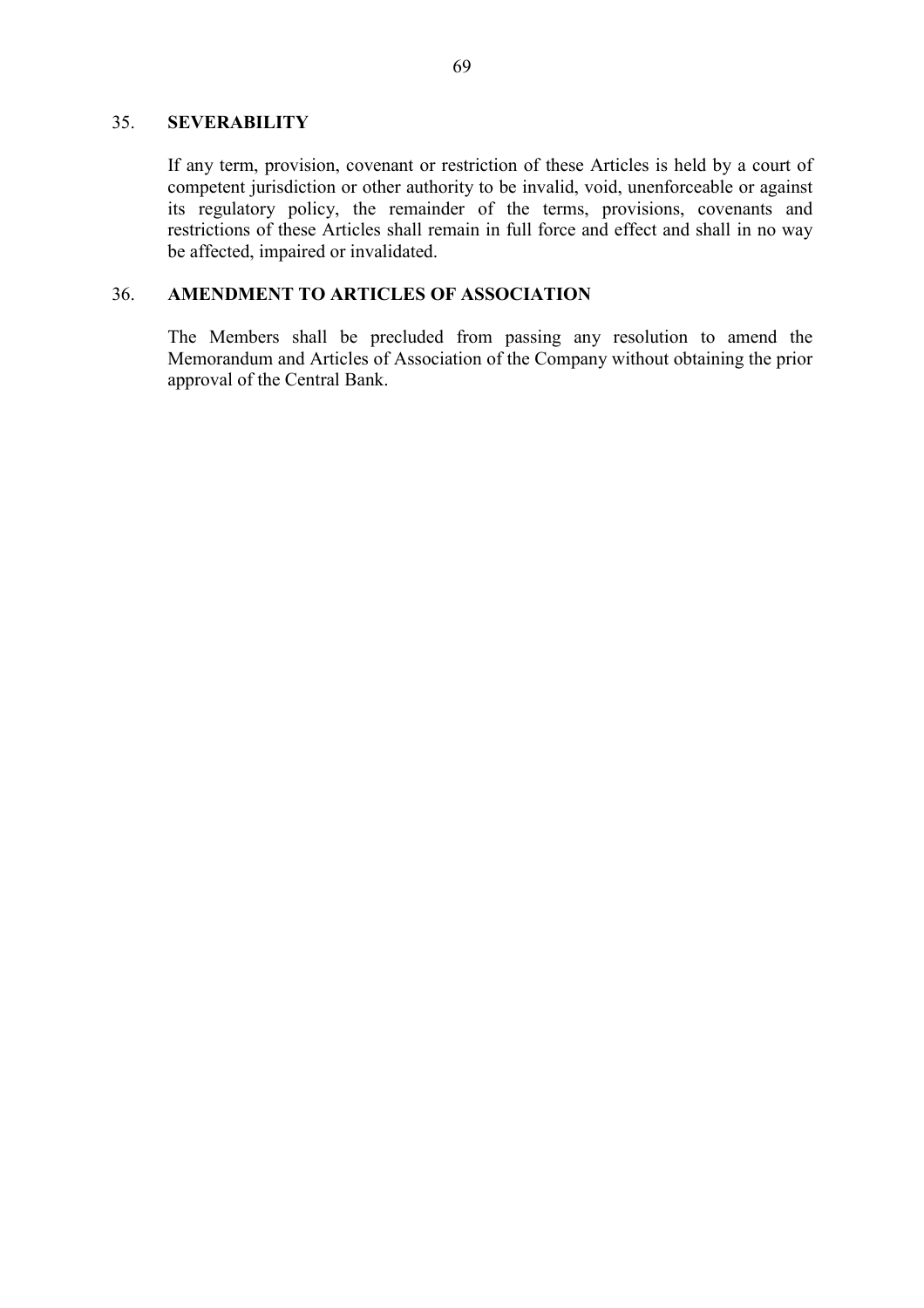Names, addresses and descriptions of Subscribers

Re Gowers

For and on behalf of Attleborough Limited Arthur Cox Building Earlsfort Terrace Dublin 2

Corporate body

The Godan

For and on behalf of Fand Limited Arthur Cox Building Earlsfort Terrace Dublin 2

Corporate body

Dated this 12th day of February, 2007.

Witness to the above signatures:

Ide Murphy  $1/\mu$ Arthur Cox Building Earlsfort Terrace Dublin 2